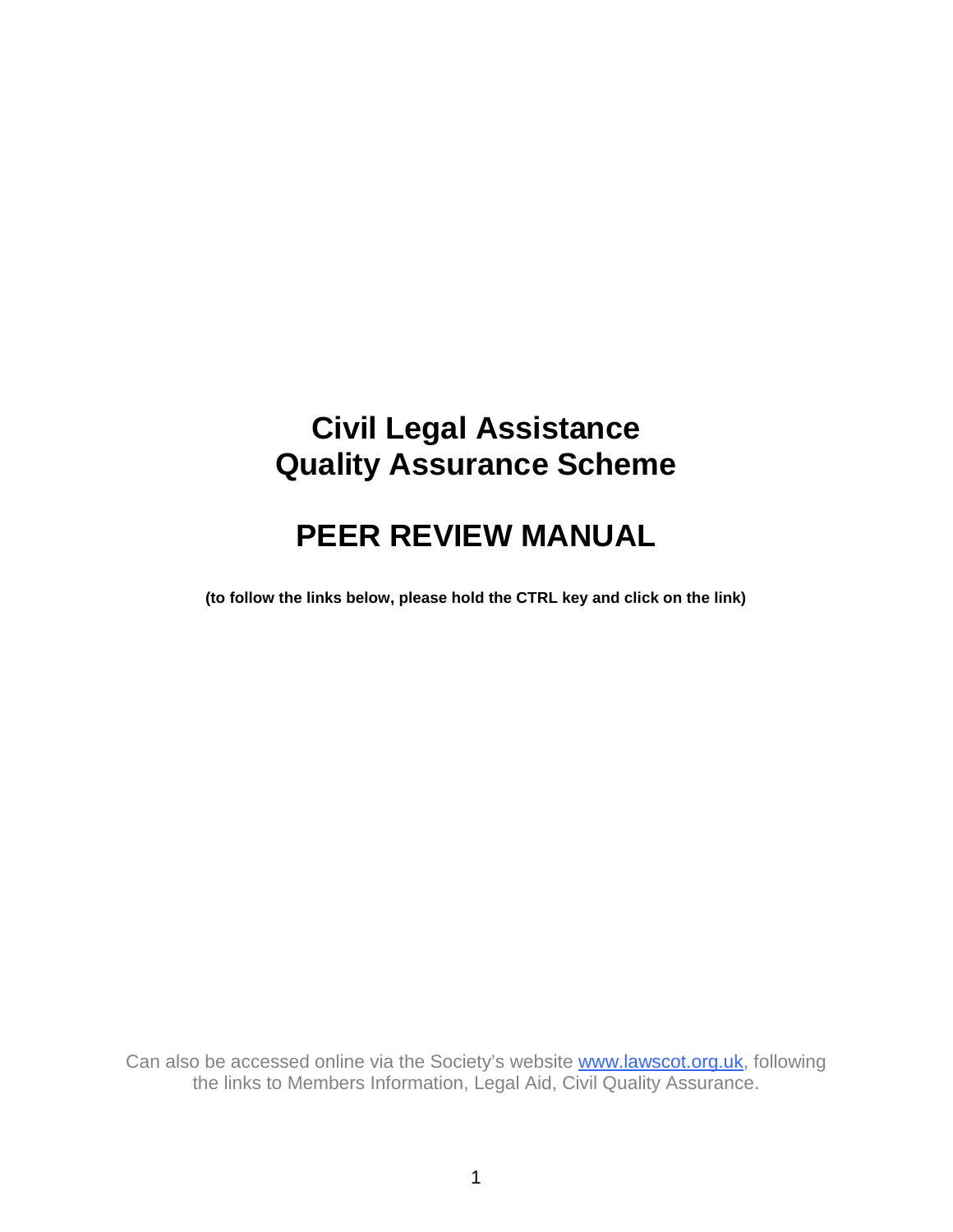# **Quality Assurance – Guidance on the Peer Review Process**

| Guidance on content of terms of engagement letter in relation to civil legal assistance 51 |
|--------------------------------------------------------------------------------------------|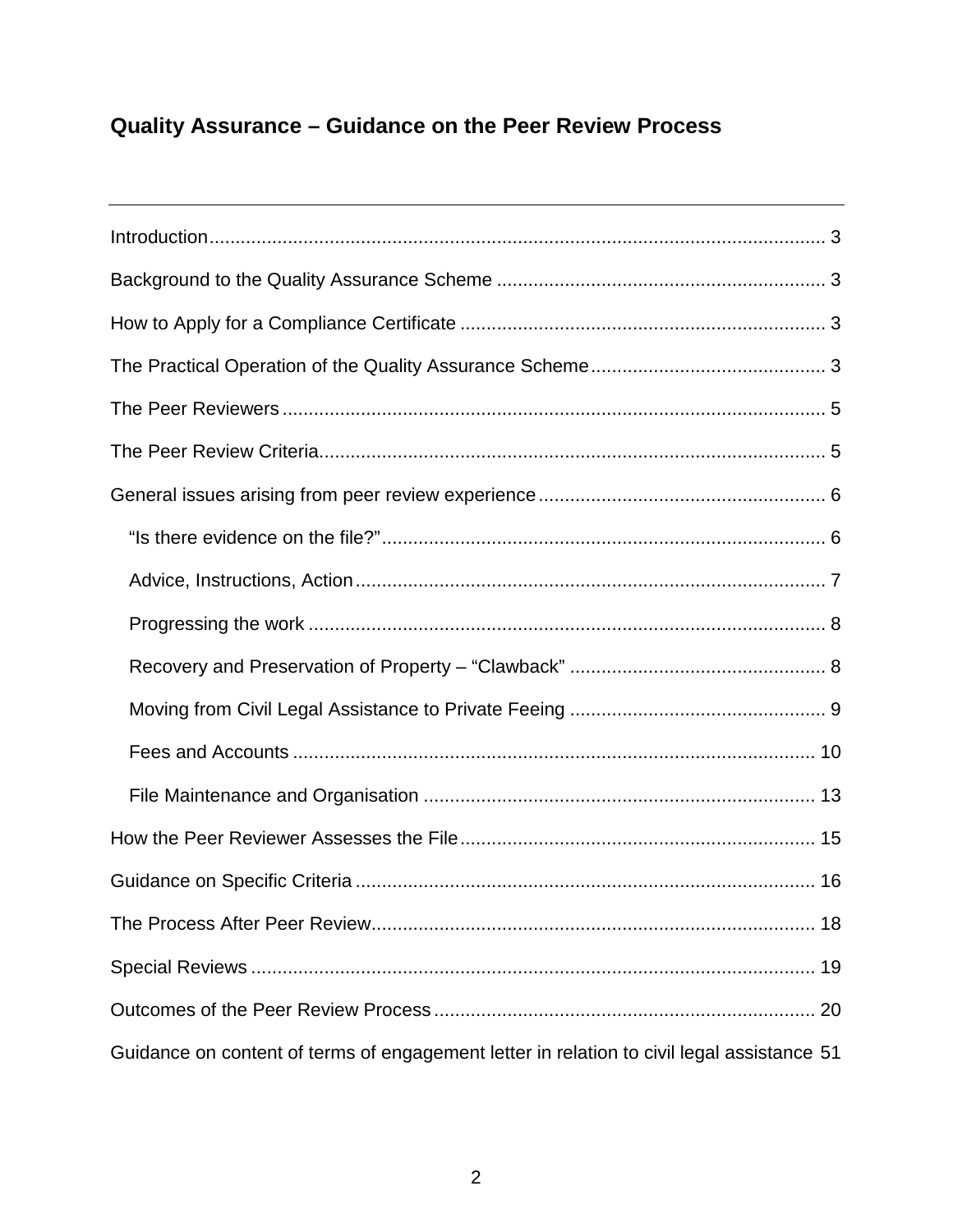# <span id="page-2-0"></span>**Introduction**

This guidance provides a lot of detail about providing civil legal assistance, the Quality Assurance Scheme and the peer review process. However, you can use it to access just the parts you want to read, by using the navigation links, some of which take you to another part of the guidance, and some of which take you to relevant information in PDF documents or on other sites

# <span id="page-2-1"></span>**Background to the Quality Assurance Scheme**

- 1.1. The reform of civil legal aid in 2003 included the creation of a quality assurance scheme involving the peer review of practitioners' civil legal aid files. With effect from  $1<sup>st</sup>$  October 2003, it became necessary for firms wishing to provide civil legal assistance (i.e. civil advice and assistance or civil legal aid) to be registered with the Scottish Legal Aid Board. Initially, all firms providing civil legal assistance as at  $1<sup>st</sup>$  October 2003, and applying to do so, were registered with the Board. Click here to see the current [Civil Legal Assistance Register.](http://www.slab.org.uk/export/sites/default/common/documents/getting_legal_help/register/Civil_Register.pdf)
- 1.2. All registered firms are subject to the peer review process operated by the Law Society. The details of the scheme are set out in a Memorandum of Understanding between the Society and the Board.
- 1.3. The statutory basis for the quality assurance scheme is set out in Section [C\(3\) of The Law Society of Scotland Practice Rules 2011.](http://www.lawscot.org.uk/rules-and-guidance/section-c-specialities/rule-c3-civil-legal-aid/rules/c3-civil-legal-aid/)

# <span id="page-2-2"></span>**How to Apply for a Compliance Certificate**

- 1.4. New firms, or firms wishing to commence providing civil legal assistance, are required both to register with the Board and to obtain a compliance certificate from the Society. In order to register with the Board, the firm and the relevant practitioners must be registered on the Board's payment system and must provide the Board with evidence of compliance with the ten administrative requirements. The firm must then apply to the Society for a compliance certificate. Click here for information about registration with the Board and [how to apply for a compliance certificate.](#page-48-0)
- 1.5. Until this process is complete, a firm is not entitled to provide any form of civil legal assistance. Applications for civil legal assistance will not be accepted by the Board, and no payments will be made for any work carried out prior to registration. Application for registration and a compliance certificate must therefore be made timeously, and in advance of commencing any civil legal assistance work.

# <span id="page-2-3"></span>**The Practical Operation of the Quality Assurance Scheme**

1.6. The issue of compliance certificates is dealt with by the Quality Assurance Committee (QAC) of the Law Society of Scotland, with the assistance of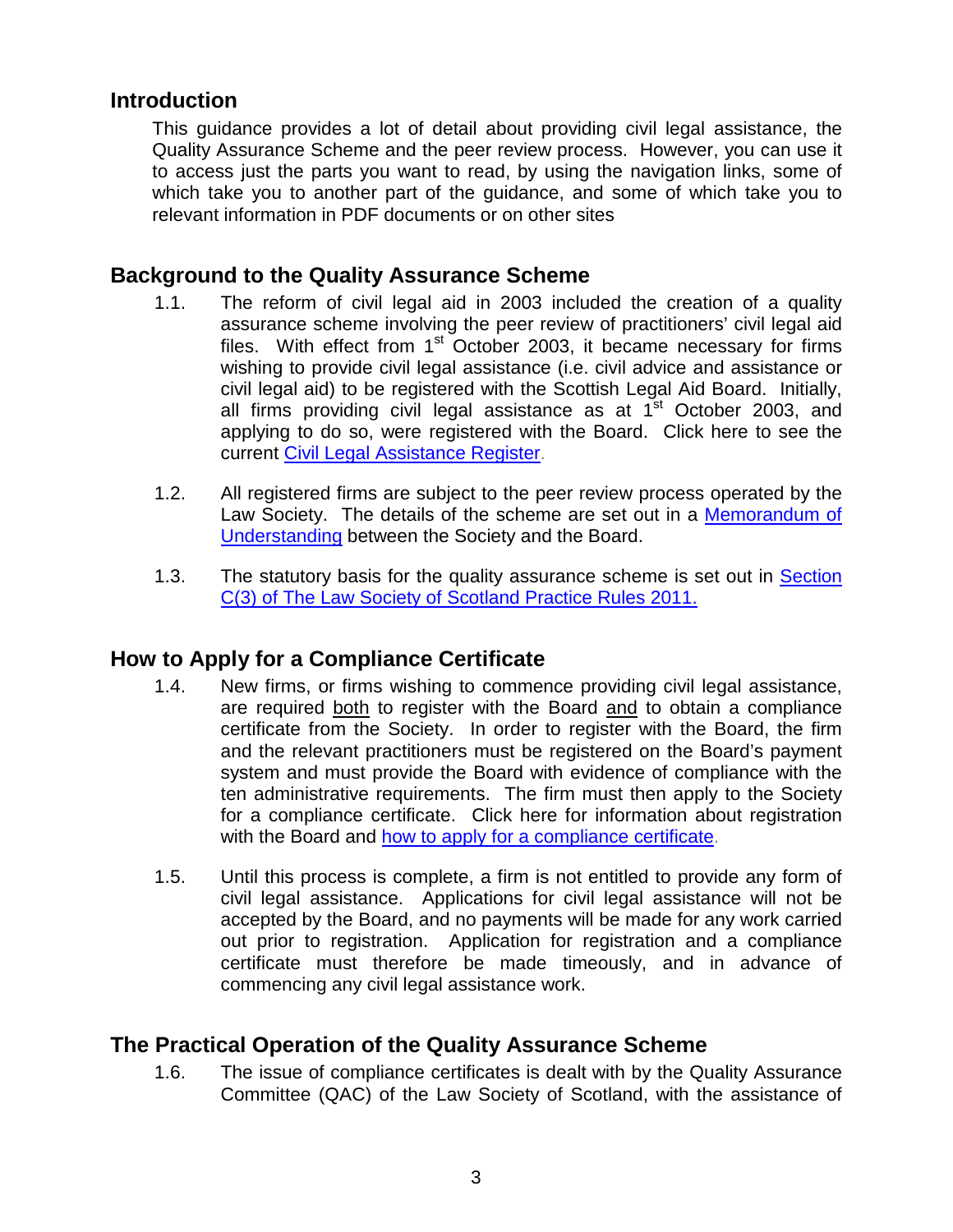the Quality Assurance Administrator, currently [Hannah Sayers.](mailto:hannahsayers@lawscot.org.uk) The QAC comprises three solicitors appointed by the President of the Law Society, including the Convener, who is a member of Council; three lay members; and three employees of or members of the Scottish Legal Aid Board, of whom at least two must be solicitors. There is therefore a majority of solicitors on the QAC.

- 1.7. The Society has published a flowchart which illustrates the overall process in a simplified way. The full details of the process are contained in the Memorandum of Understanding and the [Section C\(3\) of The Law Society](http://www.lawscot.org.uk/rules-and-guidance/section-c-specialities/rule-c3-civil-legal-aid/rules/c3-civil-legal-aid/)  [of Scotland Practice Rules 2011.](http://www.lawscot.org.uk/rules-and-guidance/section-c-specialities/rule-c3-civil-legal-aid/rules/c3-civil-legal-aid/)
- 1.8. In summary, the Scottish Legal Aid Board selects at random a percentage of the practitioners' files from (a) designated and (b) non-designated categories. The designated categories for advice and assistance and ABWOR are asylum (ASY), immigration (IMN), mental health (MEND), adults with incapacity (AISA),employment (EMP) and employment tribunal (ET). The designated categories for civil legal aid are asylum (ASY), immigration (IMN), judicial review (JR), and adults with incapacity (AISA). All other work types are non-designated categories. The current percentages, subject to review from time to time, are 10% of designated category files and 3% of non-designated category files.
- 1.9. For the purposes of peer review, all papers and information associated with a file must be produced, including any separate folders containing papers such as pleadings. If it is not the firm's practice to retain copies of standard letters on every file, e.g. terms of engagement letters, a copy should be sent for perusal by the reviewer. In the first instance the review involves sending the files by courier to the allocated peer reviewer. The files are returned by courier about a week later. The review can be carried out at the firm's premises if preferred, with the firm meeting the additional costs.
- 1.10. Files provided on disc will be required to be printed out by the firm so that a full paper file is available for review.
- 1.11. Note that it is the nominated solicitor who is reviewed, regardless of who has actually undertaken the work on the files.
- 1.12. Some files may be marked by two peer reviewers (double-marked). This is to check the consistency of the peer reviewers' marking, and not because there is any query about the work on the files.
- 1.13. The peer reviewer marks the files according to the peer review criteria (see below), and reports to the QAC. The peer reviewer makes a recommendation as to whether or not the firm should pass or fail the review. The decision is taken by the QAC.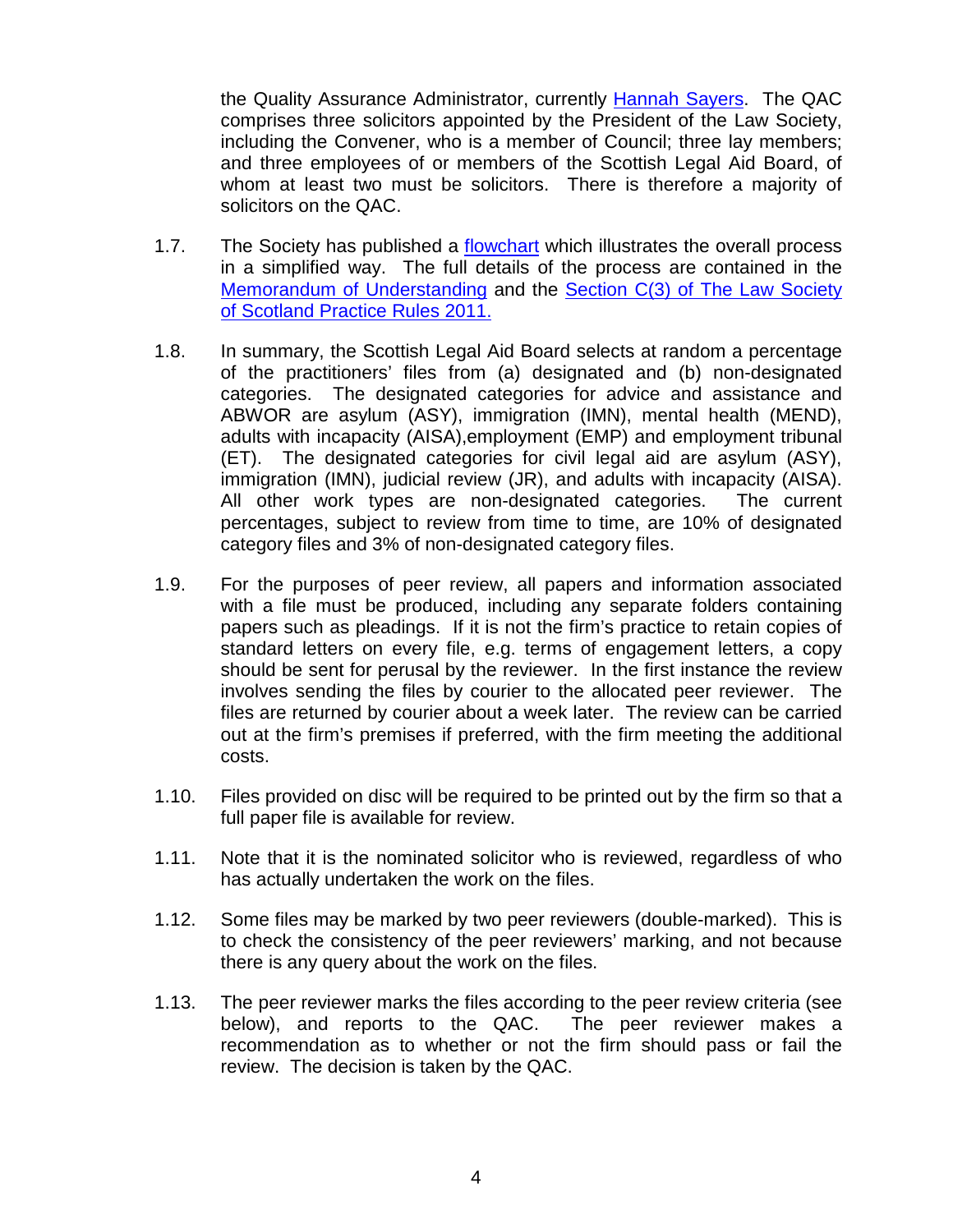# <span id="page-4-0"></span>**The Peer Reviewers**

- 1.14. All peer reviewers are solicitors who practice with civil legal assistance. They are asked to peer review in areas of practice where they have suitable experience.
- 1.15. The peer reviewers are recruited from time to time by the Society, and receive training. They meet regularly to discuss issues arising from peer review, and to receive feedback on the statistical outcomes of peer reviews. This helps to ensure consistency of marking (see below) which is important for the fairness of the process to all firms.
- 1.16. Consistency is also checked by double marking of a proportion of all files.
- 1.17. Reviewers are generally allocated to firms which are geographically remote from them. In the event of a potential conflict of interest, or if it is inappropriate for any reason for a particular reviewer to review a particular firm, then either the reviewer or the firm may request that the files be allocated to a different reviewer.
- 1.18. In the peer review process, the reviewers are using their training, skills, experience and judgement to assess each file they see. They are reaching an overall mark which represents a fair assessment of the quality of the work on the file. In order to do so, they use the published [criteria.](http://www.lawscot.org.uk/rules-and-guidance/section-c-specialities/rule-c3-civil-legal-aid/guidance/c3-peer-review-criteria-guidance/)
- 1.19. The reviewer makes an overall assessment of the group of files per practitioner (nominated solicitor), and reports to the QAC with a summary of the outcome of the assessment.

# <span id="page-4-1"></span>**The Peer Review Criteria**

- 1.20. Peer reviewers are required to assess the quality of civil legal assistance work carried out on behalf of the client. Rule 4 of the [Practice Rules](http://www.lawscot.org.uk/rules-and-guidance/section-c-specialities/rule-c3-civil-legal-aid/rules/c3-civil-legal-aid/) requires all practitioners to comply with the guidelines published by the Society in providing civil legal assistance.
- 1.21. The [criteria](http://www.lawscot.org.uk/rules-and-guidance/section-c-specialities/rule-c3-civil-legal-aid/guidance/c3-peer-review-criteria-guidance/) are published by the Society on its website. There is nothing secret about the criteria, and no other method of marking files is used. Of course, in selecting the appropriate mark for each criterion, the peer reviewer is using his or her own skill and professional judgment, as well as training, to assess whether the evidence on the file shows that the work done fulfils the criterion.
- 1.22. The purpose of this guidance is to demystify the peer review process, to provide information about the issues which peer reviewers frequently note arising during reviews, and to advise on practical steps which solicitors and firm can take to ensure that their files pass the peer review process.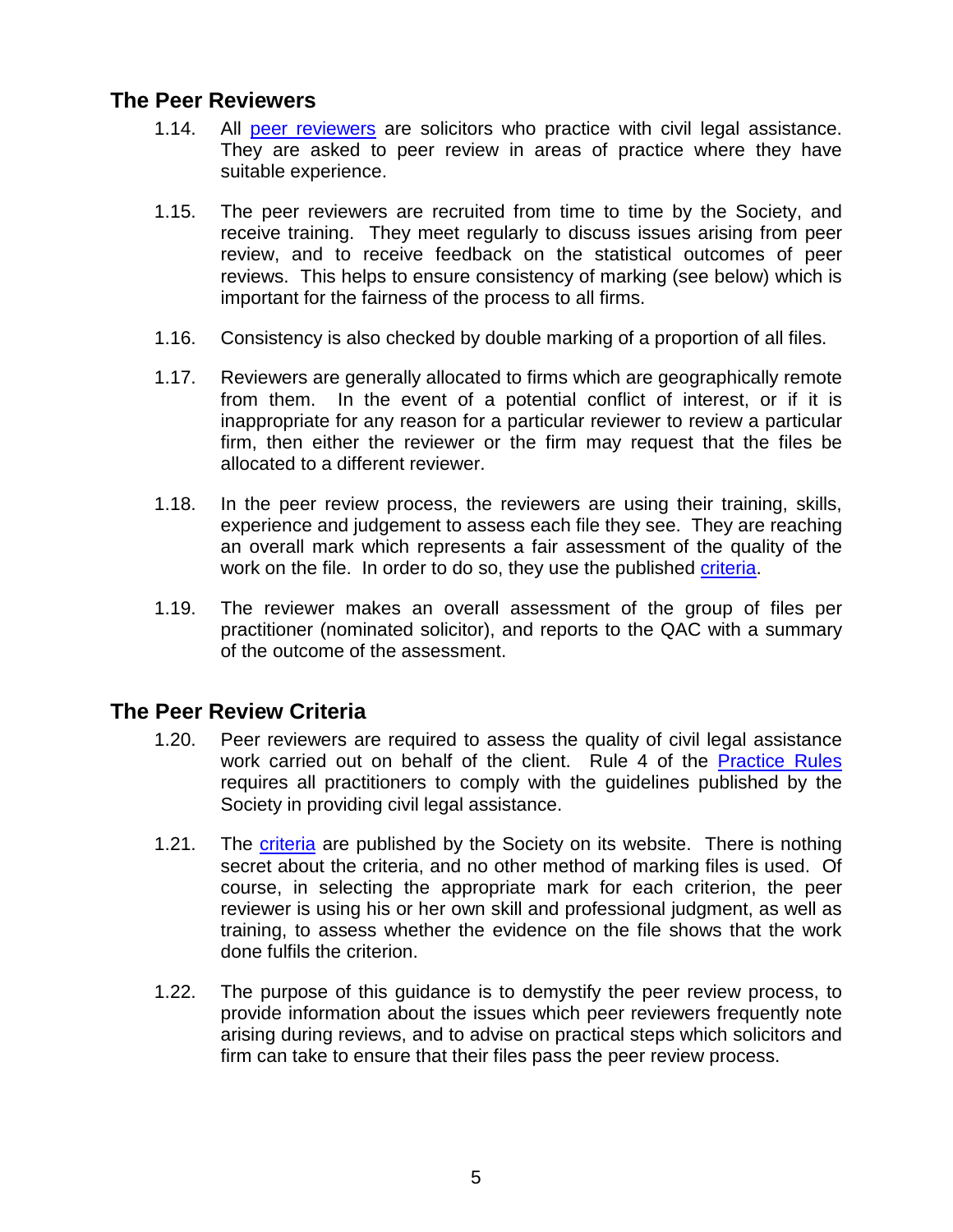1.23. The peer review criteria can be seen [here,](http://www.lawscot.org.uk/rules-and-guidance/section-c-specialities/rule-c3-civil-legal-aid/guidance/c3-peer-review-criteria-guidance/) and guidance on specific criteria is given below.

# <span id="page-5-0"></span>**General issues arising from peer review experience**

A full cycle of peer review was completed between 2004 and 2007, the second cycle was completed in 2010 and the third cycle commenced in 2011. The third cycle will be carried out over a six year period compared to the first two cycles which were each carried out over a three year period. In the course of reviewing, reviewers have noted a number of areas where problems consistently arise, and some general advice is given here. More specific guidance on each criterion is given later.

# <span id="page-5-1"></span>*"Is there evidence on the file?"*

- 1.23.1. This is a phrase used in several of the criteria (see criteria 3, 8 and 12). The reviewer will read the entire file. She is looking for something on the file which points to whether the criterion has been fulfilled or not. This might come in a file note, a copy letter, an advice & assistance application or increase, a legal aid application, a statement or precognition, pleadings, or an account rendered to the Board. It is a positive quest to find evidence on the file – which does not have to be in any particular form. But the better organised and documented the file is, the more likely it is that the evidence will be on the file, the easier it will be to find, and the more likely that the criterion will be passed.
- 1.23.2. The review is of all files held by the firm pertaining to the same subject matter, whether under Advice & Assistance or Legal Aid. Solicitors should therefore ensure that all the relevant files and papers, including separate folders for pleadings etc, are sent to the reviewer. If there are separate files for Advice & Assistance and Legal Aid, both must be submitted.
- 1.23.3. If a file note is legibly written, it is more likely to provide the necessary evidence to convince the reviewer that the criteria have been met. If a copy of the terms of engagement letter is on the file, it is more likely both that this will evidence its existence (criterion 3(a)), and that it will evidence advice given on clawback and legal aid generally (criterion 2(c)). A note (not necessarily typewritten) showing arguments to be made at a Proof or other calling will evidence preparation for that hearing (criterion 8).
- 1.23.4. By contrast, if file notes are very brief, illegible or missing, it is more likely that the reviewer will conclude that there is insufficient evidence on the file to establish that a criterion has been met – even though in fact the criterion may have been fulfilled. If the reviewer can't find the evidence, then she can't give a pass mark on the criterion.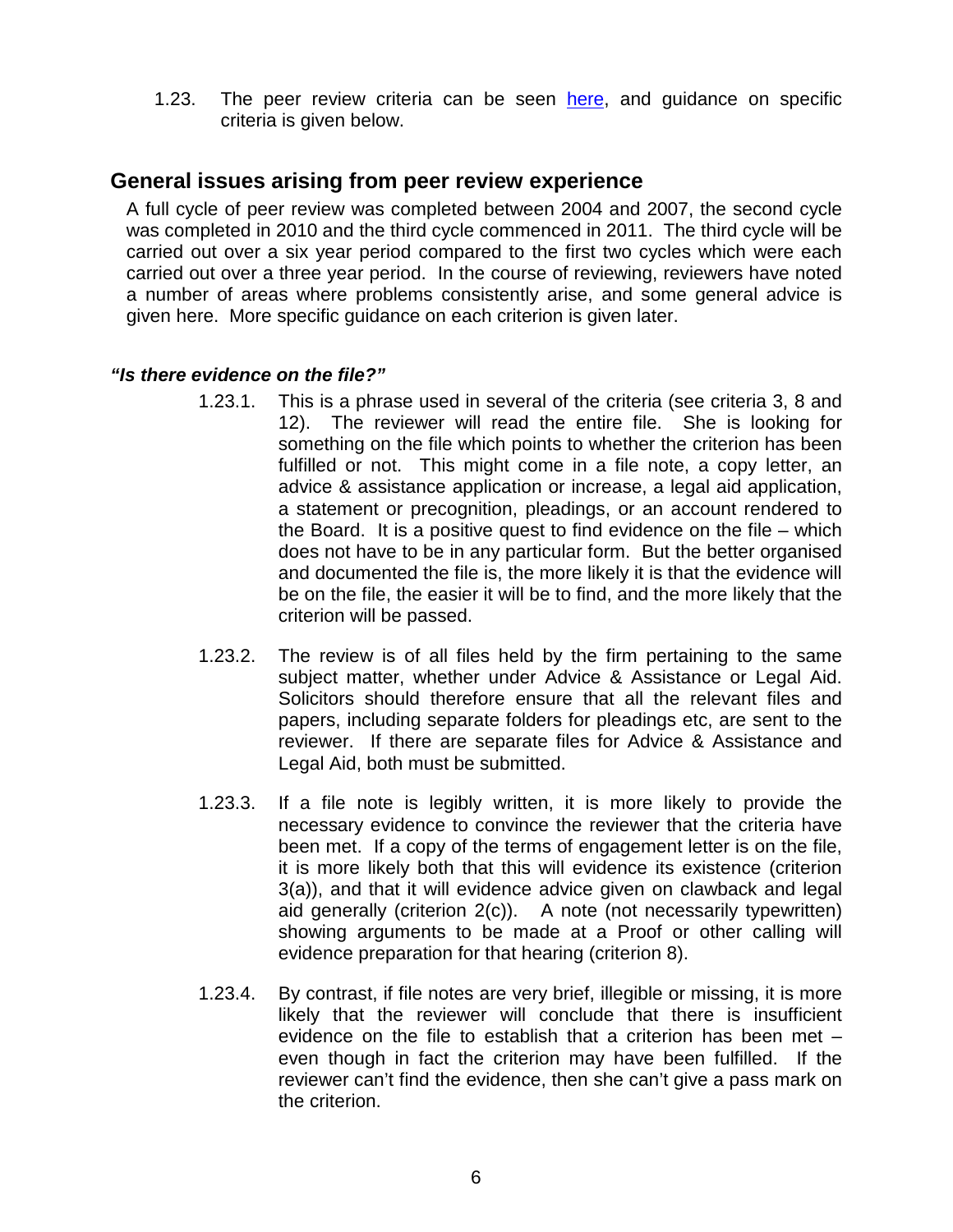# <span id="page-6-0"></span>*Advice, Instructions, Action*

- 1.23.5. The reviewer is looking for particular information in relation to several criteria (see criteria 2, 6, 9, 11, 12 and 13, for example). At each stage there needs to be evidence of what advice has been given to the client, what instructions taken, and what action agreed with the client.
- 1.23.6. The solicitor should ensure that the client is properly identified at the outset, not only in order to comply with the Money Laundering Regulations, but also so that there is no doubt that instructions are being taken from, and advice given directly to, the client. Care should be taken that the correct client is admitted to civil legal assistance – especially where the client is vulnerable, young or elderly, and/or assisted by a friend or relative.
- 1.23.7. Several criteria ask whether the solicitor gave "accurate and appropriate" advice, or carried out "appropriate" actions. In considering whether advice is accurate, the reviewer considers whether it is factually and legally acceptable, bearing in mind the test in *Hunter v Hanley*. In considering whether advice or action is appropriate, the reviewer has regard to the circumstances of the case and the level of information available to the solicitor and takes into account ethical, practical, tactical and legal considerations. In other words the reviewer puts herself in the position of the solicitor at the time, with the information available to the solicitor, and takes account of the possibility that there may well be difference of professional opinion as to what is appropriate.
- 1.23.8. Reviewers sometimes find that initial file notes contain insufficient details of the important initial meeting. This may be because the solicitor is dealing with very familiar areas of work, and routinely gives particular advice in particular situations. But in order that the reviewer can be sure that correct advice has been given, it needs to be noted on the file.
- 1.23.9. Similarly, there needs to be a note of the instructions taken from the client, and the actions agreed with the client.
- 1.23.10. Another point at which advice given and instructions taken should be carefully documented is where there is an offer of settlement.
- 1.23.11. Such notes do not require to be very detailed and extensive. Neither is it a requirement that they are typewritten. But they do need to be legible and to contain sufficient information.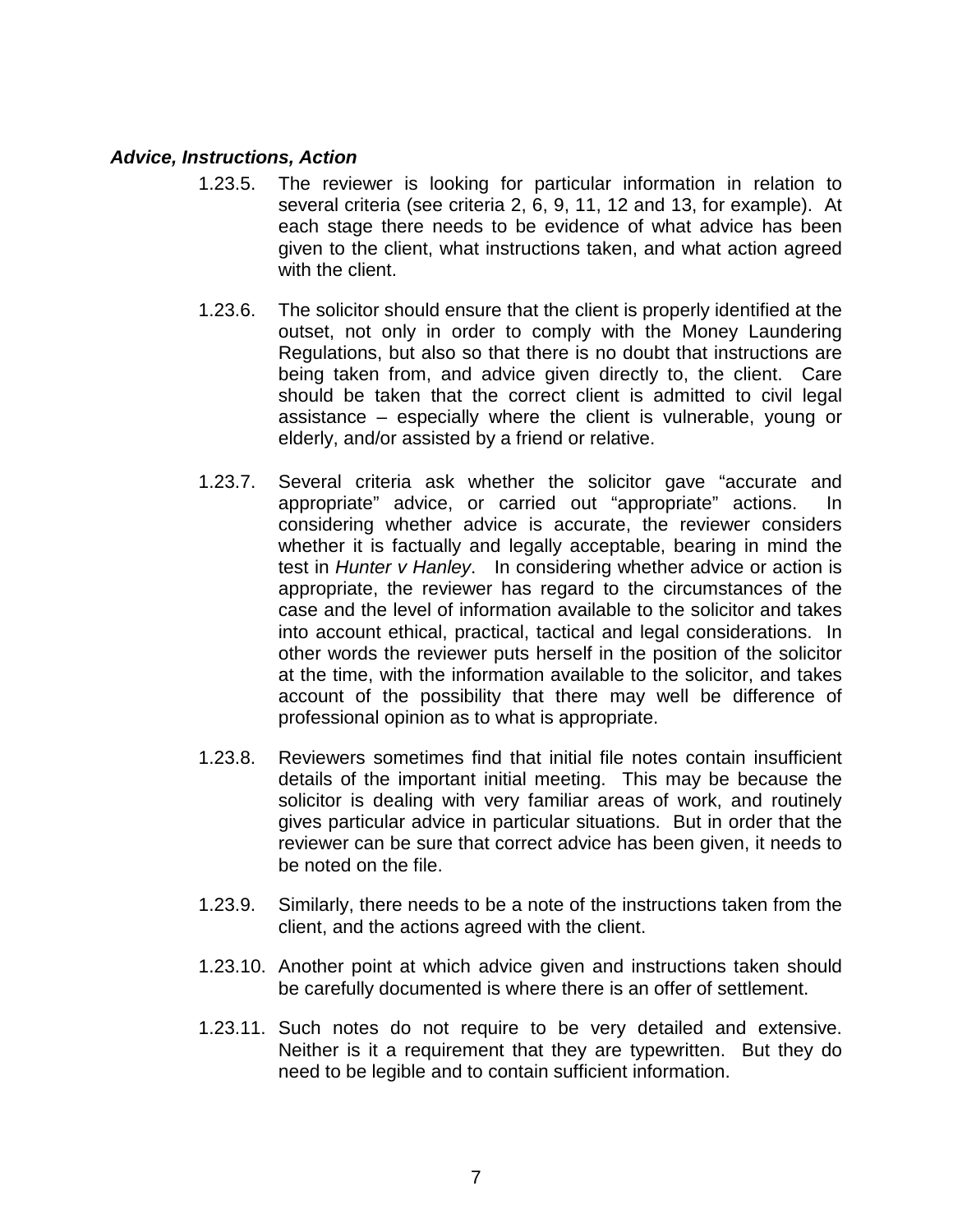1.23.12. Firms should have a regular file checking procedure, which forms part of good risk management. The procedure should include a check that adequate notes are kept of the advice, instructions and agreed actions in each matter. This is no more than good risk management, and applies more widely than in relation to peer review.

#### <span id="page-7-0"></span>*Progressing the work*

- 1.23.13. Reviewers are looking for evidence that there has been no unnecessary delay on the part of the solicitor in dealing with the work. This is needed for criteria 4 and 10. Solicitors should ensure that the file contains evidence of the reason for any delay, for example a note of an instruction from a client to put matters on hold for a time.
- 1.23.14. Evidence of a regular file checking procedure will be helpful. Sometimes it is obvious to the reviewer that the file has been overlooked until called for peer review, when suddenly action is taken! Solicitors should implement a file checking procedure for all their files, and document this on each file.

# <span id="page-7-1"></span>*Recovery and Preservation of Property – "Clawback"*

- 1.23.15. The criteria which are most commonly failed during reviews are those dealing with clawback (criteria 2(c), 9(a), 12, 13 and 14). Particularly at the initial stage, many solicitors do not put evidence on their files that advice and information has been given about the rules concerning property recovered and preserved. They may have given such advice during a meeting, but unless it is documented on the file in the form of a file note or letter, this criterion will be failed.
- 1.23.16. The guidance given to peer reviewers states that the provision to clients of the leaflets provided by the Scottish Legal Aid Board is not sufficient to satisfy this criterion. The clawback provisions, where relevant, must be drawn specifically to the attention of the client in the particular context of the matter in hand.
- 1.23.17. Failure to advise on clawback is the most common cause of complaint by clients to the Board, and is easily preventable by giving good advice in writing at the outset, and reinforcing this when there is an offer of settlement. This not only avoids complaints but assists with passing peer review.
- 1.23.18. Initial advice on clawback is best given in a good terms of [engagement letter.](#page-49-0) This can be a letter in fairly standard terms.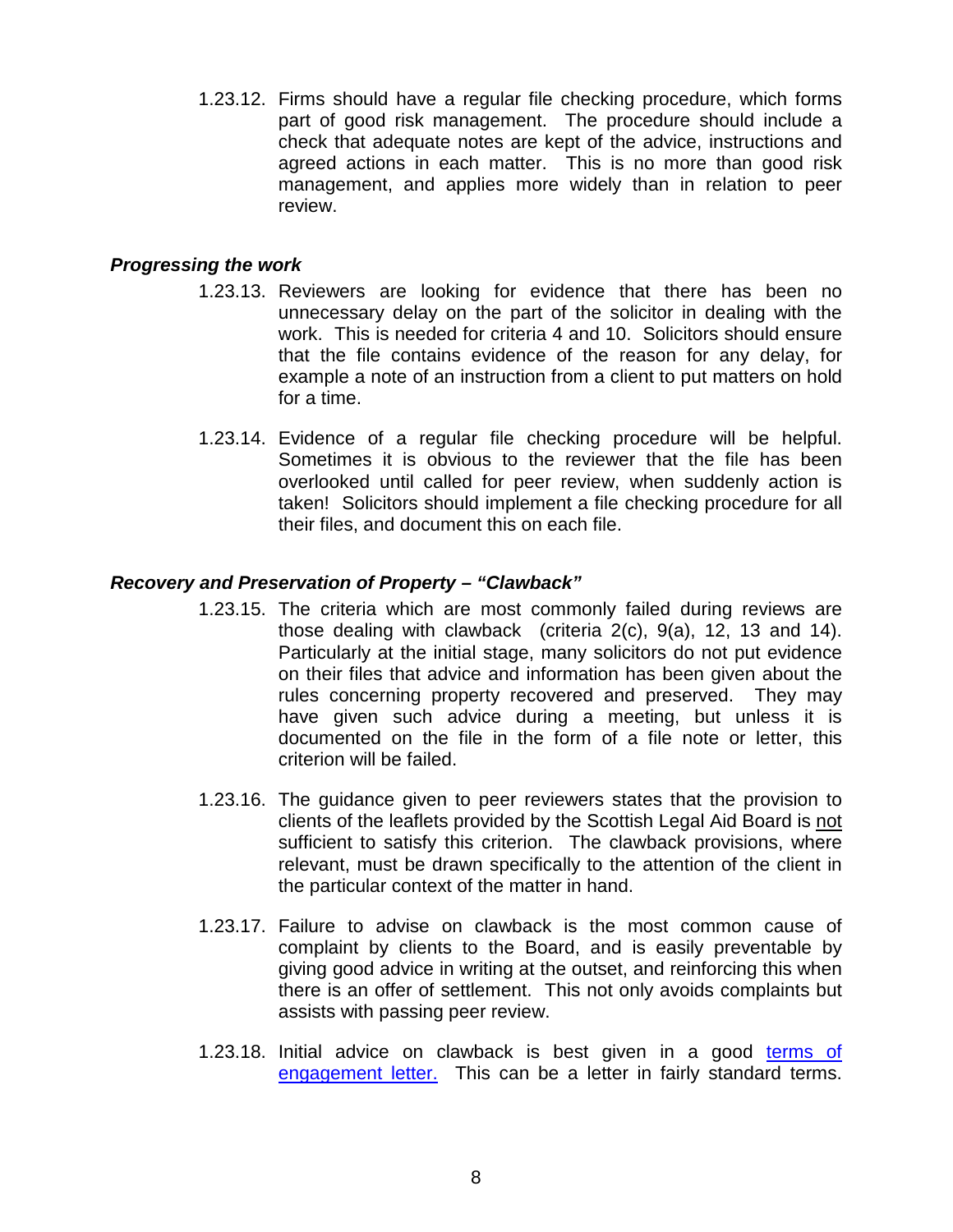The benefit of doing this is that it also fulfils criterion 3(a) at the same time.

- 1.23.19. Solicitors must remember that, even where advice has been given at the outset (criterion 2(c)), clients need to be reminded and advised in more detail about this at the time of potential settlement (criterion 12) and before a decision is made by the client to settle.
- 1.23.20. There is further guidance on clawback in [Fees and Accounts.](#page-9-0)

# <span id="page-8-0"></span>*Moving from Civil Legal Assistance to Private Feeing*

- 1.23.21. It is never acceptable for a client to be invited to pay privately for any part of work which is otherwise covered by legal aid / advice & assistance. So, for example, if an expert report is required, the client must not be asked to pay privately for it if work is continuing under civil legal assistance. The client must not be asked to pay up-front for outlays where civil legal assistance is in place. The Board's reimbursement of outlays procedure must be used.
- 1.23.22. There is further useful guidance in [Fees and Accounts.](#page-9-0)
- 1.23.23. An area which seems to cause particular difficulty for some solicitors is where the client, although eligible for civil legal assistance, is asked to consider proceeding on a private fee-paying basis. There are two situations in which this tends to occur:
	- Sometimes the client, on applying for legal aid, is offered legal aid but with a high level of contribution. The client may be invited to continue on a private fee-paying basis in order to avoid having to pay the contribution. Solicitors need to be careful here. Firstly, the client should be advised that the solicitor can apply to the Board to have the amount of the contribution reduced to the likely cost of the work. Secondly, the client should be advised of the protections offered by the holding of a legal aid certificate, in terms of awards of expenses against the unsuccessful client and of waiver of court dues. Thirdly, the client should be advised of the rate the solicitor proposes to charge privately, especially where this is higher than the legal aid rates of charge. Solicitors must ensure that the file shows clearly that the client has been advised on these points before proceeding on a private feepaying basis.
	- Sometimes it becomes clear that the client will receive significant funds as a result of the work being carried out, there will be a recovery of property, and the solicitor will be paid from the recovery. For example, work may be undertaken in an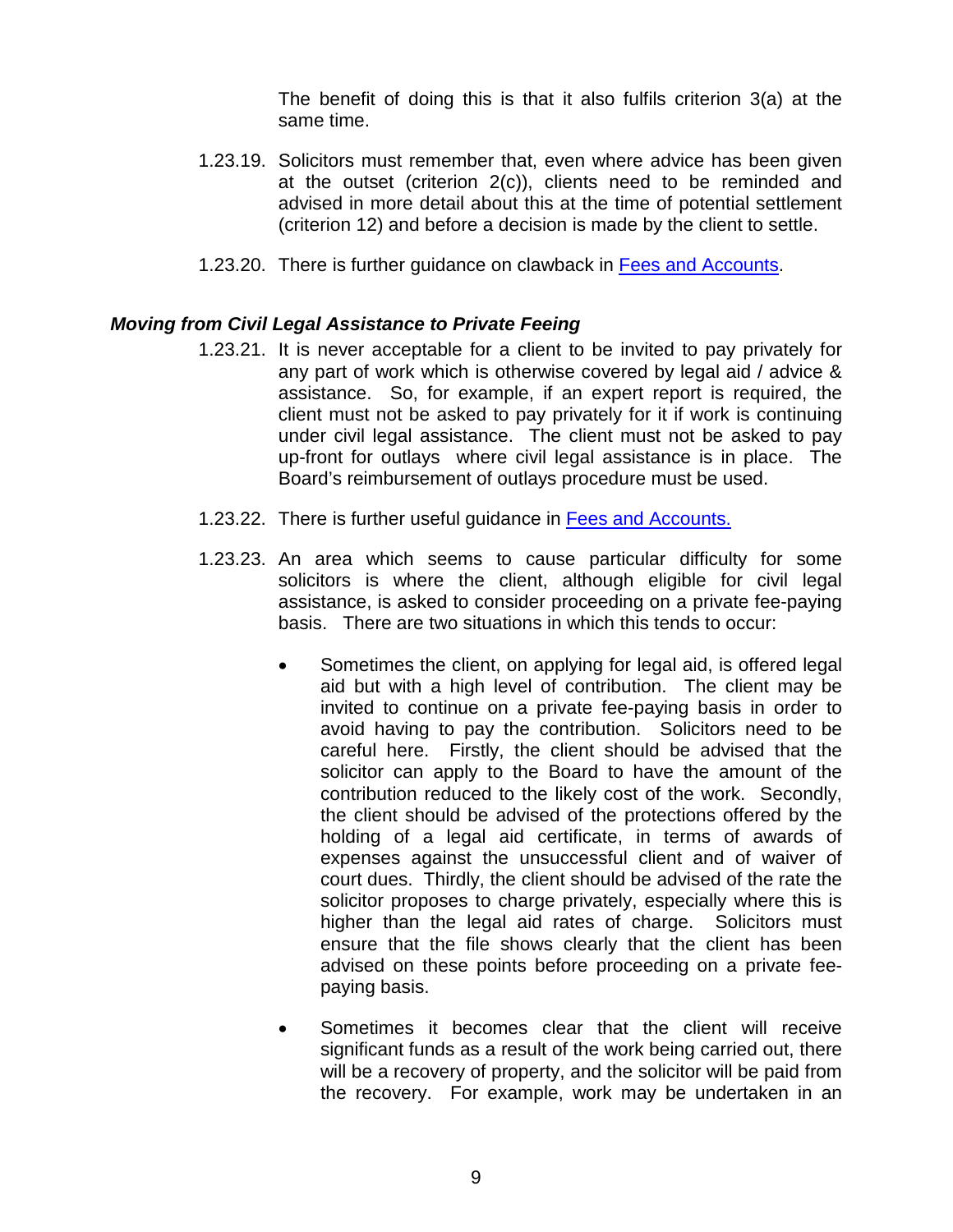executry where unexpected funds come to light; or a separation and divorce is to be carried through where there is a substantial asset to be realised. If the client has been admitted to Advice & Assistance, then no privately charged work may be carried out until authorised expenditure is exhausted. At that point it is open to the solicitor to offer to continue on a private paying basis only. However, the file must show clearly that the client has been offered the option of seeking civil legal assistance from another solicitor, and fully advised as to the points mentioned above with regard to expenses and rates of charge.

# <span id="page-9-0"></span>*Fees and Accounts*

- 1.23.24. There is no obligation on firms to keep a copy of their civil legal assistance accounts on their files. However, the experience of the reviewers has been that the presence of a copy of the account on the file can be of considerable assistance in evidencing that certain criteria have been fulfilled.
- 1.23.25. It is important that the solicitor demonstrates knowledge of the rules relating concerning charging of fees when a recovery of money or property is made. It must be evident from the file how the work has been charged for, and who has paid those charges whether that be (i) the Scottish Legal Aid Board, (ii) the client out of the property or money recovered or preserved, or (iii) a third party such as an insurance company or opponent.
- 1.23.26. The clawback rules were significantly altered with effect from 1 April 2011. A summary of the new clawback rules can be found in the civil legal assistance update issued by SLAB on [18 March 2011.](http://www.slab.org.uk/common/documents/profession/mailshots/2011/SECOND_CIVIL_PACKAGE_-_FINAL_VERSION_-_18_MAR_2011.pdf) The implications of Regulation 16(3) can also be found in the [Keycard](http://www.slab.org.uk/export/sites/default/common/documents/profession/documents/AxA_and_Civil_Keycard_2015.pdf) published each year by the Board. These new provisions on clawback only apply to advice and assistance provided by or legal aid granted after the coming into force of the regulations on 1 April 2011. The new regulations remove the exemption from clawback of property recovered or preserved by virtue of (1) an order for the payment of a capital sum under Section 5 of the Divorce (Scotland) Act 1976; or an order for payment of a capital sum or transfer of property or an incidental order under Section 8 of the Family Law (Scotland) Act 1985 or any settlement arrived at to prevent or bring to an end proceedings in which such an order may be granted; (2) any payment of money in accordance with an order made by an employment tribunal or an employment appeal tribunal or under any settlement arrived at to prevent or bring to prevent or bring to an end proceedings in which such an order may be made; and (3) any dwelling recovered or preserved as a result of advice and assistance. Applications can still be made to the Board to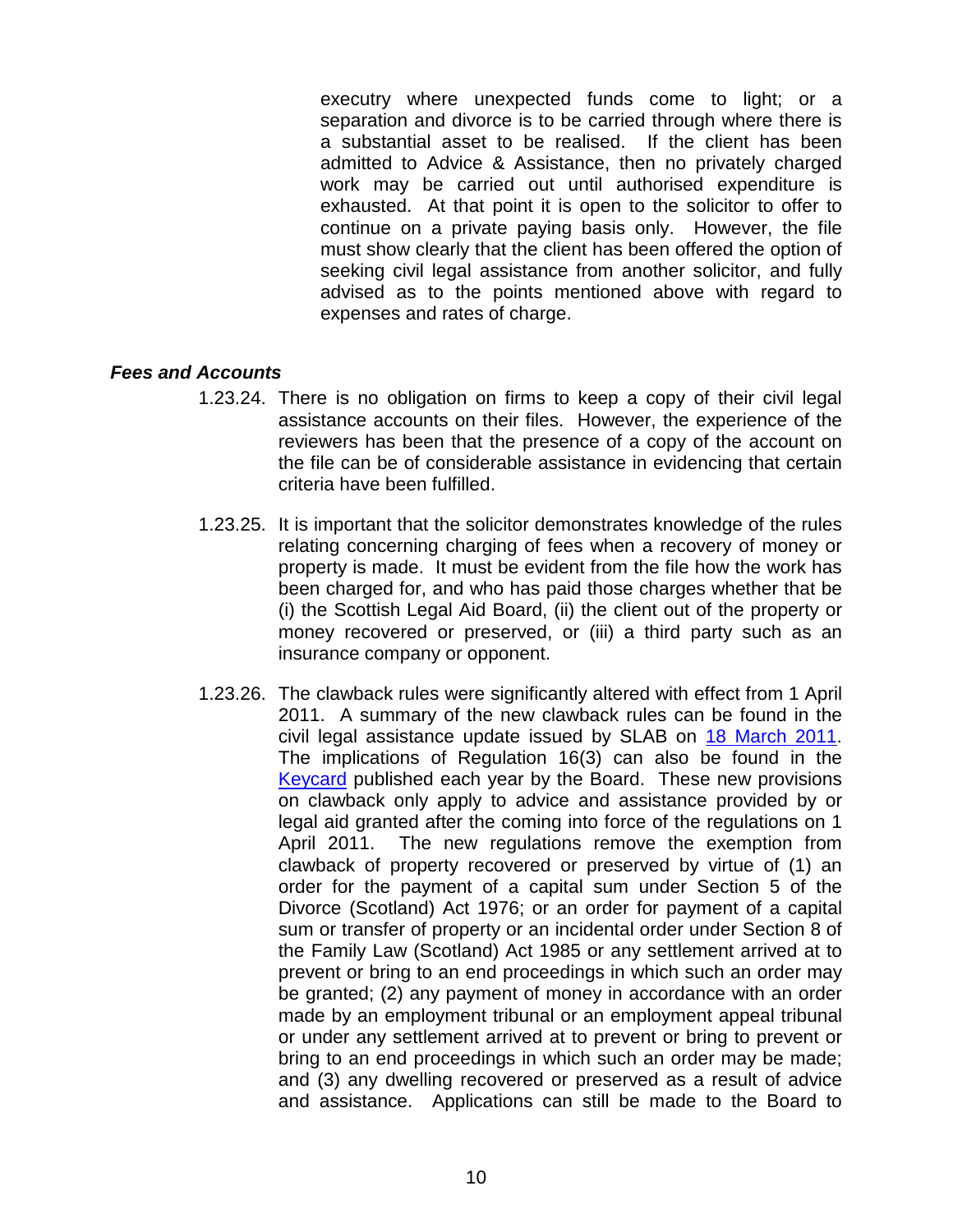exempt the property recovered or preserved from the clawback rules if the particular circumstances are that payment of the account out of the property would cause grave hardships or distress. Examples are often seen by reviewers of solicitors not properly applying the legal aid rules when dealing with recovered money or property. Some examples are:

- Charging a client for work done prior to 1 April 2011 either on a private rate basis or on legal aid rates relative to employment tribunal proceedings. If an employment tribunal case concluded prior to 1 April 2011, the client is entitled to the full tribunal award and the solicitor should submit their account to the Scottish Legal Aid Board for payment. If the employment tribunal case concludes after 1 April 2011, the work done prior to that date is still exempt. The work carried out on and after 1 April 2011 would require to be charged at legal aid rates and the value inclusive of VAT deducted from the client's compensation award with the client being paid the balance (this may still mean that the solicitor has to submit an account to the Scottish Legal Aid Board for the work carried out prior to 1 April 2011). It is prohibited to charge the client at private fee paying rates where advice and assistance cover is in place for the work in question.
- Recovery made for a client as a result of an employment tribunal is exempt from clawback regulations. Solicitors have been seen to charge private fees, or fees calculated in accordance with advice & assistance rates out of the tribunal award and simply pay the client the balance. The client is entitled to receive the full amount of the tribunal award, and the solicitor is not entitled to any payment except that due in his advice and assistance / ABWOR account.
- In criminal injury compensation claims, the CICA will not generally pay anything towards legal expenses (though sometimes outlays may be paid). Therefore if the application is successful the client will be obliged to meet the solicitor's fees, VAT and possibly any outlays from the recovery made, subject to a hardship application being granted. The level of fees and outlays charged by the solicitors (excluding VAT) must not exceed the limit of authorised expenditure granted by the Legal Aid Board for that particular file. This will often mean that a solicitor's account in a CICA case must not exceed the £95 initial limit. Reviewers often find that solicitors try to agree a fee with a client during the case, and simply deduct that from the compensation award that is ultimately made. If the client has been granted advice & assistance in connection with the case such fee charging arrangements are prohibited.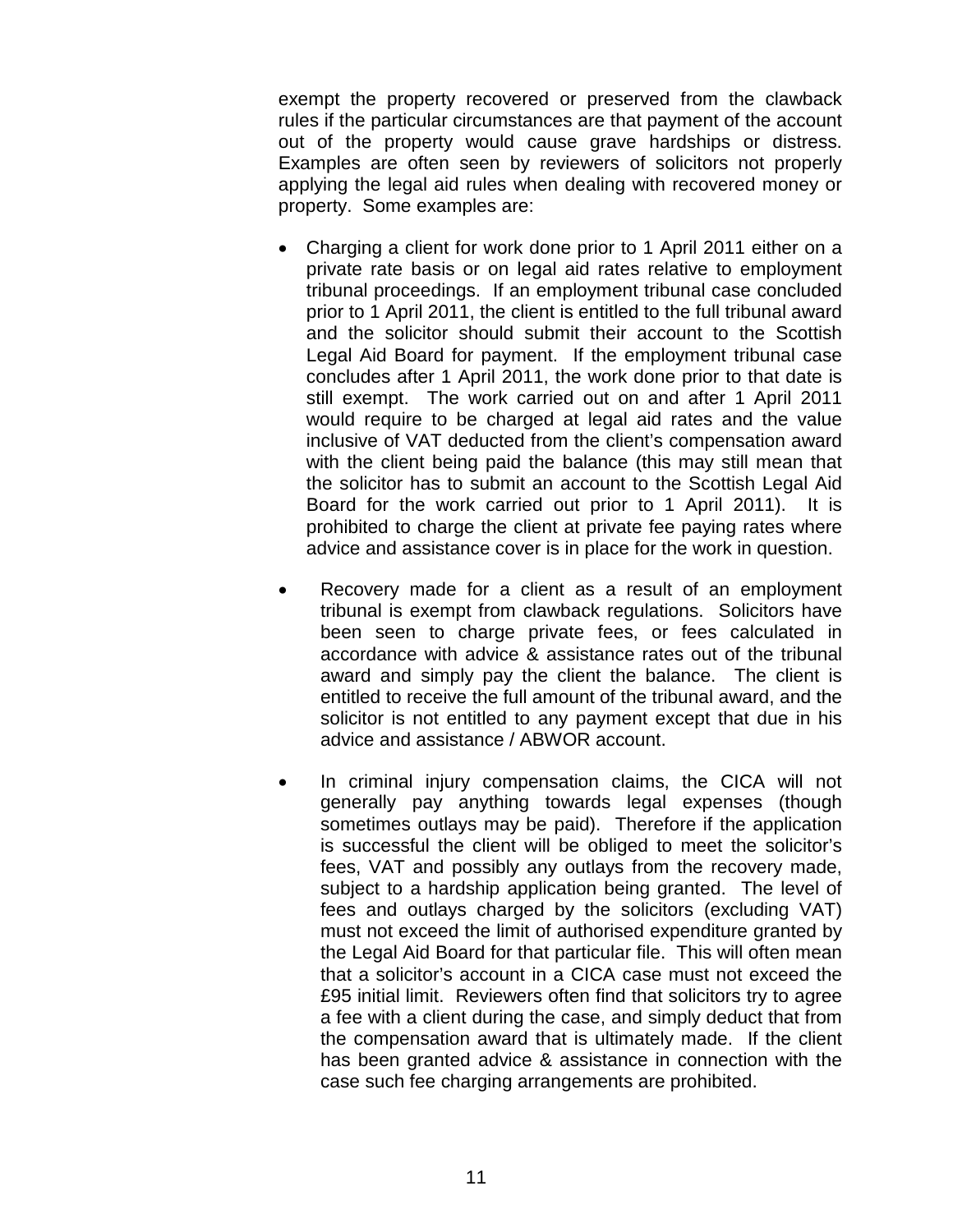Also, as in any case, if the client has been granted civil legal assistance in connection with a case it is prohibited for solicitors to charge contingency fees based on a percentage of the recovered compensation.

- In mortgage rights cases, the Board takes the view that the house has been put at issue in the proceedings because the creditor craves the court to grant warrant for possession of the house. If the client is successful in resisting the repossession, then the house is "property preserved" in terms of the regulations, the client retaining the title which the lender sought to have taken away. The value to be taken into account as property preserved is the net value of the house.
- In reparation cases, where the claim is successful, usually there will be some recovery of expenses from the opponents. If the recovered expenses are insufficient to cover the full legal bill the solicitor must either:
	- modify his charges to accept what has been recovered or submit a hardship application if applicable
	- or charge the Legal Aid Fund the shortfall by preparing and submitting full advice & assistance and/or civil legal aid accounts. This would result in the client's compensation being reduced to cover the shortfall.

If the recovered expenses from the opponent exceed the limit of authorised expenditure the client cannot be charged any shortfall from his or her compensation.

Also, as in any case, if the client has been granted civil legal assistance in connection with a case it is prohibited for solicitors to charge contingency fees based on a percentage of the recovered compensation.

- A successful defence to an action for payment does not represent a recovery or preservation of property.
- 1.23.27. Where recovery or preservation of property has occurred, the solicitor is entitled to charge the client at legal aid / legal advice and assistance rates only, and up to the maximum of authorised expenditure. If the solicitor has done work, or incurred outlays, not covered by authorised expenditure or sanction, then the client cannot be charged for this, and the solicitor will be out of pocket. Serious failures to deal with charging issues correctly may result in a practitioner failing a review and may prompt a special review of the firm. The QAC may require a firm to reimburse improperly charged fees.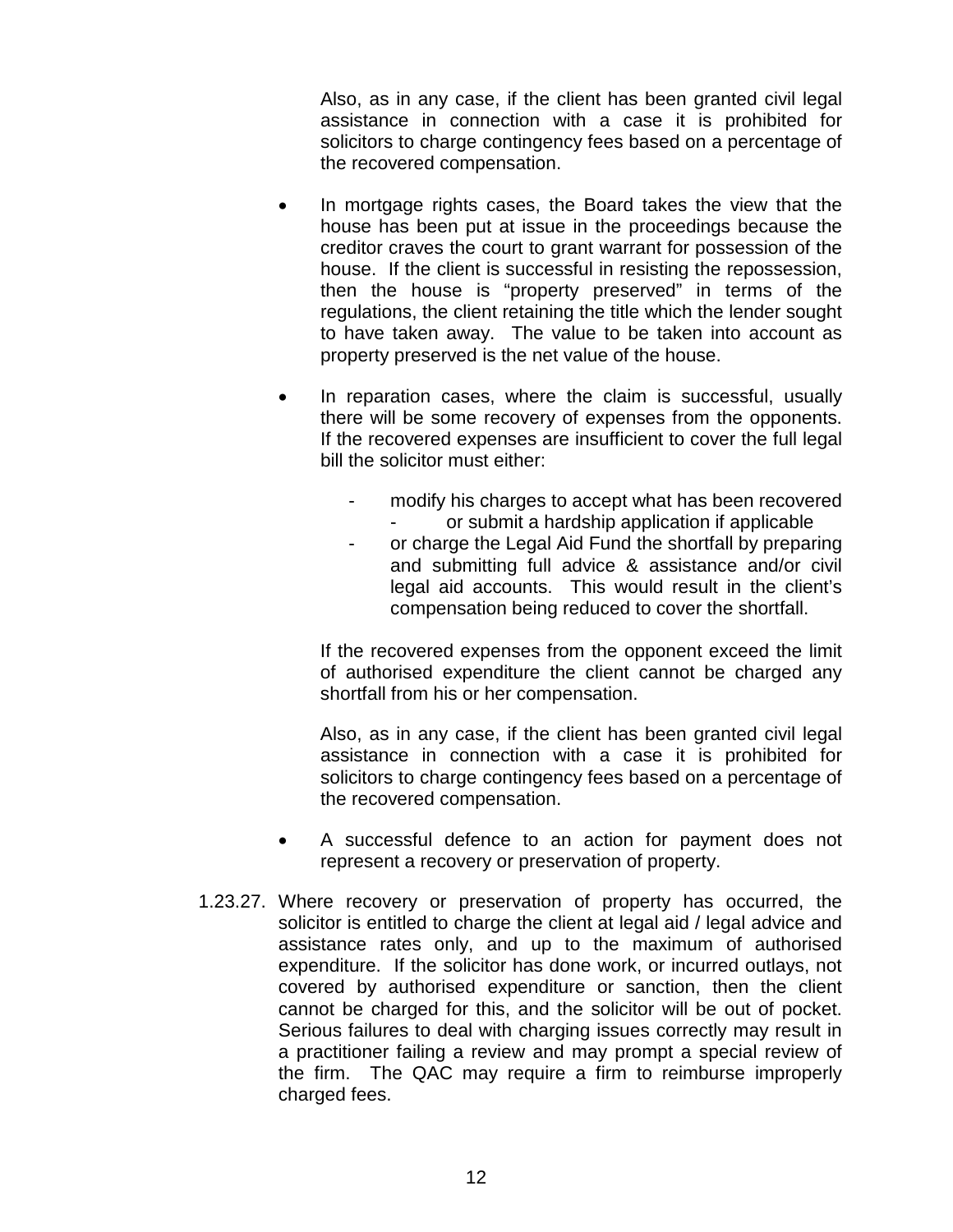- 1.23.28. Where there has been a recovery or preservation of property, it is incumbent upon the practitioner to consider whether a hardship application in terms of [Regulation 16\(3\) of the Advice & Assistance](http://www.slab.org.uk/handbooks/Legislation%20master%20copy/wwhelp/wwhimpl/common/html/wwhelp.htm#href=AA/AA%20(Scotland)%20Regulations%201996.html&single=true)  [Regulations](http://www.slab.org.uk/handbooks/Legislation%20master%20copy/wwhelp/wwhimpl/common/html/wwhelp.htm#href=AA/AA%20(Scotland)%20Regulations%201996.html&single=true) would have a reasonable prospect of success. If the reviewer considers that this is the case, she will expect to see evidence on the file that this has been done, or at least discussed with the client.
- 1.23.29. Reviewers find many files where no account has been rendered and the timebar means that none can be rendered. Whilst this will not result in the file failing at peer review, it can indicate a failure to review files regularly, which may impact on the mark for other criteria. Obviously, it also means that the solicitor is not being properly remunerated for work carried out. Time limits for submitting civil legal aid accounts has been shortened from 6 months to 4 months with effect from 1 April 2011 as per Regulation 8(1) of the Civil Legal Aid (Scotland) (Fees) Regulations 1989. This effects all accounts where the date of completion of the proceedings is on or after 1 April 2011 and will also apply to work done by Counsel.

# <span id="page-12-0"></span>*File Maintenance and Organisation*

- 1.23.30. It is not for the QAC to tell solicitors how to maintain their files. Most of the files seen are well maintained, with good quality recordkeeping, legible file notes and well-organised, chronological organisation.
- 1.23.31. However, some files are not so easy to follow. It is not a requirement of peer review that file notes be typewritten. But if a peer reviewer cannot read a file note, then the evidence it contains is not available to the reviewer and there is a risk of a fail or a "cannot assess" mark on one or more criteria. Solicitors with poor handwriting should consider at least recording the main points in a typewritten file note.
- 1.23.32. File notes need not be lengthy. In most cases, the handwritten note made at a meeting with the client will contain all the information the reviewer needs. It may be necessary to add a note of the advice given to the client, the instructions taken, and the actions agreed. These can be recorded quite briefly, depending on the complexity of the matter in hand.
- 1.23.33. Notes of meetings with clients should roughly correspond, in length and detail, to the time recorded as having been spent with the client. A meeting lasting three-quarters of an hour should result in a file note comprising more than the client's personal details and a few lines of scribbled notes.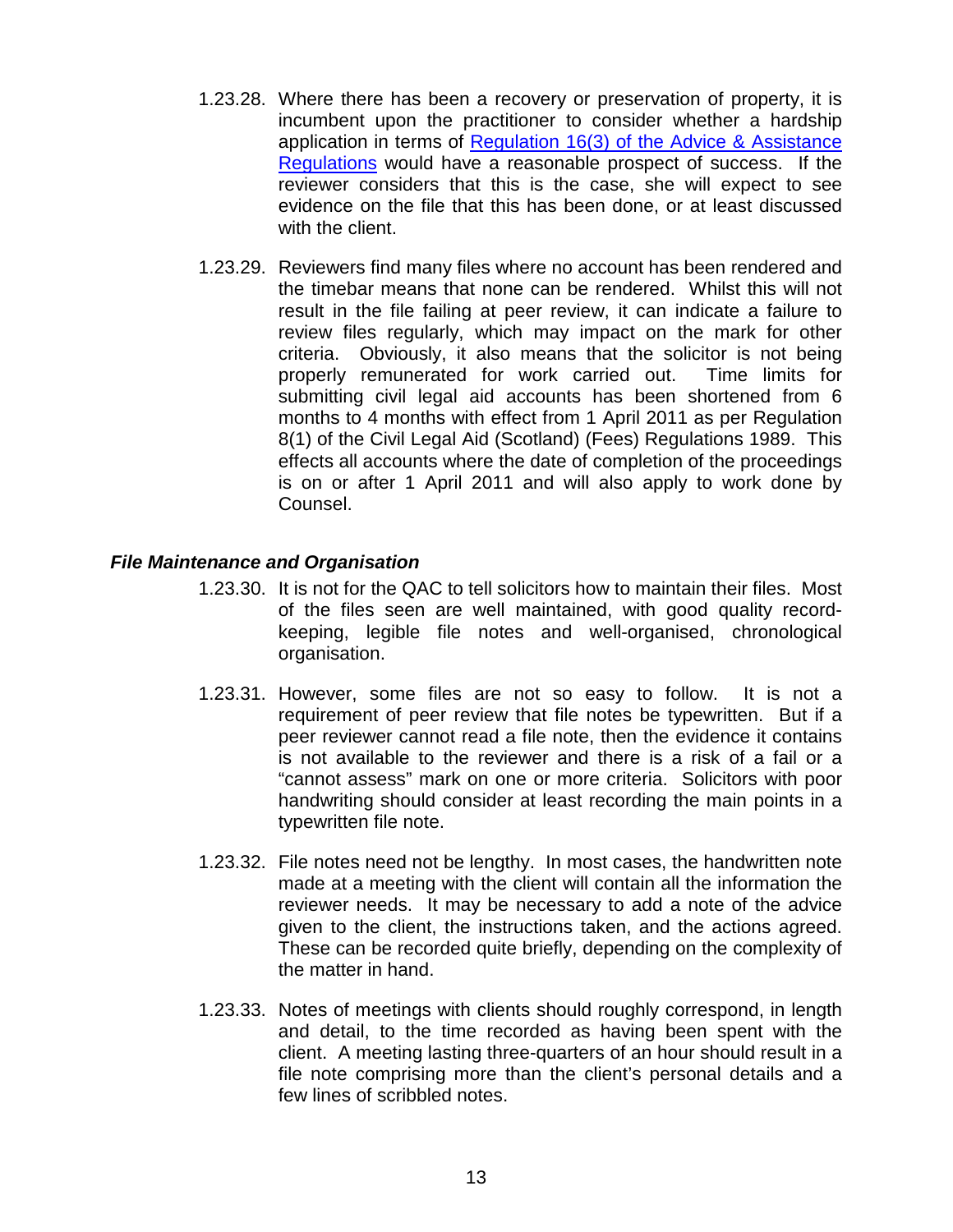1.23.34. In relation to files where it was permitted to submit paper form legal aid applications it is a requirement of the Board that copies of those applications are held on file. However, since April 2011 all applications require to be made on line. For online applications, the Board does not generally require practitioners to print and retain in paper form on file any legal aid or advice and assistance application (including applications for increases in authorised expenditure) made online. This includes the "printable summary" which is available from the website. This need not be printed and placed on file, as it may be recovered and printed off at any time from the Board's website.

> However, in order to peer review a file, it is necessary for there to be on the file a full record of applications made. Prior to peer review therefore, it will be necessary for the practitioner to check files selected for review and then print off and place with the file all the printable summaries for that matter – for advice and assistance applications, applications for each increase in authorised expenditure and legal aid applications made online.

> Note that it is not sufficient for there to be on the file a partcompleted or unsigned application form which may have formed the basis of an online application. There must be either a fully completed and signed application form, or a print of the printable online summary showing the data submitted to the Board. In addition, for advice and assistance, all practitioners are required to retain on file either:-

- a fully completed and signed mandate authorising an online application to be made; or
- a full copy of the signed application form(s) as submitted to the Board

For civil legal aid, a signed and dated online mandate must be retained on file, if practitioners wish to do any aspect of a case online. The special urgency financial section of the mandate is optional, so does not require to be completed in all cases.

If applications (whether online or on paper) have been accompanied by supporting documentation which has been produced and/or scanned but not printed or copied for the file, such supporting documents will also require to be printed off and placed with the file at the time of peer review.

1.23.35. Some solicitors do not make notes of telephone calls with clients. This can result in gaps in the information on the file, which may mean some criteria are failed.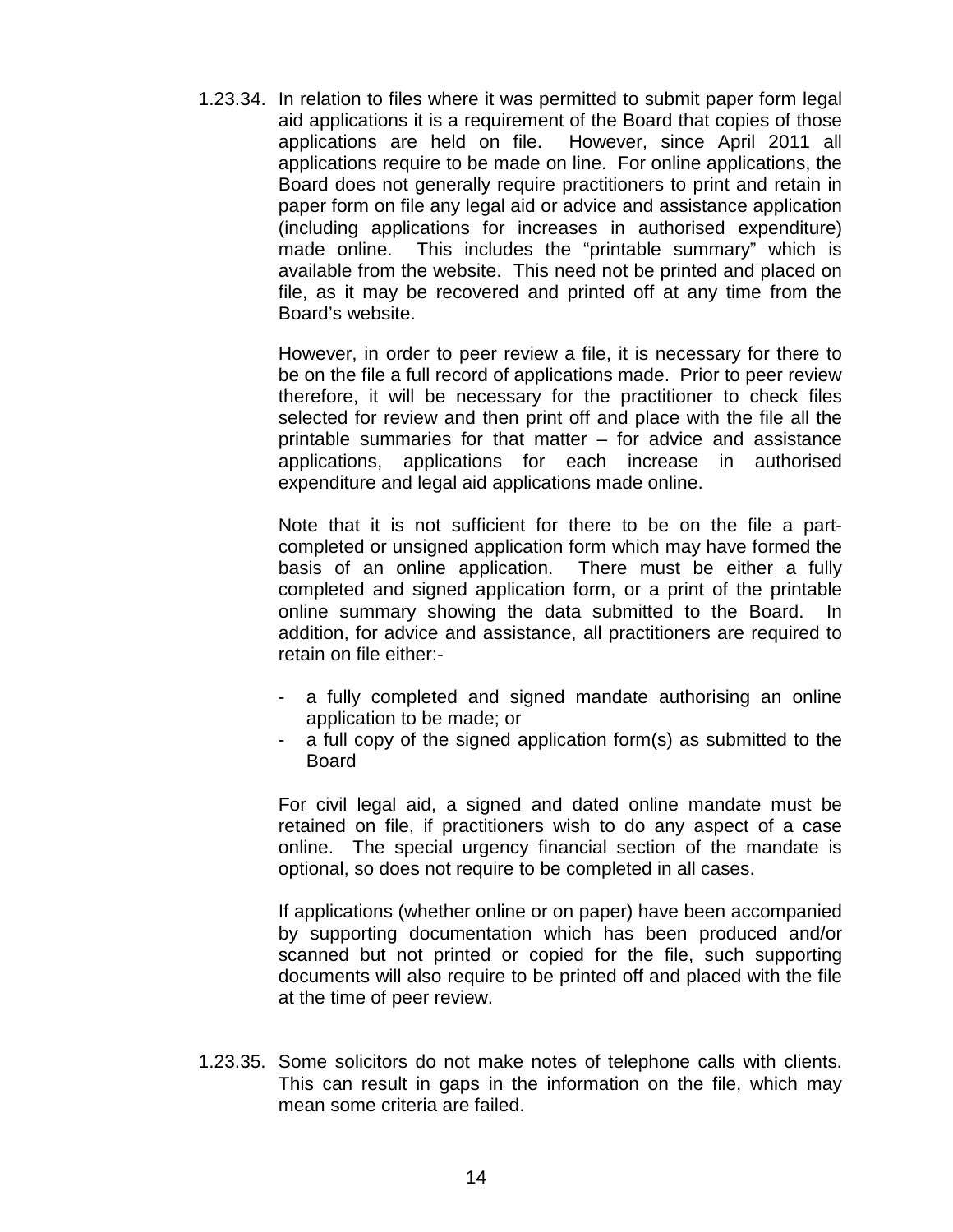1.23.36. The small minority of files which are not ordered chronologically, or comprise a mixed bundle of papers in no particular order, will be returned to the firm to be put in order before being peer reviewed. Files should not be provided in disc format and should be fully printed by the firm prior to being submitted for review.

# <span id="page-14-0"></span>**How the Peer Reviewer Assesses the File**

- 1.24. The purpose of the review is to examine the quality of the work carried out on behalf of the client and the Board, based on the evidence contained within the file. The file is assessed against the peer review criteria. Not all criteria are relevant to every file, but all relevant criteria are marked.
- 1.25. The quality assurance requirements came into force in October 2003, and work carried out prior to that date is assessed, but cannot contribute to a fail mark in relation to any criterion.
- 1.26. The standard applied is that of the reasonable competence to be expected of a solicitor of ordinary skills i.e. the familiar *Hunter v Hanley* test. When considering the advice given or actions taken in the course of a case, there will be circumstances in which differing interpretations might legitimately be taken by solicitors applying their professional judgement. Where the reviewer would take a different view from that shown on the file, she will not "second-guess" the acting solicitor. The professional judgement of the solicitor being reviewed should only be called into question where, in the reviewer's opinion, no reasonable solicitor would have conducted the case in the way demonstrated by the contents of the file.
- 1.27. The reviewer assesses the file against each of the criteria, marking each one as  $1 =$  below requirements;  $2 =$  meets requirements; or  $3 =$  exceeds requirements. The mark "C" is given where it is not possible to assess the criterion because of lack of information on the file. Where a criterion is not applicable to the file, it is marked N/A. The file is then given an overall score based on a five-point scale (with 1 indicating very poor performance and 5 excellent performance). A score of 3 or more is a pass.
- 1.28. The marks are not "totted up" in a rigid way the reviewer is using skill, training and judgement to assess whether or not the file fails. If a file attracts three scores of 1 or C, it is likely to fail overall. However, in exceptional cases, where the file demonstrates a serious failing, for example a missed triennium, or incorrect charging of the client, the file may fail on a single criterion.
- 1.29. The overall marks for the files reviewed are then used to give the practitioner an overall score, again between 1 (very poor) and 5 (excellent). A score of 3 or more is a pass. In general, a single failed file in a group of five is unlikely to result in an overall fail mark, unless it is a particularly bad fail and the other files are borderline. Equally, where a higher percentage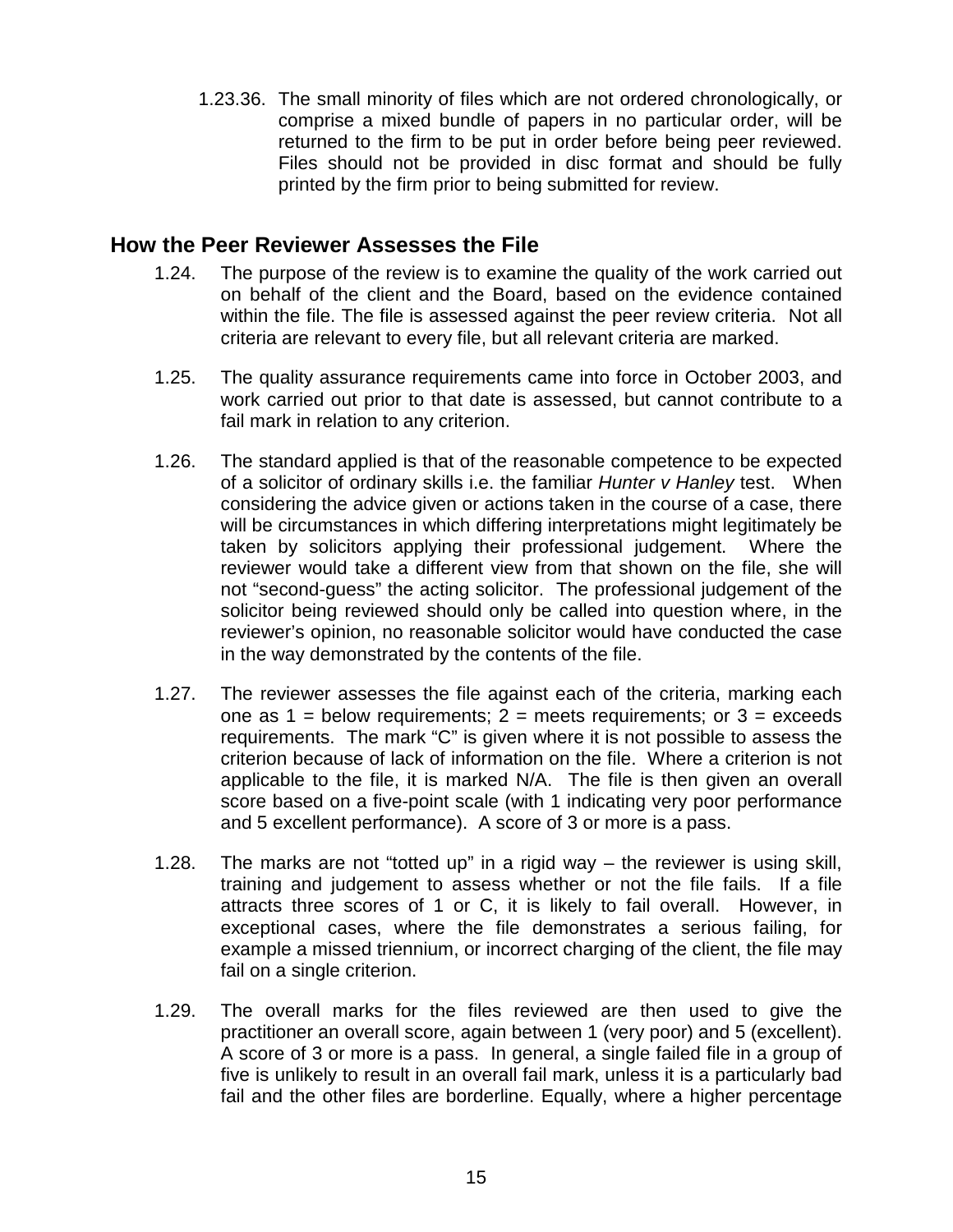of files are failed the overall mark is likely to be a fail unless the fails are marginal and the passes are strong ones.

# <span id="page-15-0"></span>**Guidance on Specific Criteria**

- 1.30. Each of the criteria is listed here, and you can click on each one to see guidance which is specific to that criterion.
- 1.31. The criteria follow a broad chronology to ensure proper consideration is given to key aspects of the case. Criteria 9 to 13 are applied to the file as a whole.
- 1.32. Several criteria ask whether the solicitor gave "accurate and appropriate" advice, or carried out "appropriate" actions. In considering whether advice is accurate, the reviewer considers whether it is factually and legally acceptable, bearing in mind the test in *Hunter v Hanley*. In considering whether advice or action is appropriate, the reviewer has regard to the circumstances of the case and the level of information available to the solicitor and takes into account ethical, practical, tactical and legal considerations. In other words the reviewer puts herself in the position of the solicitor at the time, with the information available to the solicitor, and takes account of the possibility that there may well be difference of professional opinion as to what is appropriate.
- 1.33. Initial Work:

This includes the initial interview and subsequent work carried out at an early stage including establishing the nature of the work required, obtaining necessary information, giving initial advice both on the case and on legal aid, taking any urgent steps required, and recording the agreement as to what is to be done for the client.

The QAC has issued a suggested format for the information which is required to be included in a [terms of engagement letter](#page-49-0) in relation to civil legal assistance. It is, however, for each firm to satisfy itself that the content of its terms of engagement letter complies with the Society's practice rule.

- 1. How effective were the solicitor's initial fact and information gathering skills, including the identification of any additional information required and the taking of steps necessary to obtain it?
- 2. Was the client given accurate and appropriate advice regarding a) the potential case, including whether it is stateable b) the client's eligibility for advice and assistance, especially if the client is not admitted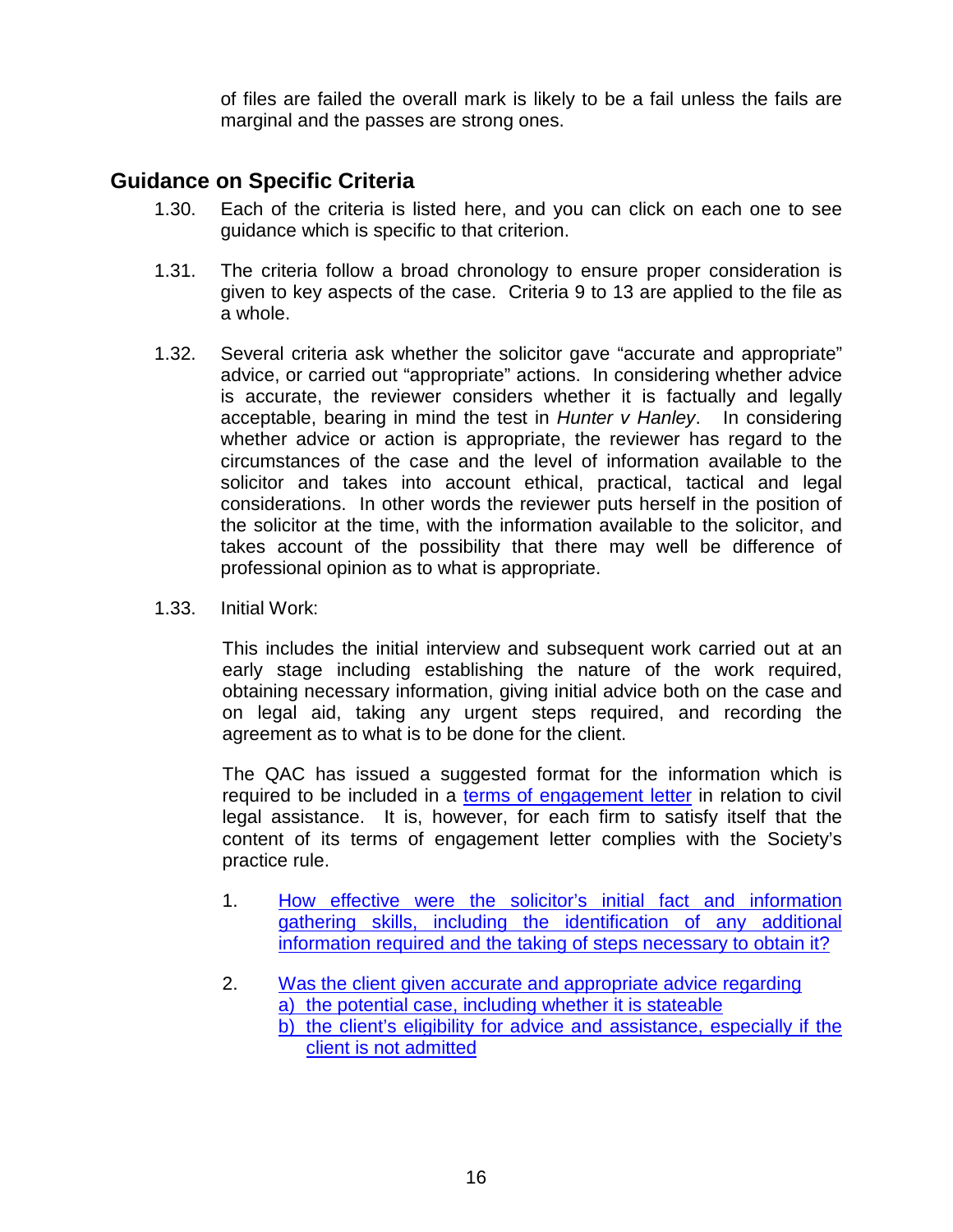- c) legal aid more generally, including the application of regulation 18 and advice and assistance, including possible clawback and the impact of legal aid on expenses
- 3. Is there evidence on file or in a letter to the client of
	- a) a terms of engagement letter, where applicable
	- b) a note of agreed actions
	- c) a request to the client for further information to be obtained from the client, where required
	- d) an assessment as to whether any urgent steps were required/appropriate
- 1.34. Continuing Work
	- 4 Did the solicitor take appropriate steps to carry out further investigation to progress matters for the client within a reasonable timescale?
	- 5. Did the solicitor communicate appropriately with others, and where appropriate, pursue settlement or agreement on relevant issues?
	- 6. Did the solicitor give appropriate advice to the client, where relevant, on alternative options, such as litigation and mediation?
	- 7. Has the solicitor a) identified the need for appropriate experts, other reports or counsel
		- b) applied for sanction / increase(s) in authorised expenditure in accordance with the guidelines, and if granted, instructed / obtained the appropriate experts / Counsel / reports?
	- 8. Is there evidence of adequate preparation for each diet, debate or proof, to include (as appropriate) the list of witnesses, productions and list of authorities as appropriate to the facts of the case?
- 1.35. Throughout the Case
	- 9. After the initial meeting(s), did the solicitor (a) make use of, and provide accurate and appropriate advice to the client on, legal aid and advice and assistance, in accordance with the relevant guidelines? (b) give accurate and appropriate legal advice to the client?
	- 10. Did the solicitor take steps identified/agreed with the client, within a reasonable timescale given the circumstances of the case?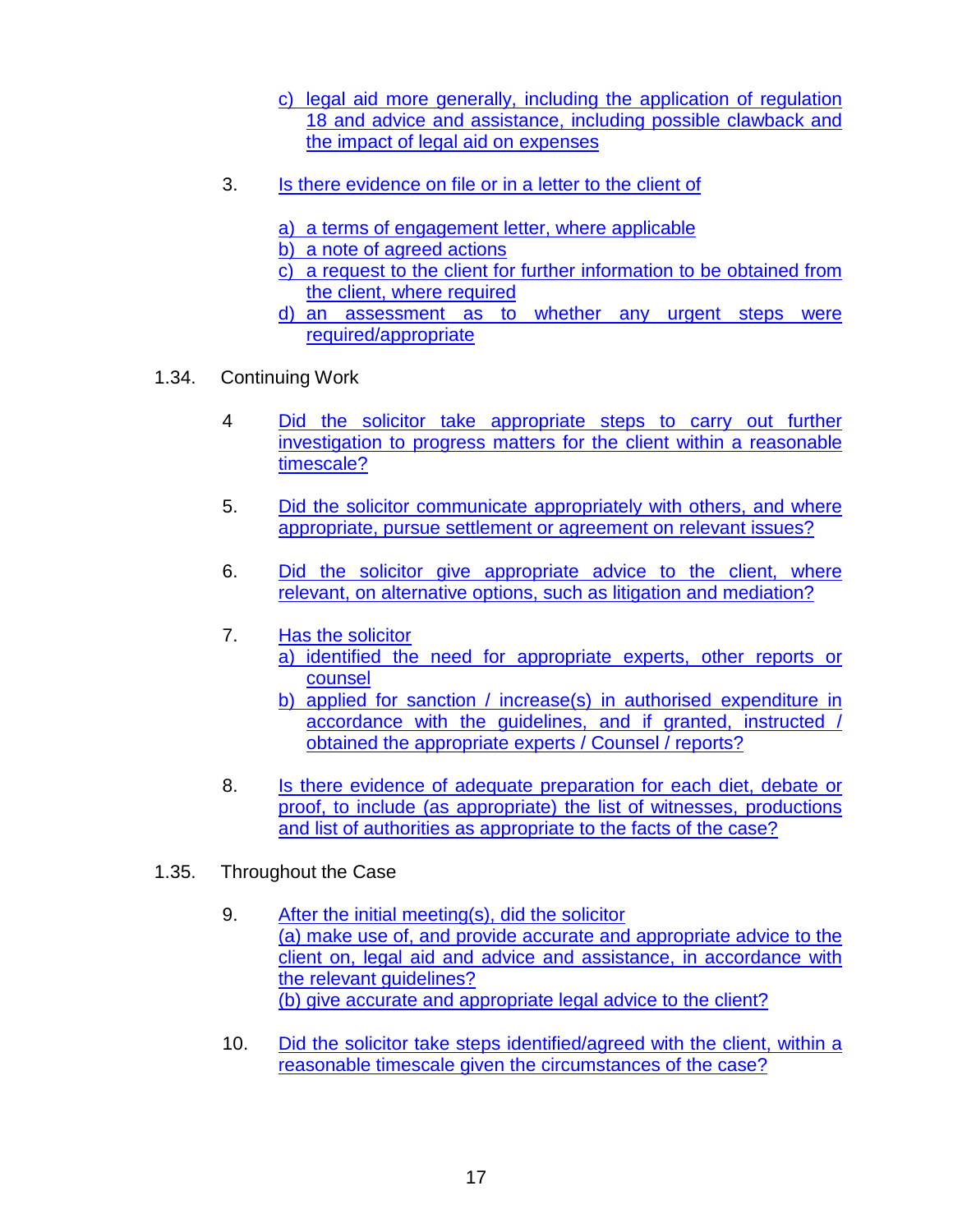- 11. Did the solicitor keep the client informed of progress / advised as to next steps / further procedure and provide accurate and appropriate advice, including following the receipt of substantive correspondence (including offers / proposals from the opponent?
- 12. Where an offer/proposal is made, is there evidence of accurate and appropriate advice having been given to the client on the terms of the offer/proposal, its reasonableness and the consequences for the client of acceptance/rejection, including the potential impact of expenses/clawback?
- 1.36. Conclusion of the Case
	- 13. a) Has the solicitor taken appropriate steps to close the file and communicate that to the client? b) Where judgement is issued, has the solicitor advised the client as to the judgement, including advice on expenses, property recovered and preserved, diligence on decree, prospects of appeal?
	- 14. Has the account been submitted to SLAB in accordance with guidelines and necessary and appropriate steps been taken in relation to recovery of expenses / handling of property recovered and preserved?

# <span id="page-17-0"></span>**The Process After Peer Review**

- 1.37. When the peer reviewer has completed the review of 5 files per solicitor in the firm (known as a "routine review"), she completes a summary form, allocating an overall mark to the solicitor on a 1 to 5 scale. She then sends the individual file reports and the summary report to the QAC, which considers them and is responsible for deciding whether the firm should pass. If the reports are satisfactory the firm is notified, its compliance certificate is updated, and it will not be the subject of a further routine review until the next cycle. Minor issues arising will be drawn to the attention of the firm in writing by the QAC. The firm may be asked to identify the steps it intends to take to rectify any concerns, particularly if they relate to concerns which were identified in an earlier review cycle and still have not been dealt with. Such concerns are brought to the attention of the peer reviewer who is allocated to conduct the next review, so that a check can be made that they have been remedied.
- 1.38. If the QAC decides that the routine review report is not satisfactory, or if the results require clarification by the examination of a larger number and variety of files, an extended review will be carried out. Extended reviews are carried out by two peer reviewers who did not carry out the routine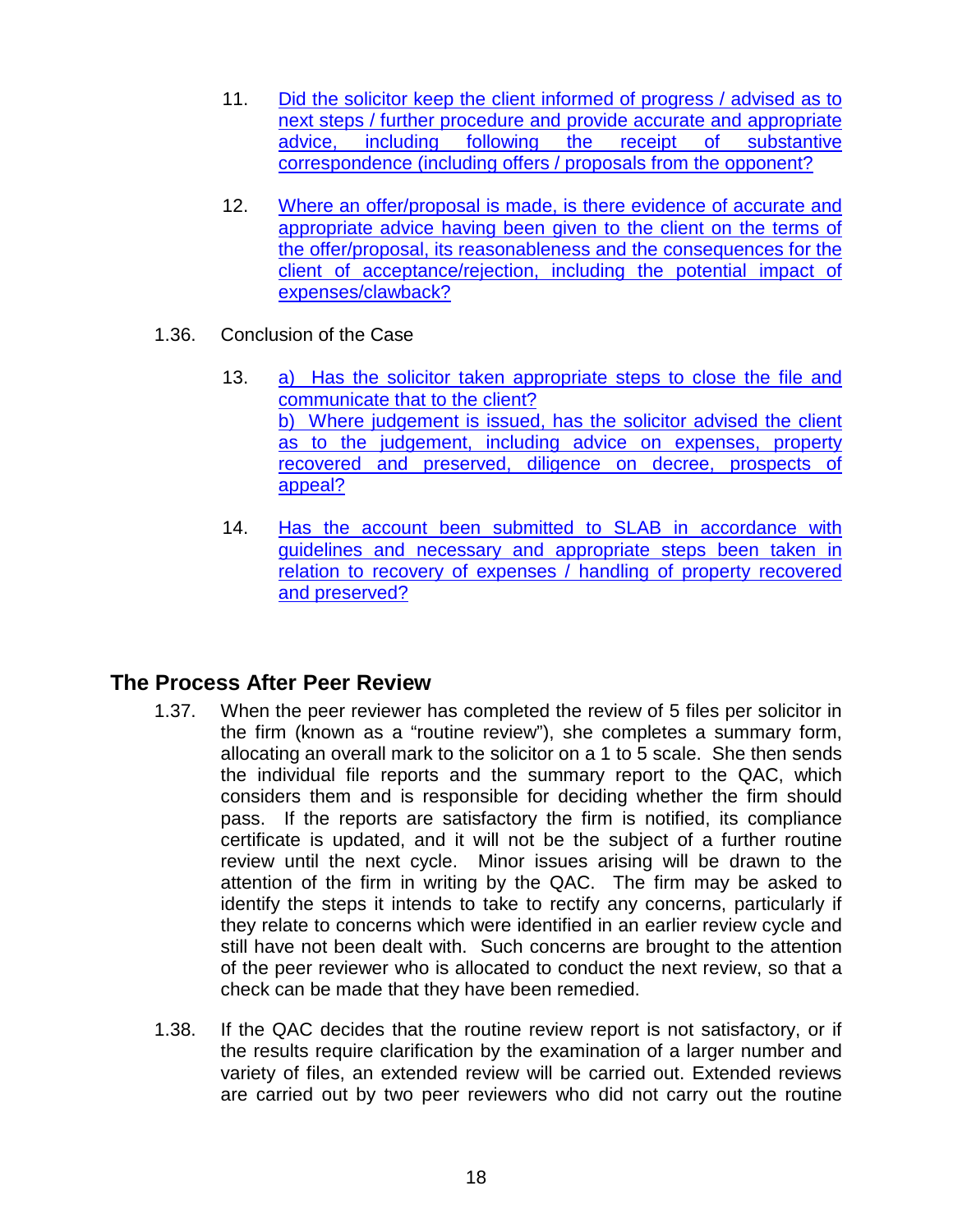review, acting together, at the firm's premises, at the expense of the Law Society. The reviewers use the same criteria, and can review any of the firm's civil legal assistance files.

- 1.39. In some cases it may be that the routine review identifies some concerns but that the firm could readily address these. The QAC may inform the firm of these concerns, and, instead of instructing an immediate extended review, may allow the firm some time to improve its level of compliance with the peer review criteria. A deferred extended review may then be carried out on-site after a period of several months. The QAC will expect to see some improvement in work carried out since the routine review.
- 1.40. If the outcome of an extended review is satisfactory the firm is notified, its compliance certificate is updated, and it will not be the subject of a further routine review until the next cycle. Minor issues arising will be drawn to the attention of the firm in writing by the QAC.
- 1.41. Where the QAC considers that the outcome of an extended review is unsatisfactory, the firm is informed in writing and may make written representations to the QAC for further consideration. If the QAC, having taken account of any written representations, decides that the firm has failed to meet the criteria, the firm's compliance record will be noted and the firm must then be subject to a final review in not less than six and not more than twelve months' time. The firm is required to apply for the final review within this timescale. In the period before the final review, support and guidance will be available to the firm to assist in addressing the issues and problems arising from the routine and extended reviews.
- 1.42. A final review is carried out by two peer reviewers (neither of whom was involved in the routine review or the extended review of the firm) at the premises of the firm. They are likely to concentrate on files previously reviewed, or new files opened, since the extended review, looking for signs of progress and steps taken to remedy deficiencies previously identified.
- 1.43. The reviewers report to the QAC which decides whether or not the final review has been passed, taking into account any written representations which may be made.

# <span id="page-18-0"></span>**Special Reviews**

1.44. The QAC may instruct a special review be carried out at any time. Such reviews are undertaken at the Law Society' expense at the firm's premises. Special reviews are usually undertaken where some concern has been raised about the practice of a firm in relation to civil legal assistance. In such cases, the firm is not advised of the reason for the special review. The review is carried out on-site by two peer reviewers. All civil legal assistance files must be made available to them. The same criteria are used for the review, which will be of a wider selection of files and which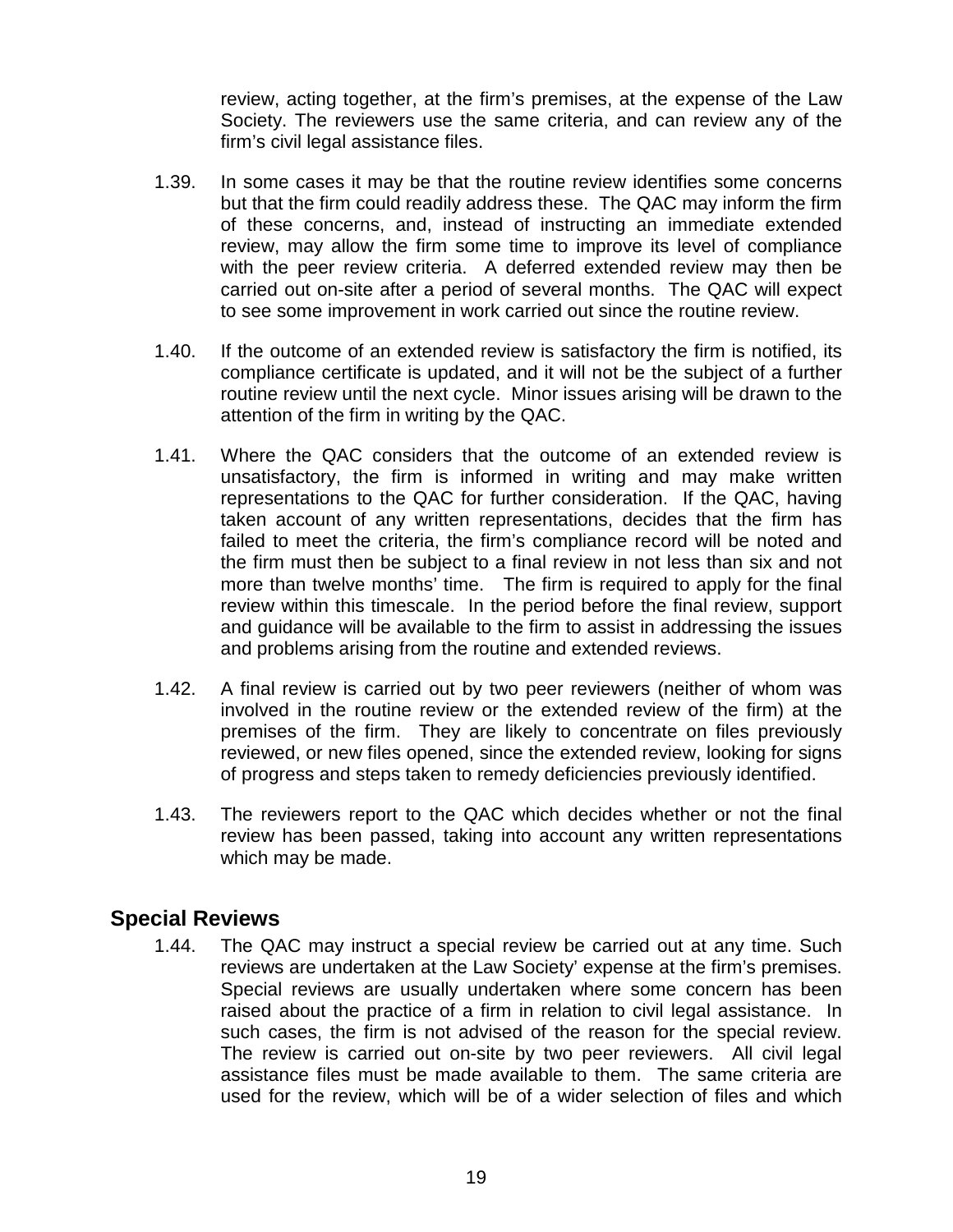may concentrate on files of a particular type or of a particular practitioner. The reviewers report to the QAC on their findings in the usual way and the QAC decides whether or not the review has been passed.

1.45. If a firm fails a special review it will be subject to further extended or final review and may be subject to further special review.

# <span id="page-19-0"></span>**Outcomes of the Peer Review Process**

- 1.46. The first cycle of peer reviews ran from 2003 2006. A total of 667 of the 694 firms registered to carry out civil legal assistance work in Scotland were reviewed. 171 firms (26%) were double-marked by two reviewers. Of the firms which had been considered by the QAC by the end of the cycle, 14% had been continued for comment by the firm under review following their routine review, 6% had been sent to extended review and only 2.7% to final review. Since a majority of those referred for a final review chose in the end to withdraw from the register ultimately almost no firms failed their final review. These figures reaffirm that the overall purpose of the Peer Review process is to enhance quality assurance over time and not concentrate the supply of providers
- 1.47. A total of 1,514 individual practitioners were reviewed, and 7,122 files in all. The vast majority of practitioners passed the review, with a fail rate of only 8.5% at the routine review stage. A higher proportion (14.2%) of practitioners received an above average mark for their files.
- 1.48. The second cycle of peer reviews ran from 2007-2009. A total of 602 of the 618 firms registered to carry out civil legal assistance work in Scotland in that period were reviewed. 188 firms (31%) were double-marked by the reviewers. Of the firms which had been considered by the QAC by the end of the second cycle, 31% had been continued for comment, 6% had been sent for an extended review and only 2% to final review. The increase in firms continued for comment was caused by QAC's concern to enhance standards of service delivery over time. The additional 17% were firms whose second routine review revealed similar faults to those in their first review.
- 1.49. In the second cycle1,995 individual practitioners were assessed and 9,197 files in all. As in the first cycle the vast majority of practitioners passed the review, with a nearly identical fail rate of 8.7% at the routine review stage. An even higher proportion (15.9%) of practitioners received a distinction mark for their files.
- 1.50. The reason for the significant proportion of double-marked files is to ensure consistency of marking and robustness of outcome. . The reviewers do not know which of the files presented to them are being double-marked. In over 85% of double-marked files, the two reviewers were in agreement as to whether the file should pass or not. As a further safeguard no reviewer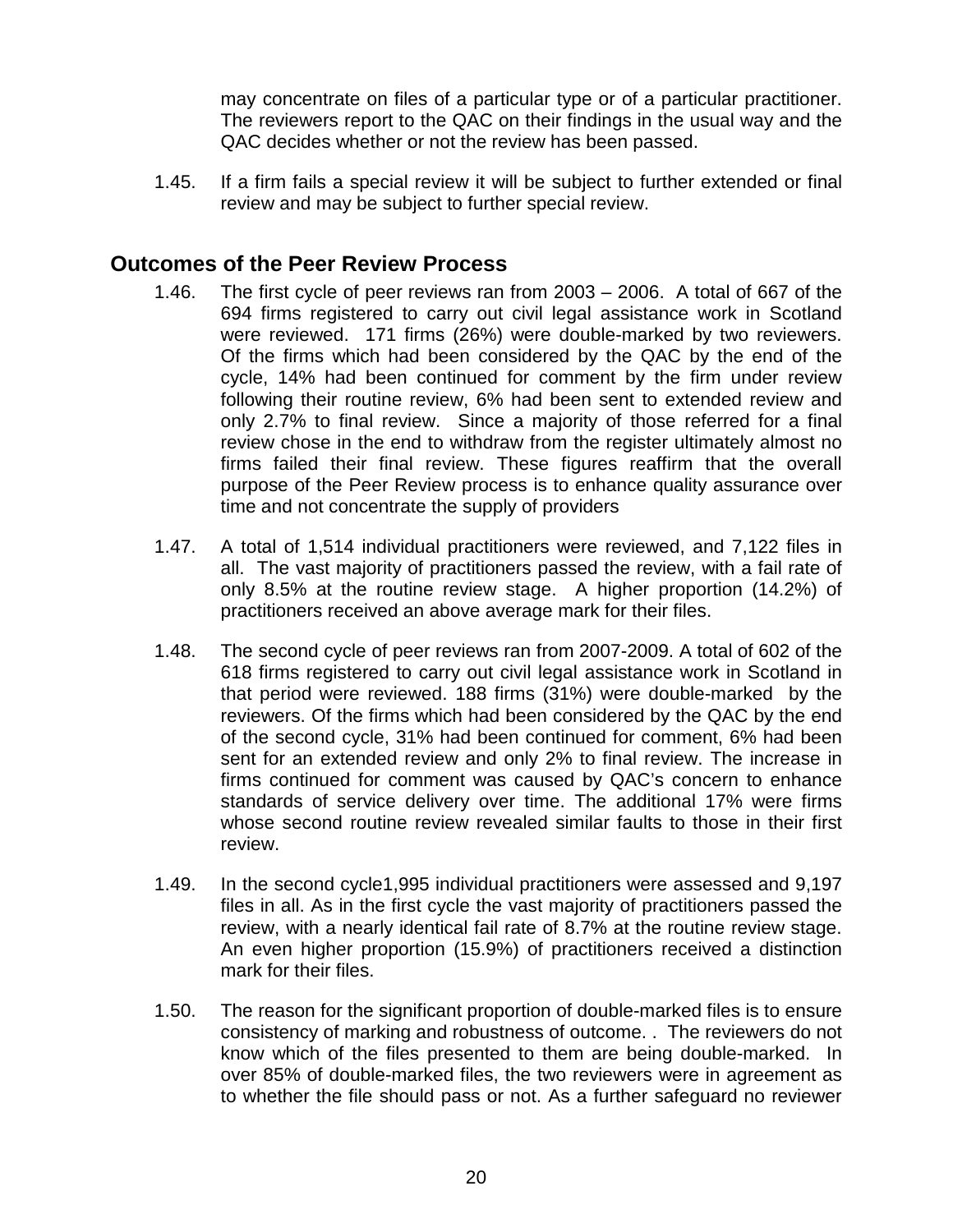will review a firm or practitioner at the stage of an extended or a final review who has taken part in the routine review of the practitioner and firm. Peer reviewers have regular meetings to discuss reviewing practice and outcomes. They are remarkably consistent with one another, and this is a reflection of the robust scoring system and the effective training they receive. .

- 1.51. What has emerged is that the overall quality of the service provided, and of the providers themselves is reassuringly high with less than 10% of files and providers failing even their routine reviews. Moreover, the errors that emerge from the files are usually failures in communication or in the application, or explanation to the client, of the legal aid scheme. Errors in advice on the law, professional negligence or professional misconduct are relatively uncommon.
- 1.52. The third cycle of reviews will extend over a six year period from 2011.
- 1.53. Professor Alan Paterson, on whose original research (with Professor Avrom Sherr ) the Scottish Peer review model is based, is responsible for the training and monitoring of the reviewers. Further details as to the process and outcomes of the peer review schemes in Scotland and England can be found in Moorhead et al, *Quality and Cost,* The Stationary Office, 2001; Alan Paterson, "Peer Review and Quality Assurance"*,*13 (2007) *Clinical Law Review* 757; and Avrom Sherr and Alan Paterson "Professional Competence, Peer Review and Quality Assurance in England and Wales and in Scotland" 45 (2008) *Alberta Law Review* 151.

What are peer reviewers looking for?

Evidence on the file to show a reasonable level of detail of relevant information was noted at an early stage, though not necessarily at the first interview with the client. This

<sup>1.</sup> How effective were the solicitor's initial fact and information gathering skills, including the identification of any additional information required and the taking of steps necessary to obtain it?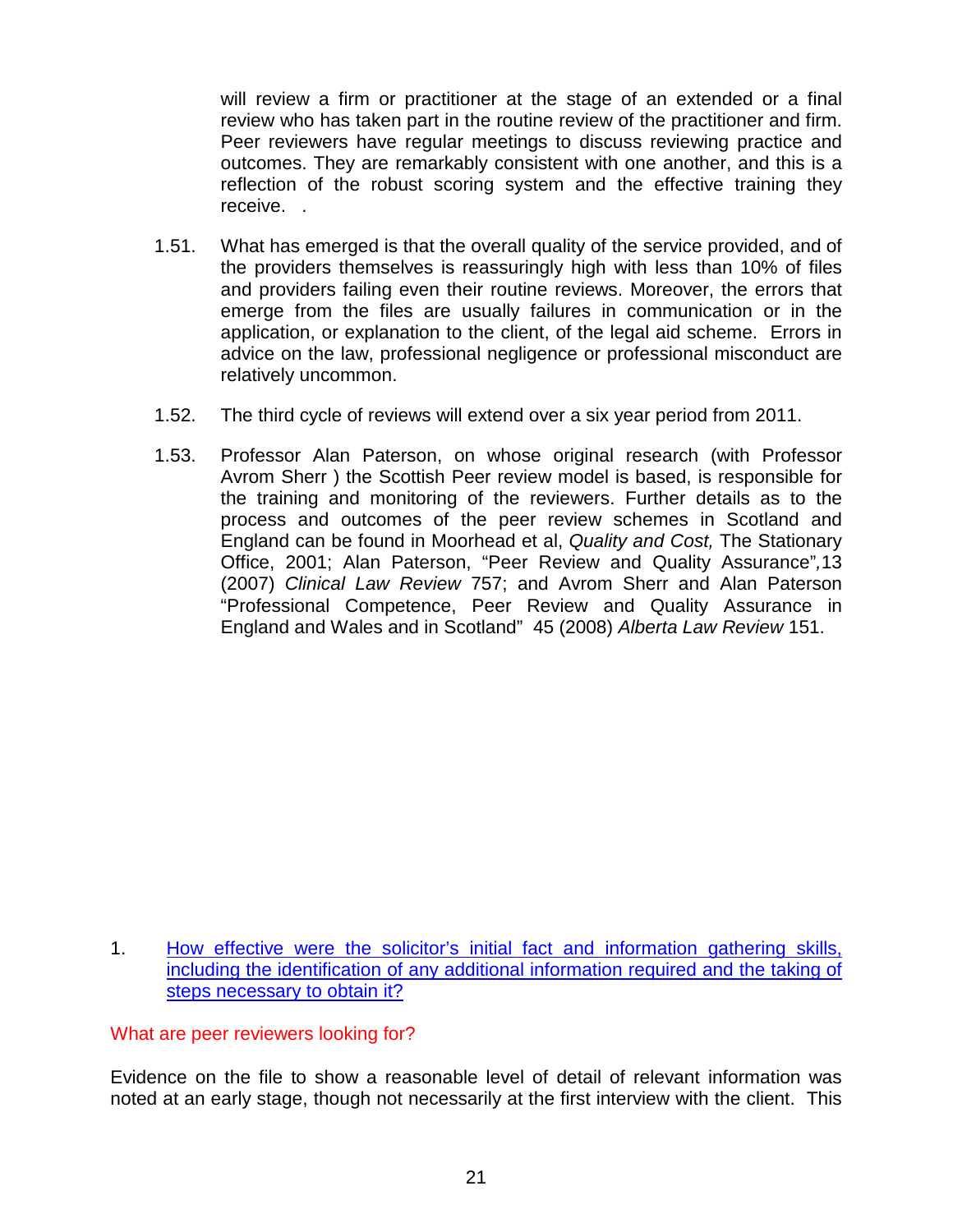will usually take the form of an initial file note, which may be hand-written or type-written, but must be legible. Some of the information may be recorded in other documents eg, documents produced by the client, or a letter to the client or another person confirming the nature of the matter.

The "initial" phase is not just the first meeting with the client, but includes meetings and action taken at an early stage. It is effectively the phase where the solicitor gathers information from the client, assesses the stateability of the case, advises the client on that, and takes instructions for agreed actions.

For example, in a divorce case, does the file show that necessary family and financial information has either been obtained, or the client or a third party has been asked to provide it? Is there mention of pensions? Have grounds for divorce been noted?

For example, in a reparation case, have the factual details of the incident been noted, details of witnesses noted the client's GP details obtained, if appropriate the client advised to obtain photographs of the location etc?

These are not exhaustive examples, but show the sort of things the peer reviewer is looking for. Essentially, the question is – has the solicitor obtained the information needed to get on with the work, and to give initial advice to the client?

#### Why does this matter?

The criterion is testing the quality of the solicitor's approach to new work, and that best use is made of the time spent at an initial meeting. In order to provide an efficient service to the client, the solicitor should identify at an early stage what information is available and how to obtain any missing information. The solicitor should be able to give correct advice on the information obtained.

The next review criterion (criterion 2) asks whether the client has been given accurate and appropriate advice – this can only be done if sufficient information has been gathered by the solicitor at this stage.

#### How can I check this on my files?

Look at your recording of initial meetings with clients. Are the file notes legible? Do they record all the relevant information you have obtained? Does the file note or the subsequent entries in the file (e.g. letters to client or third party) show that you are seeking out the necessary information?

#### How can my firm promote compliance with this criterion?

If you practice in a particular area or areas of law you could have standard templates for initial file notes, prompting the solicitor to enquire about and record relevant information. Of course, these are no use if no-one actually completes them!

#### Further guidance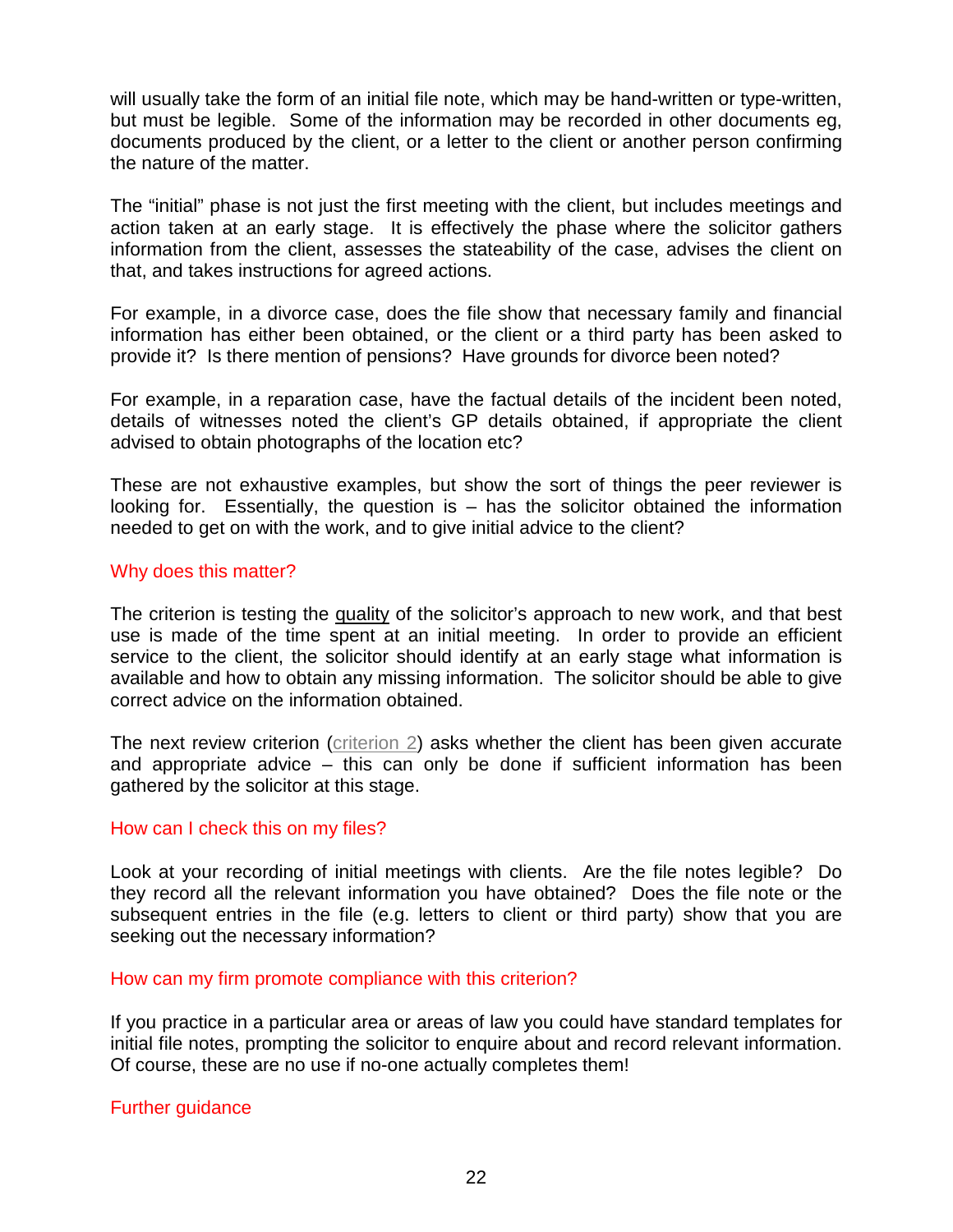See section 9.3 for guidance on the meaning of "accurate and appropriate" advice.

See section 7.1 for guidance on the meaning of "evidence on the file"

See section 7.2 for guidance on advice, instructions and action.

See section 7.3 for guidance on progressing the work

See section 7.4 for general guidance on advice on clawback.

See section 7.6 for general guidance on fees and accounts

See section 7.7 for general guidance on file maintenance and organisation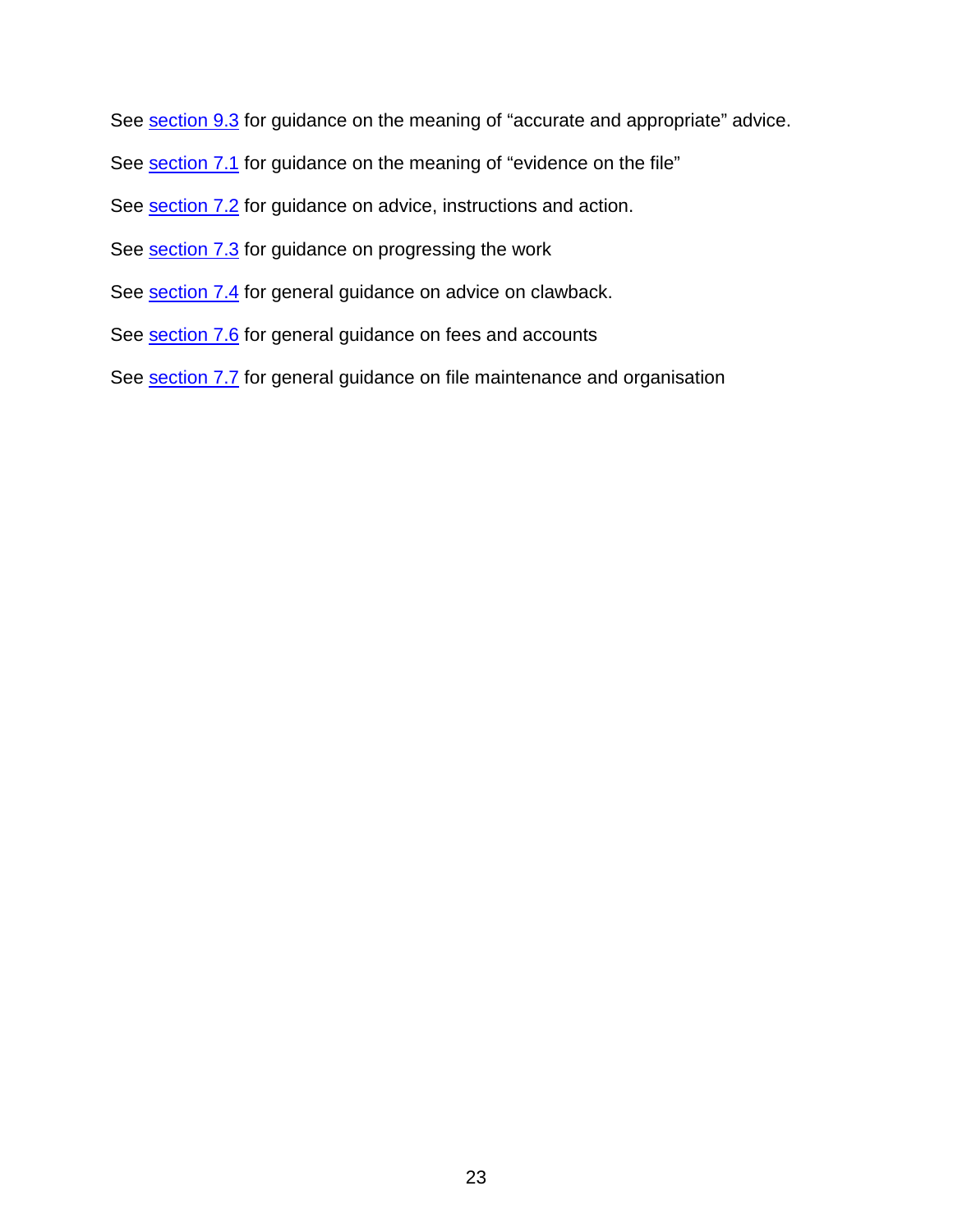- 2 Was the client given accurate and appropriate advice regarding
	- a) the potential case, including whether it is stateable
	- b) the client's eligibility for advice and assistance, especially if the client is not admitted
	- c) legal aid more generally, including the application of regulation 18 and advice and assistance, including possible clawback and the impact of legal aid on expenses

# What are peer reviewers looking for?

(a) Evidence showing that the client has been given **accurate and appropriate advice** as to the matter to be dealt with, the legal basis (in general terms) and the prospects of success. Clearly this relies on sufficient information having been obtained from the client under criterion 1.

In considering whether advice is accurate, the reviewer considers whether it is factually and legally acceptable, bearing in mind the test in *Hunter v Hanley*. In considering whether advice or action is appropriate, the reviewer has regard to the circumstances of the case and the level of information available to the solicitor and takes into account ethical, practical, tactical and legal considerations. In other words the reviewer puts herself in the position of the solicitor at the time, with the information available to the solicitor, and takes account of the possibility that there may well be difference of professional opinion as to what is appropriate.

For example, if a client has received a writ in an action for payment, and admits that the debt is due, then the file should show that he has been advised that there is no substantive defence, and advice given on a time to pay application

For example, if the client seeks divorce, there should be a note confirming that grounds for divorce exist.

(b) Evidence that a correct assessment has been made of the client's eligibility for advice and assistance. In older cases, prior to on-line submission, there must be a fully completed and signed application form. For online applications, the file must contain prints of all the printable summaries for that matter – for advice and assistance applications, applications for each increase in authorised expenditure and legal aid applications made online. In addition, there must be a fully completed and signed mandate authorising an online application to be made. It should be noted that since January 2011 any grants of advice and assistance, or applications for civil legal aid, where the applicant is a child, requires full declaration of not only the child's financial circumstances but also that of anyone who has an obligation to ailment that child (normally the parent or guardian with whom the child resides). This requires the solicitor to ingather full financial vouching of the financial position as declared on the advice and assistance or civil legal aid forms.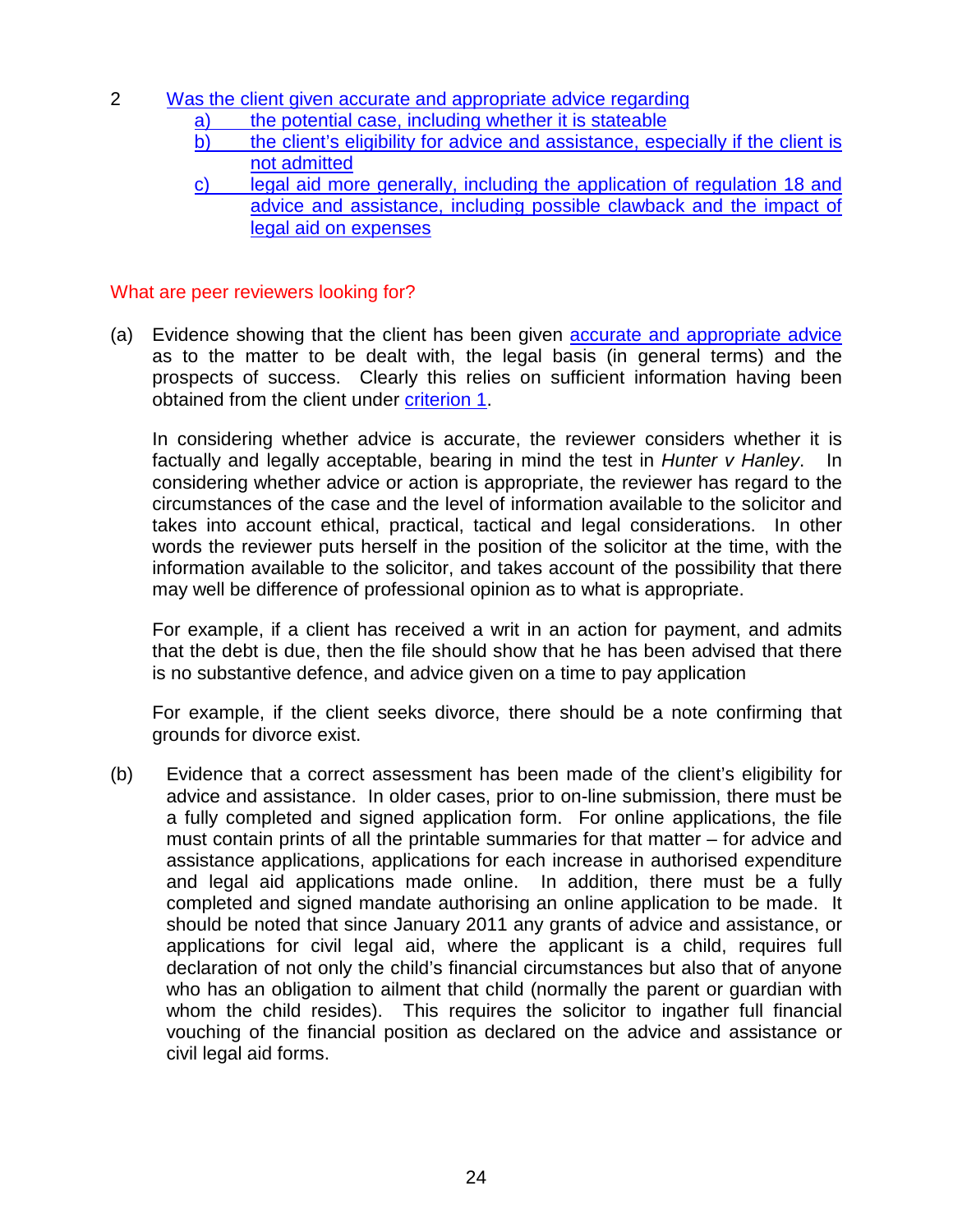If applications (whether online or on paper) have been accompanied by supporting documentation, copies must be placed on the file.

(c) Evidence that general advice has been given about legal aid, where legal aid might be applied for. The advice should be relevant to the matter in hand. There is no need to advise on Regulation 18, for example, if there is no question of urgent work. Similarly if there is no possibility of any recovery of property, then there is no need for specific advice on clawback.

In all cases where legal aid is to be applied for, there will be a need for evidence that the client has been advised about how legal aid works, that a contribution will or might be payable, and the impact on expenses.

Where relevant, evidence is required that advice and information has been given about the rules concerning property recovered and preserved. All solicitors will provide the client with the Scottish Legal Aid Board booklet as part of the application process. However, the peer review guidelines state that this alone is not sufficient advice to the client on this point. The clawback provisions, where relevant, must be drawn specifically to the attention of the client in the particular context of the matter in hand.

Most solicitors will give such advice verbally at the initial meeting with a client. However, the peer review process requires there to be evidence documented on the file as to what the client has been advised. This might be in the form of a file note. Initial advice on clawback is best given in a good terms of engagement letter. This can be a letter in fairly standard terms. The benefit of doing this is that it provides the necessary evidence on the file and fulfils criterion 3(a) (evidence that a terms of engagement letter has been sent to the client) at the same time.

There were significant changes made on 1 April 2011 to Regulation 18 (Special Urgency Provisions). Reference is made to SLAB's [mail shot dated 18 March 2011.](http://www.slab.org.uk/common/documents/profession/mailshots/2011/SECOND_CIVIL_PACKAGE_-_FINAL_VERSION_-_18_MAR_2011.pdf) Regulation 18(2) lists the type of work that can be undertaken as a matter of special urgency to protect an applicant's position without prior approval by the Board subject to notification to the Board of the fact that the work has been undertaken within 28 days of its commencement. Up to 1 April 2011 the work types included moving for interim orders for residence or interdict or interim orders under Section 11 of the 1995 Act including initiating or entering proceedings in which such orders may be sought; moving for or opposing a Motion for variation of an order relating to parental responsibilities or parental rights under Section 11 of the 1995 Act; and obtaining reports on residence orders or contact orders within the meaning of Section 11(2)(c) and (d) of the 1995 Act when the court so orders. From 1 April 2011 these emergency work types are no longer included in Regulation 18(2) and to do this work requires prior certification from the Board under SU4 (Regulations 18(1)(b)).

The wording of Regulation 18(1)(b) has also been altered to restrict the occasions when SU4 cover can be sought eg. It is no longer possible to seek SU4 cover where a legal aid application has already been refused or treated as abandoned or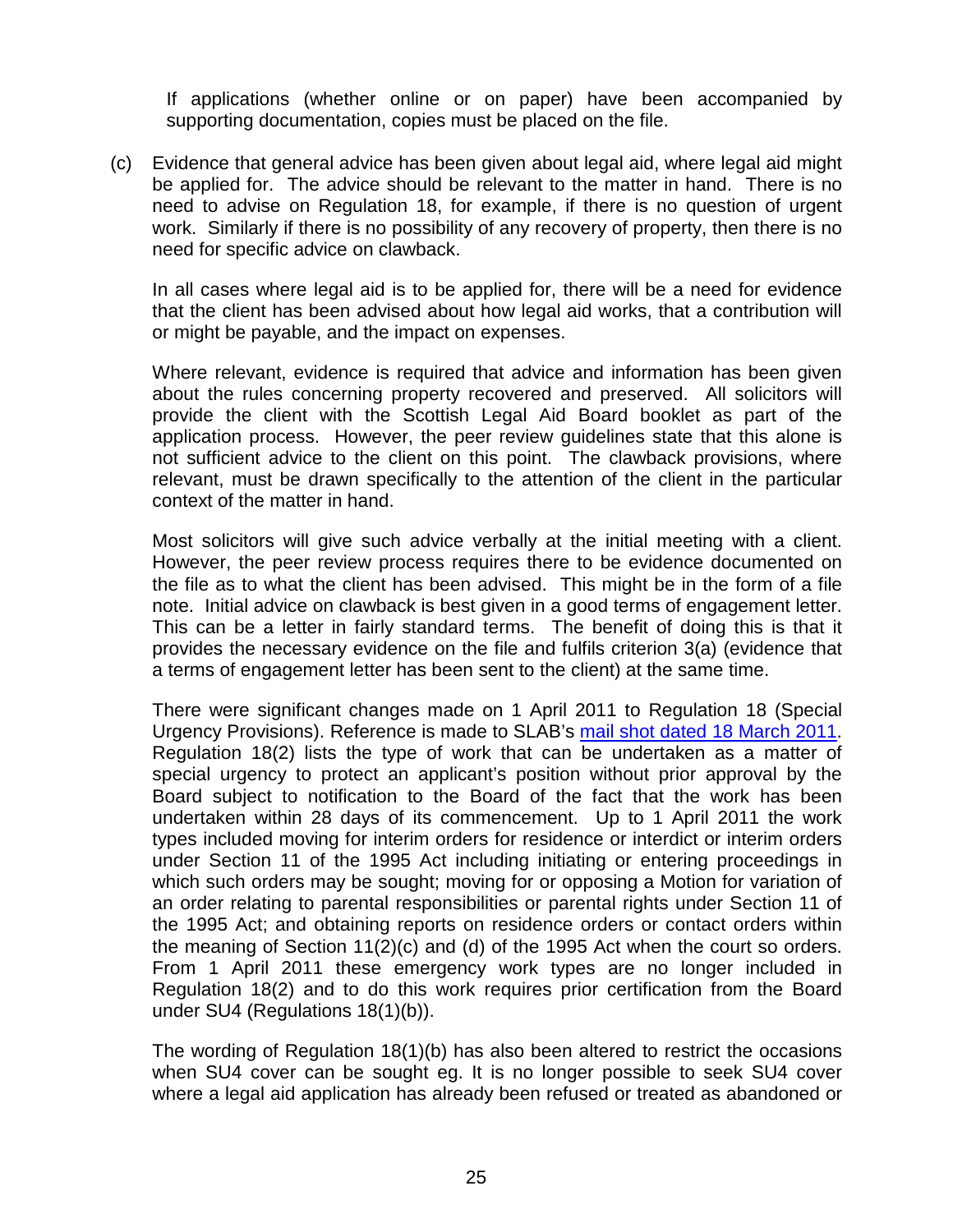where the Board on receipt of an SU4 application has sought further information from the applicant to justify it and the information has either not been forthcoming or the information supplied does not satisfy the Board that cover under Regulation 18(1)(b) should be granted. This contrasts with the pre 1 April 2011 situation where the only relevant factor was whether the special urgency justified the work being undertaken.

# Why does this matter?

It is important that the client receives appropriate advice at the outset as to whether there is a legal basis for his position and the prospects of success.

The client's eligibility for advice and assistance should be properly assessed at the outset. If a client is not admitted to advice and assistance, and is later granted legal aid, the peer reviewer will check that the client was properly advised as to advice and assistance initially.

Failure to be advised on clawback is one of the most common causes of complaint by clients to the Board, and is easily preventable by giving good advice in writing at the outset, and reinforcing this when there is an offer of settlement. This not only avoids complaints but assists with passing peer review.

# How can I check this on my files?

The necessary evidence may take the form of file notes, which may be hand-written or type-written, but must be legible. Such notes do not require to be very detailed and extensive. Neither is it a requirement that they are type-written. But they do need to be legible and to contain sufficient information. In particular, notes or letters must record the advice given to the client about the case.

However, in relation to this criterion, much of the necessary evidence will be provided by the presence on the file of a suitable terms of engagement letter.

# How can my firm promote compliance with this criterion?

Remember to have a process which records the advice given to the client – it is easy to forget this when recording the information given by the client and other factual details.

Ensure that you use a terms of engagement letter in every case, and that the letter complies with Law Society guidance. In particular, check that it contains all the necessary advice and information about legal aid, including clawback and expenses.

#### Further guidance

See section 9.3 for guidance on the meaning of "accurate and appropriate" advice.

See [guidance on terms of engagement letters](#page-49-0)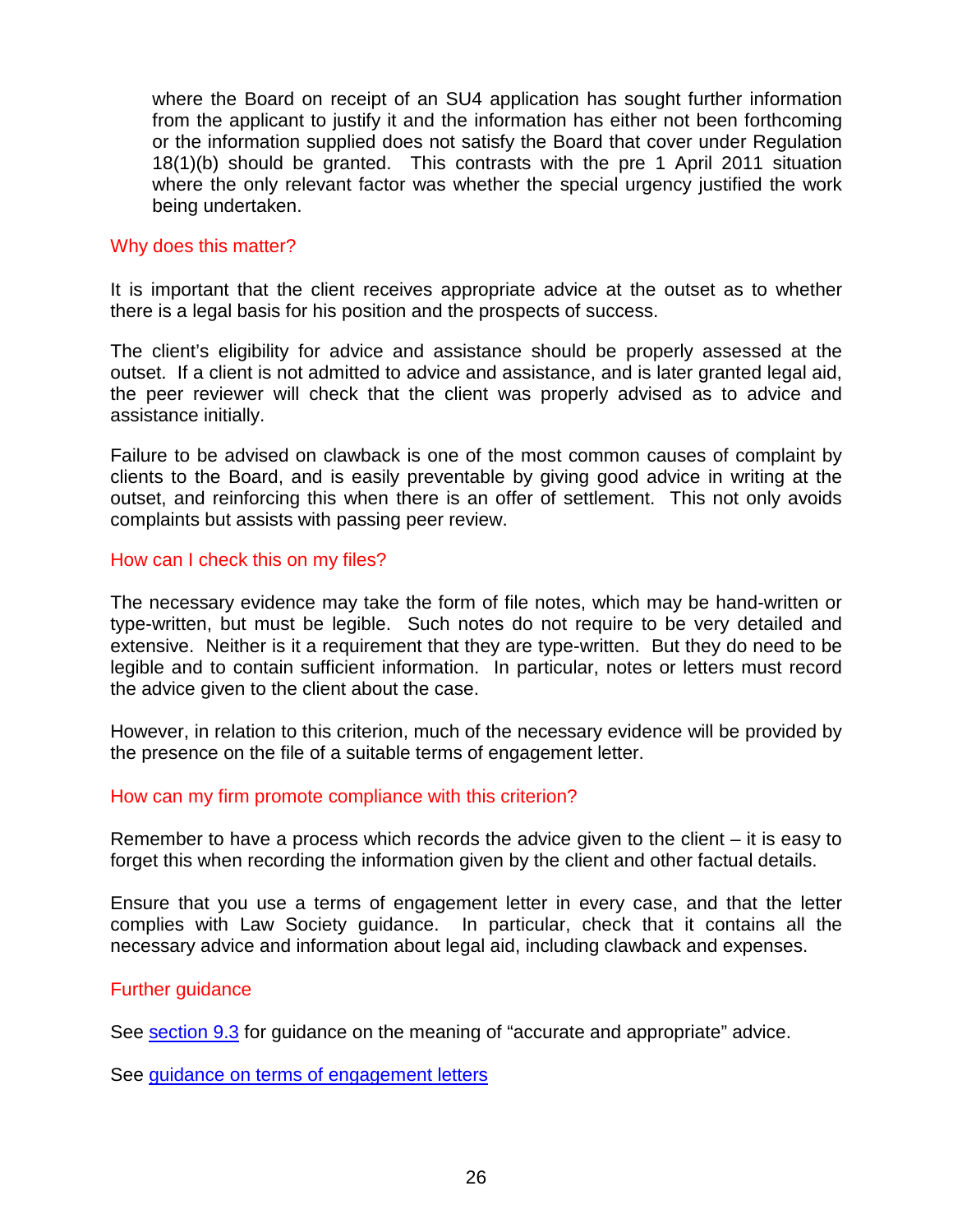See section 7.1 for guidance on the meaning of "evidence on the file"

See section 7.2 for guidance on advice, instructions and action.

See section 7.4 for general guidance on advice on clawback.

See section 7.7 for general guidance on file maintenance and organisation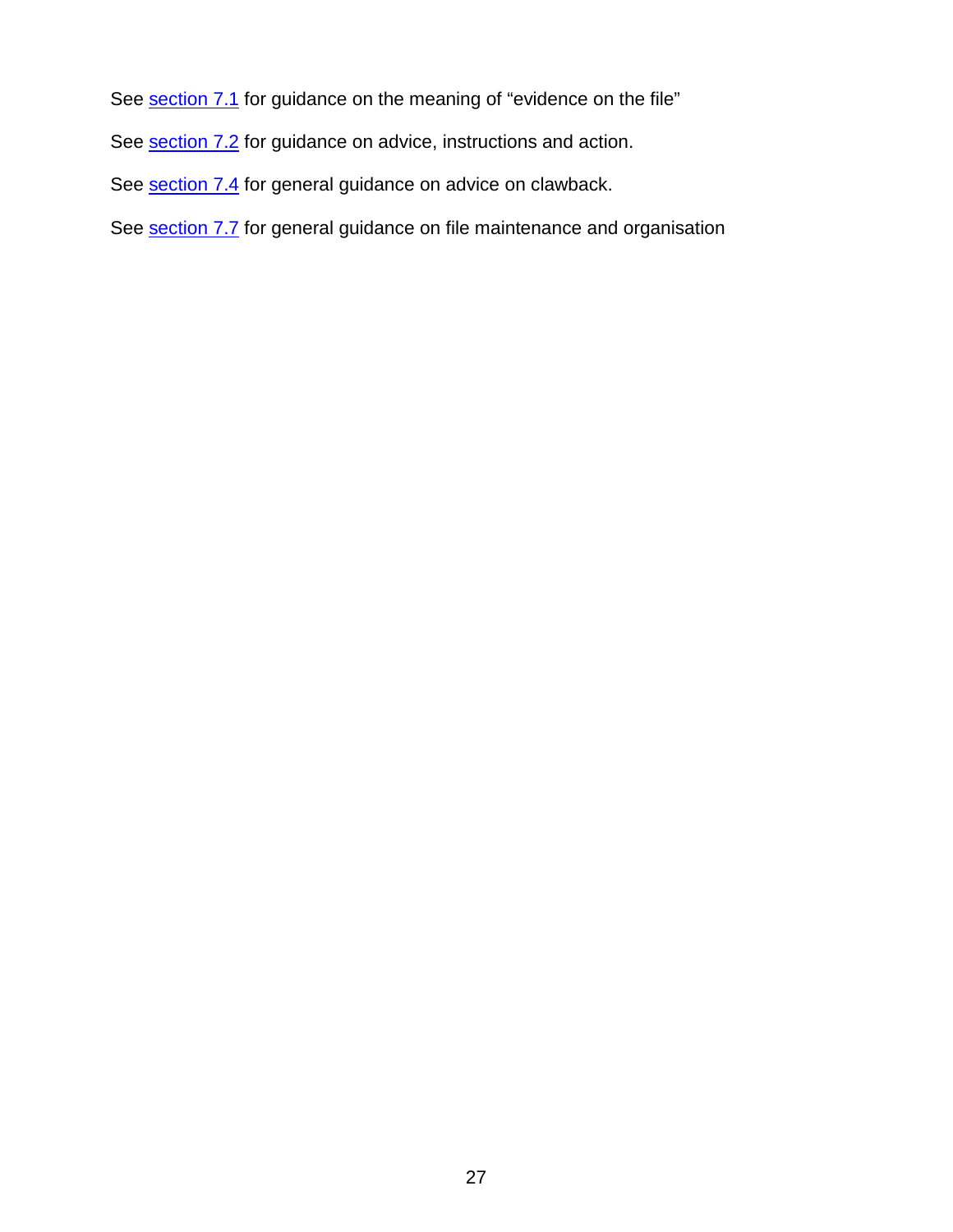# 3 Is there evidence on file or in a letter to the client of

- a) a terms of engagement letter, where applicable
- b) a note of agreed actions
- c) a request to the client for further information to be obtained from the client, where required
- d) an assessment as to whether any urgent steps were required/appropriate

# What are peer reviewers looking for?

- (a) A copy of the terms of engagement letter sent to the client. The letter must comply with the Law Society's Rules and guidance. Some firms routinely send out a terms of engagement letter, but do not put a copy on the file. If this is the case, then a copy of the standard letter should be provided to the reviewer at review, and confirmation provided that such a letter is routinely used.
- (b) A file note showing what the solicitor has agreed to do for the client. Sometimes this may be recorded in the terms of engagement or another letter to the client. In other cases it may be in a file note. Occasionally it can be deduced from the terms of correspondence with others.
- (c) Where it is clear from the evidence on the file that further information is necessary, the reviewer will look for evidence that this has been considered and requested timeously
- (d) If the circumstances and information on the file suggest that some urgent action is required, there should be evidence that the solicitor has considered this and taken appropriate action. For example, if advice is given on an interdict, there should be a note of whether proceedings are to be raised as a matter of urgency, and advice given on Regulation 18 procedure. The evidence required can be found in the client being asked to sign a Regulation 18 mandate, or proceedings actually being raised. If no urgent action is taken, in a situation where it might seem to be appropriate, it would be wise to record on the file why this has not been done.

There is no need for a record that urgent action has been considered, in circumstances where this would not be necessary. For example, if the client seeks a divorce on the grounds of separation and advises that it is likely to be undefended, then there is no need to record that urgent action is not necessary.

#### Why does this matter?

It is a requirement of Law Society rules that the client is provided with a terms of engagement letter, except in certain limited circumstances.

The client should be informed as to what work is to be undertaken, so that there is no misunderstanding, and also advised as to any financial contribution required.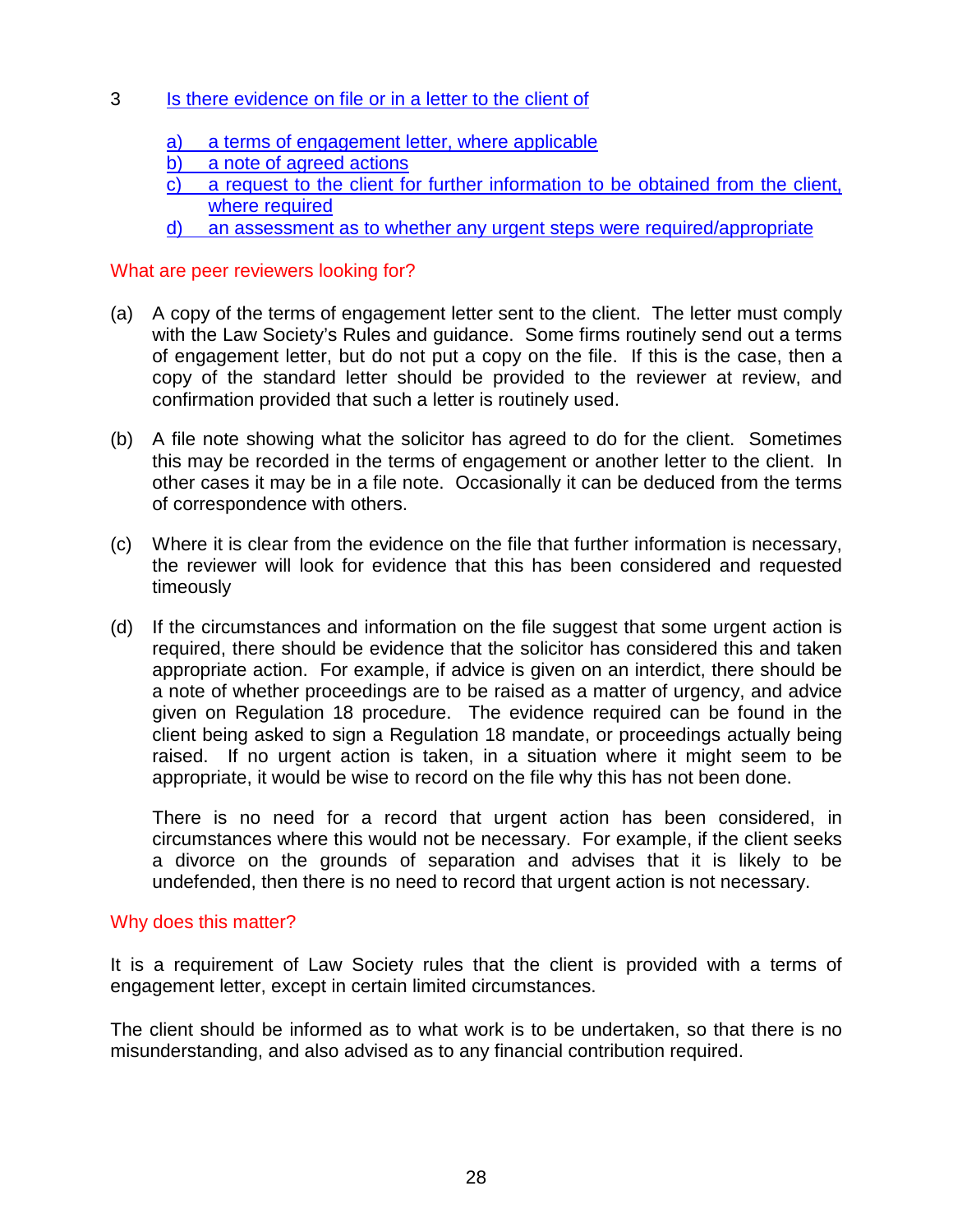The solicitor needs to obtain all necessary information from the client at an early stage, so that work can be progressed efficiently.

If urgent work is required, it is important that this is progressed

# How can I check this on my files?

Check that there is a copy of the terms of engagement letter on each file. This is good practice since, in the event of a dispute with the client, you may need to check exactly what was included in the terms of engagement letter.

Check for file notes or correspondence recording what work is to be carried out for the client, and asking for any information which is required from the client.

Check for a note as to whether urgent work has been considered where appropriate, and actioned.

#### How can my firm promote compliance with this criterion?

Have a firm-wide policy of sending out a terms of engagement letter in every case, and check that the terms of the letter reflect the Law Society guidance. The work to be carried out for the client can be recorded in the terms of engagement letter.

Consider having template file notes for initial meetings with clients, with prompts for the solicitor to include a note of the agreed actions, whether any further information is required from the client, and a check as to whether there is any urgency.

It makes sense to ensure that you send out terms of engagement letters routinely – not to do so means a fail mark is inevitable on this criterion, and this may tip the balance between the whole file passing or failing at review.

#### Further guidance

See [guidance on terms of engagement letters](#page-49-0)

See section 7.1 for guidance on the meaning of "evidence on the file"

See section 7.2 for guidance on advice, instructions and action.

See section 7.3 for guidance on progressing the work

See section 7.7 for general guidance on file maintenance and organisation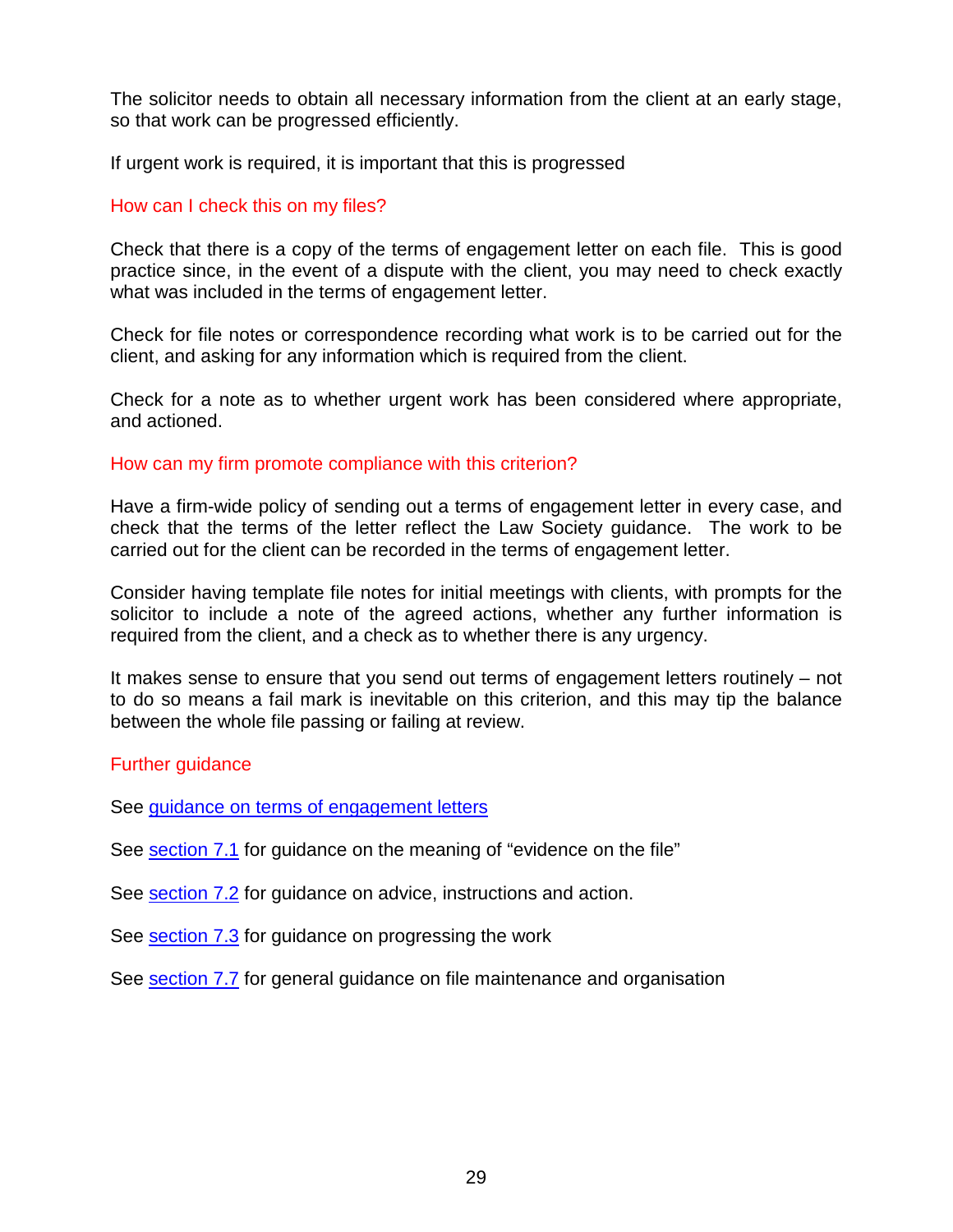# 4 Did the solicitor take appropriate steps to carry out further investigation to progress matters for the client within a reasonable timescale?

#### What are peer reviewers looking for?

The reviewer will seek evidence that active steps have been taken to progress the work. The necessary evidence may take the form of copy correspondence or file notes, which may be hand-written or type-written, but must be legible. It is not a requirement that they are type-written. But they do need to be legible and to contain sufficient information.

There must be evidence that there has been no unnecessary delay on the part of the solicitor in dealing with the work. This will generally be seen from the chronological progress of the file. If there is delay on the part of the client, this should be clear from the file. If the client instructs the solicitor to delay in taking action, this should be recorded on the file.

If there is delay on the part of others, then it should be possible to tell from the correspondence or notes on the file that this has been followed up by the solicitor.

#### Why does this matter?

It is of benefit to the client that his work is carried out expeditiously. Of course, there are often delays in implementing work, but any delay should not be on the part of the solicitor being reviewed.

# How can I check this on my files?

Check that all actions taken are recorded on the file. Not only does this provide evidence of how the work is being progressed, and the reason for any delay, but unless work is recorded on the file it is likely to be left out of the account rendered to the Board, resulting in loss to the firm.

Solicitors should ensure that the file contains evidence of the reason for any delay, for example a note of an instruction from a client to put matters on hold for a time.

Solicitors should ensure that they have a system for reminding them to check that a response has been received to correspondence sent out by them.

#### How can my firm promote compliance with this criterion?

Evidence of a regular file checking procedure will be helpful. Sometimes it is obvious to the reviewer that the file has been overlooked until called for peer review, when suddenly action is taken! Solicitors should implement a file checking procedure for all their files, and document this on each file.

A few firms do not use a chronological filing system on their files. This makes it difficult to work out whether work is being progressed, and the reason for any delay.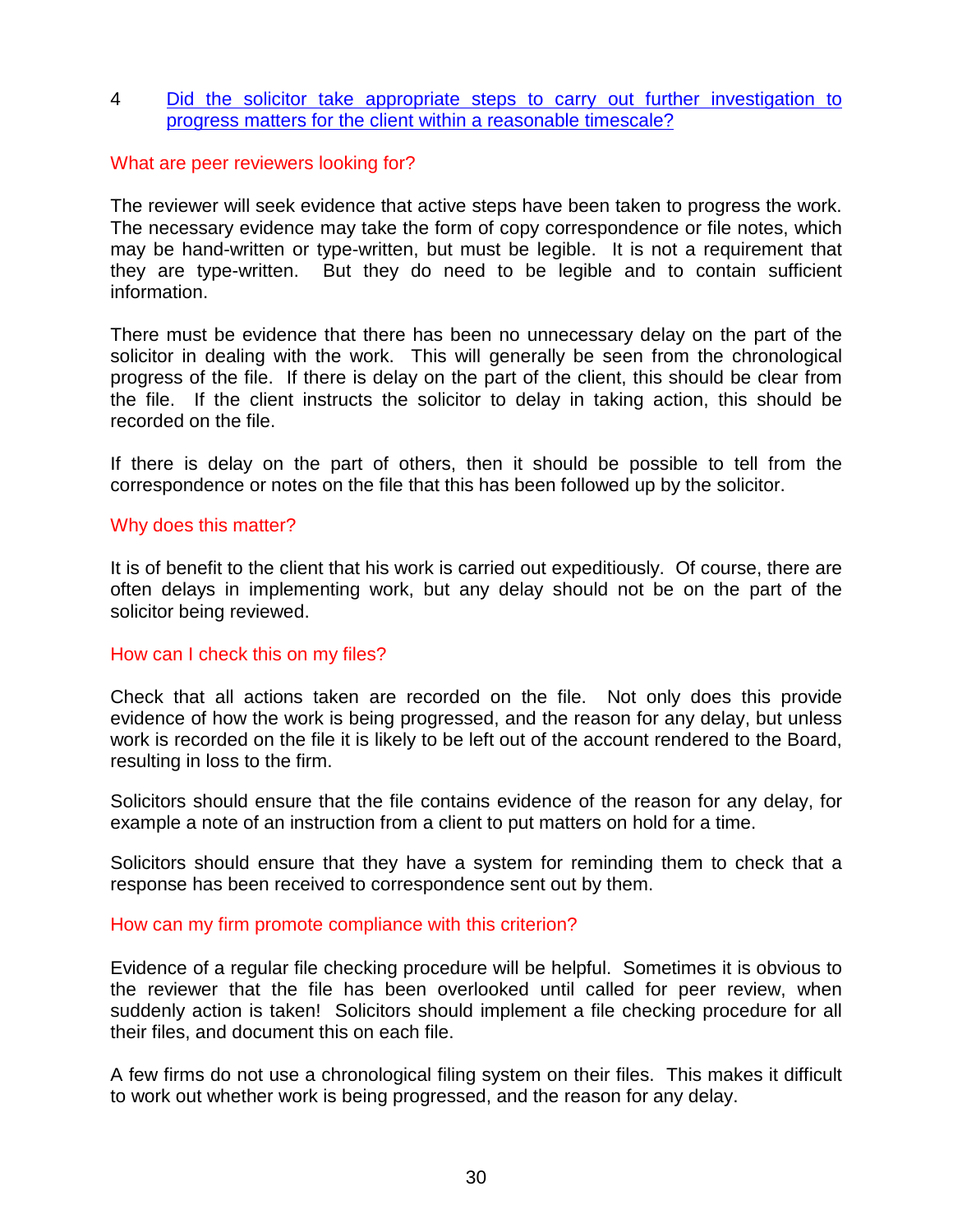# Further guidance

See section 7.3 for guidance on progressing the work

See section 7.7 for general guidance on file maintenance and organisation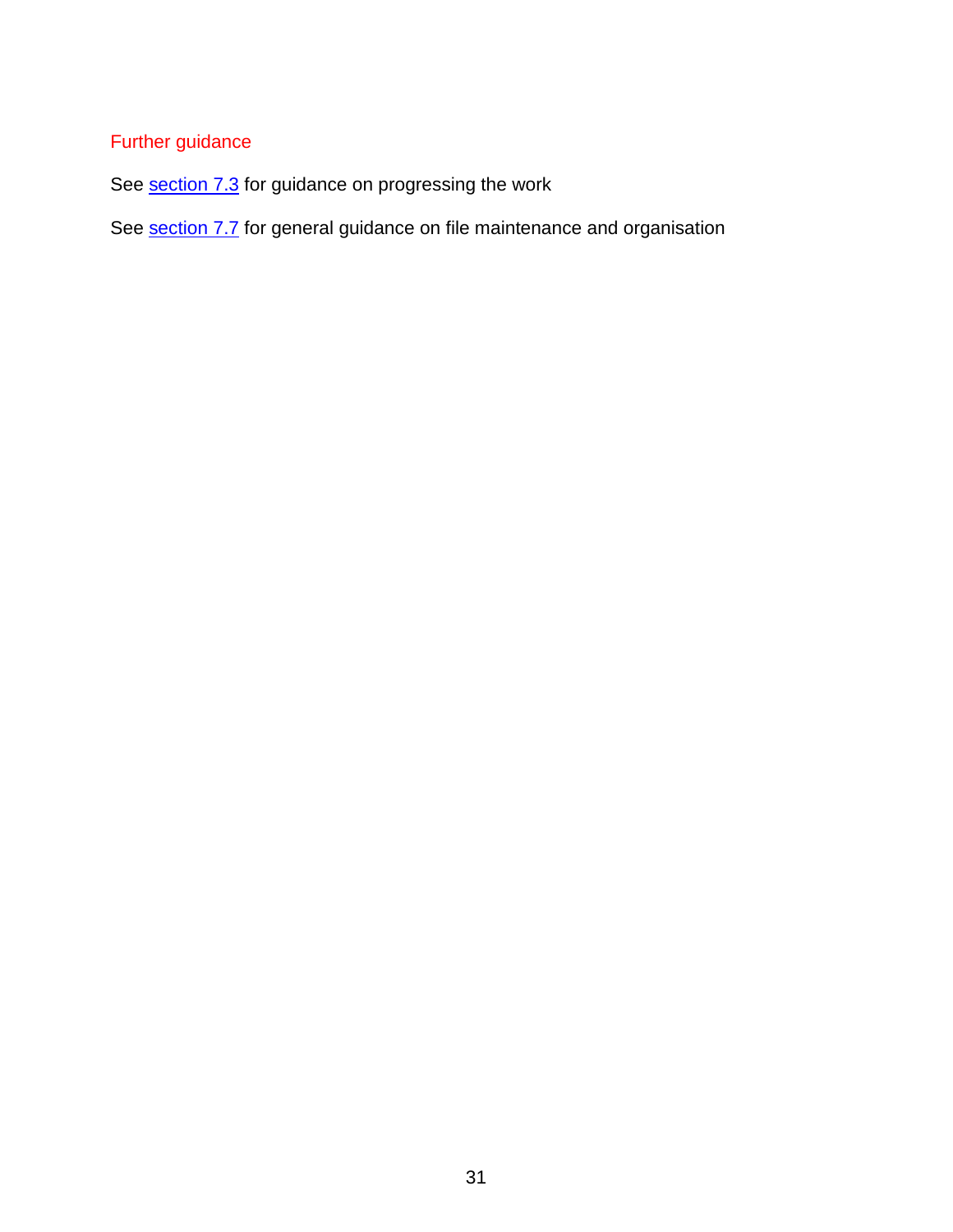5 Did the solicitor communicate appropriately with others, and where appropriate, pursue settlement or agreement on relevant issues?

#### What are peer reviewers looking for?

Evidence in the form of copy correspondence or other communication with relevant parties, showing

- active negotiation towards settlement, where this is possible,
- active progress being made on the matter,
- steps taken to identify the issues actually in dispute

For example, in a divorce matter, early steps should be taken to reach agreement on the nature and value of matrimonial property.

For example, in a reparation case, the claim should be intimated and enquiries made as to whether liability can be admitted; witnesses should be contacted; and medical reports obtained.

# Why does this matter?

If it might be possible to resolve a matter by negotiation and agreement, it will be better for the client for this to be pursued effectively.

It is of benefit to the client for the work to be actively progressed. It is important to actively identify and attempt to resolve issues by negotiation, as this saves the client time and money. Where no agreement can be reached the client needs to be advised as to what further steps can be taken (see criterion 6).

#### How can I check this on my files?

Look at the correspondence with other parties on the file, and notes of telephone conversations or emails. Does this show that matters are being progressed? Do the letters show active negotiation? Has incoming correspondence been dealt with reasonably promptly and in a way which makes progress? Are there repeated reminder letters with no response?

#### How can my firm promote compliance with this criterion?

Firms should have in place a file-checking procedure so that files are regularly reviewed by another solicitor, and progress assessed.

Solicitors should use a diary system which brings matters to their attention regularly, rather than relying on receiving a response to correspondence.

#### Further guidance

See section 7.3 for guidance on progressing the work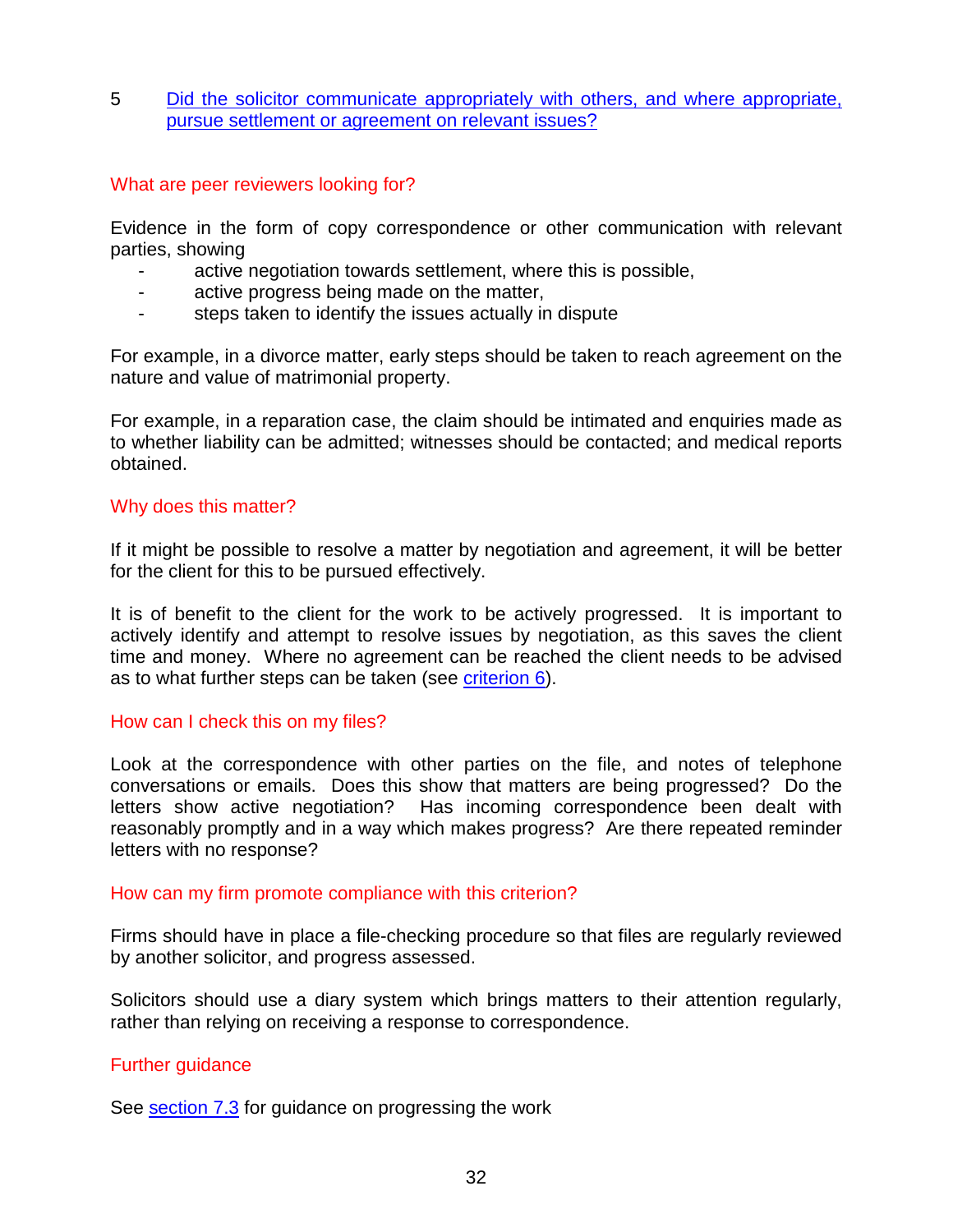# 6 Did the solicitor give appropriate advice to the client, where relevant, on alternative options, such as litigation and mediation?

# What are peer reviewers looking for?

Where relevant. a letter or file note on the file, demonstrating that consideration has been given to whether it has become appropriate to move on from negotiation towards taking further action such as litigation. Mediation may also be an appropriate step to consider. The file should contain evidence that these further steps have been considered and appropriate advice given to the client, including cost implications.

The file should also record the instructions given by the client in relation to any further steps, for example that court action is to be commenced or delayed.

If the triennium or other timebar is approaching, the reviewer will look for some evidence that this has been noted, and that appropriate advice is given to the client. In particular, if the client decides not to commence court proceedings, it will be appropriate for there to be a letter to the client on the file, or a detailed file note, showing that the client has been advised of the timebar and the implications of not taking action in advance of it.

For example, in a divorce matter, if negotiations on the division of matrimonial property are stalled, the file should show the client being advised of the possibility of commencing divorce proceedings, and the pros and cons of this.

For example, in a child residence / contact matter, where there is disagreement on the level of contact, the file should show the client being advised as to whether or not court proceedings should commence, and the likelihood of a successful outcome.

For example, in a reparation case, where a potential defender refuses to engage in negotiation, or an insurance company fails to reply to correspondence, the file should show advice to the client on commencement of proceedings as a way of moving things on.

The mere presence of a copy legal aid application on a file will generally not be enough to show that the client has been given appropriate advice to commence proceedings. At each stage there needs to be evidence of what advice has been given to the client, what instructions taken, and what action agreed with the client. Similarly, there needs to be a note of the instructions taken from the client, and the actions agreed with the client.

#### Why does this matter?

If negotiation is not progressing the matter, or agreement cannot be reached, then it is necessary to advise the client about how to move things forward. Litigation is not an automatic next step – for various reasons it may not be appropriate, or the client may not wish to take this step when fully advised, or mediation or a joint meeting may be a better option.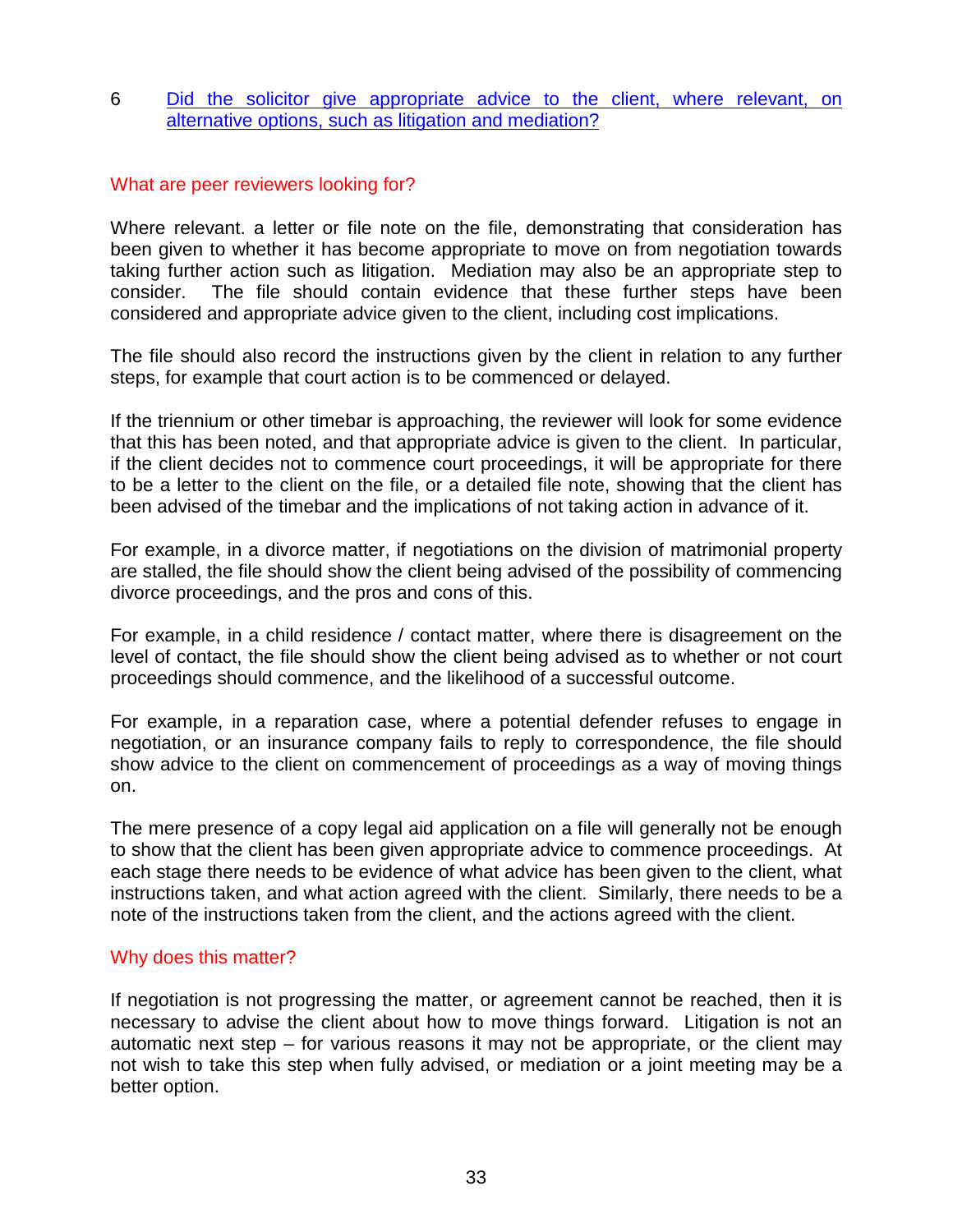The aim is to find the best method for the client of resolving the dispute.

# How can I check this on my files?

Look at file notes and correspondence with the client, checking that the advice given to the client has been recorded on the file. At important stages, it is best for advice to be set out in writing in a letter. File notes should be legible and should record the advice given to the client and instructions taken from the client.

Solicitors should set themselves reasonable timescales for making progress with negotiations, failing which they should advise the client on other options.

# How can my firm promote compliance with this criterion?

Firms should have in place a file-checking procedure so that files are regularly reviewed and progress assessed.

Solicitors should use a diary system which brings matters to their attention regularly, rather than relying on receiving a response to correspondence.

Firms should have a central diary of important time-limits, with a system for bringing these to the attention of solicitors in good time for action to be taken.

#### Further guidance

See section 9.3 for guidance on the meaning of "accurate and appropriate" advice.

See section 7.2 for guidance on advice, instructions and action.

See section 7.3 for guidance on progressing the work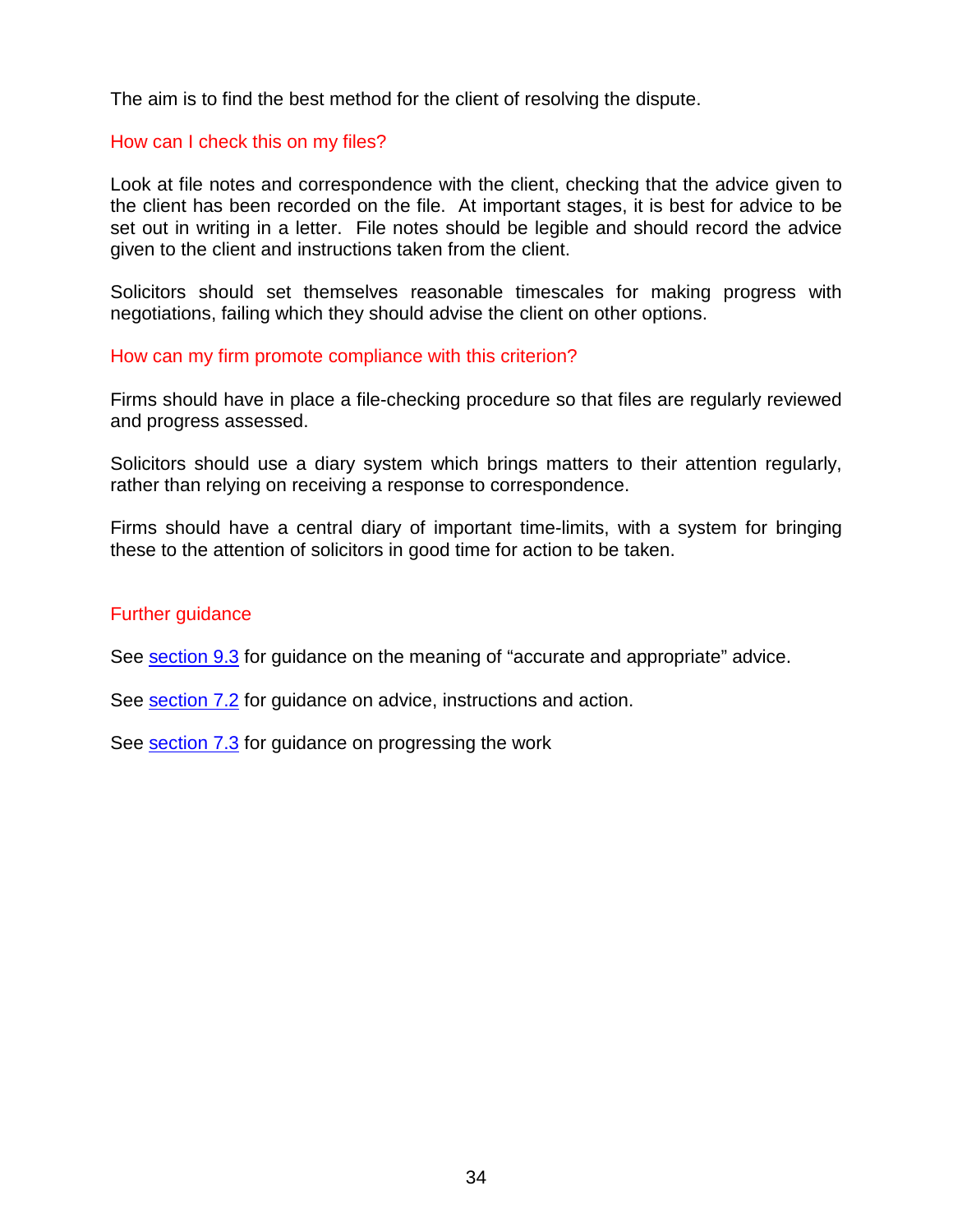- 7 Has the solicitor
	- a) identified the need for appropriate experts, other reports or counsel
	- b) applied for sanction / increase(s) in authorised expenditure in accordance with the guidelines, and if granted, instructed / obtained the appropriate experts / Counsel / reports?

# What are peer reviewers looking for?

The reviewer will use her own judgment and experience to assess whether an expert or counsel might be required. She will use her own knowledge to assess whether the correct expertise is being sought.

It is not necessary to note on the file that an expert report is not required.

The evidence will mainly be in the form of communication with experts, obtaining estimates and copies of applications for sanction or increase in authorised expenditure.

# Why does this matter?

Solicitors should recognise when expert assistance is needed to present a case, and should instruct the correct type of expert. This avoids unnecessary expense.

Solicitors should apply for sanction or increases in authorised expenditure to cover the cost of expert reports or counsel. On occasion, solicitors do not seek authorisation on the basis that they anticipate being paid by insurers at the end of the day. However, it is prudent to apply for the necessary cover even where it seems likely that a third party will be paying. If something goes wrong, and the expert report is not paid for by the insurers or by the Board, then the solicitor will not be able to charge the client privately for the cost of the report / counsel, and will suffer a loss.

# How can I check this on my files?

Check that sanction / authorised expenditure has been obtained for expert reports or counsel, and that copies of these applications are held on the file.

#### How can my firm promote compliance with this criterion?

In complex cases, less experienced solicitors should be well supervised by senior solicitors. This will avoid lack of experience resulting in an expert in the wrong discipline being instructed, perhaps without sanction.

# Further guidance

See section 7.1 for quidance on the meaning of "evidence on the file"

See section 7.2 for guidance on advice, instructions and action.

See section 7.3 for guidance on progressing the work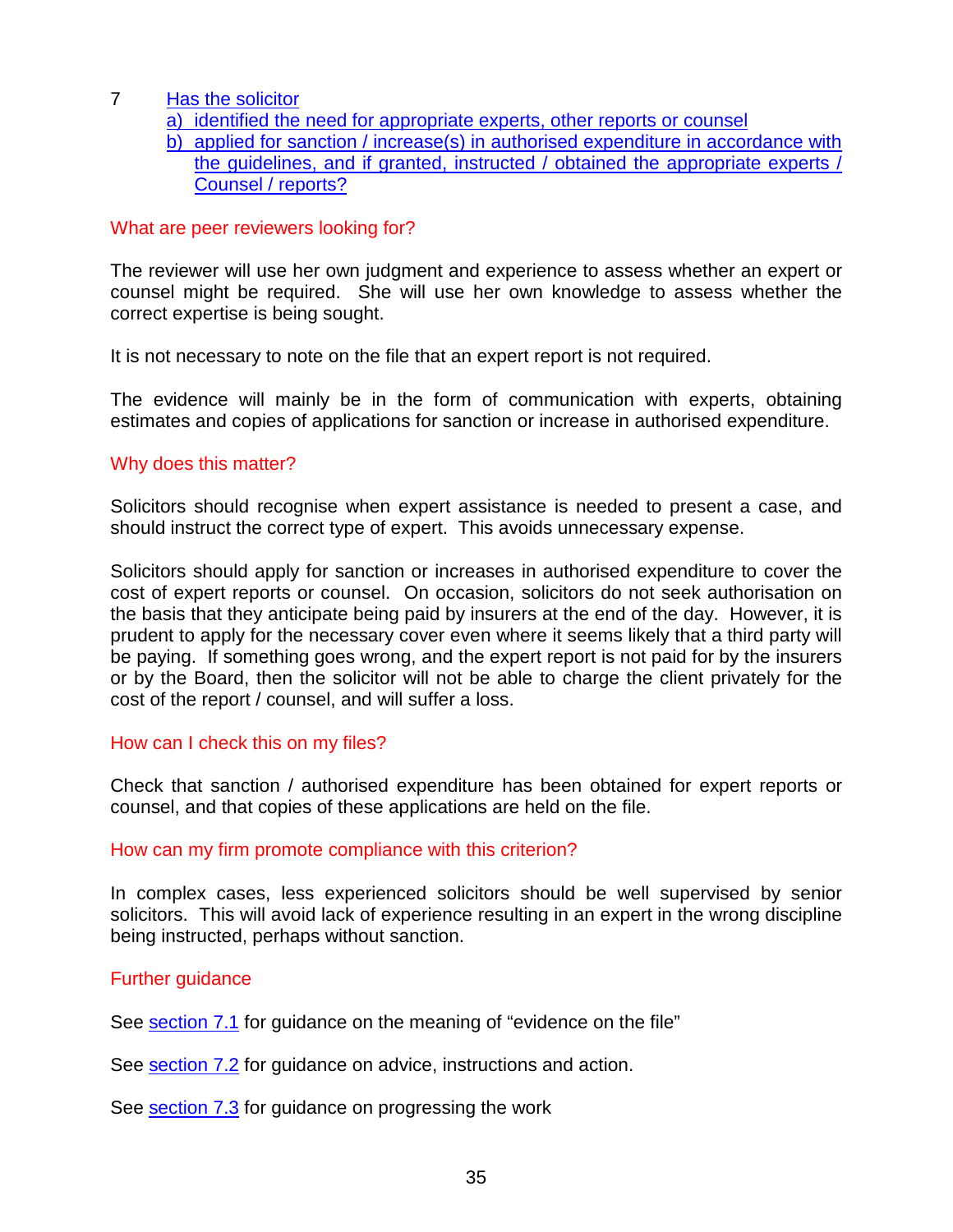8 Is there evidence of adequate preparation for each diet, debate or proof, to include (as appropriate) the list of witnesses, productions and list of authorities as appropriate to the facts of the case?

#### What are peer reviewers looking for?

Sufficient evidence to assess that a reasonable level of preparation has been done, appropriate to the nature of the diet. This might be copies of the pleadings and other documents lodged in process, letters of instruction to local agents, or file notes showing research or a line of argument.

# Why does this matter?

The client could be seriously prejudiced if insufficient preparation has been carried out, and as a result an adverse decision is made in court.

#### How can I check this on my files?

Check that steps are taken in good time to ascertain the identity and availability of witnesses, and that they have been cited.

Keep on the file or with the papers all handwritten notes made in preparation for diets. It is not so important that these notes (unlike file notes) are legible, as the reviewer will not need to examine the detail in them, but their presence on the file will show that the solicitor has prepared for the diet.

#### How can my firm promote compliance with this criterion?

Ensure that solicitors are allowed sufficient time to prepare for court diets.

Supervise the work of junior solicitors, to check that they are preparing properly at each stage of a case.

Ensure that when files are produced for peer review, they include all the papers in connection with the matter, especially where it is the firm's practice to keep a separate folder with loos papers and items of process.

#### Further guidance

See section 7.1 for guidance on the meaning of "evidence on the file"

See section 7.3 for guidance on progressing the work

See section 7.7 for general guidance on file maintenance and organisation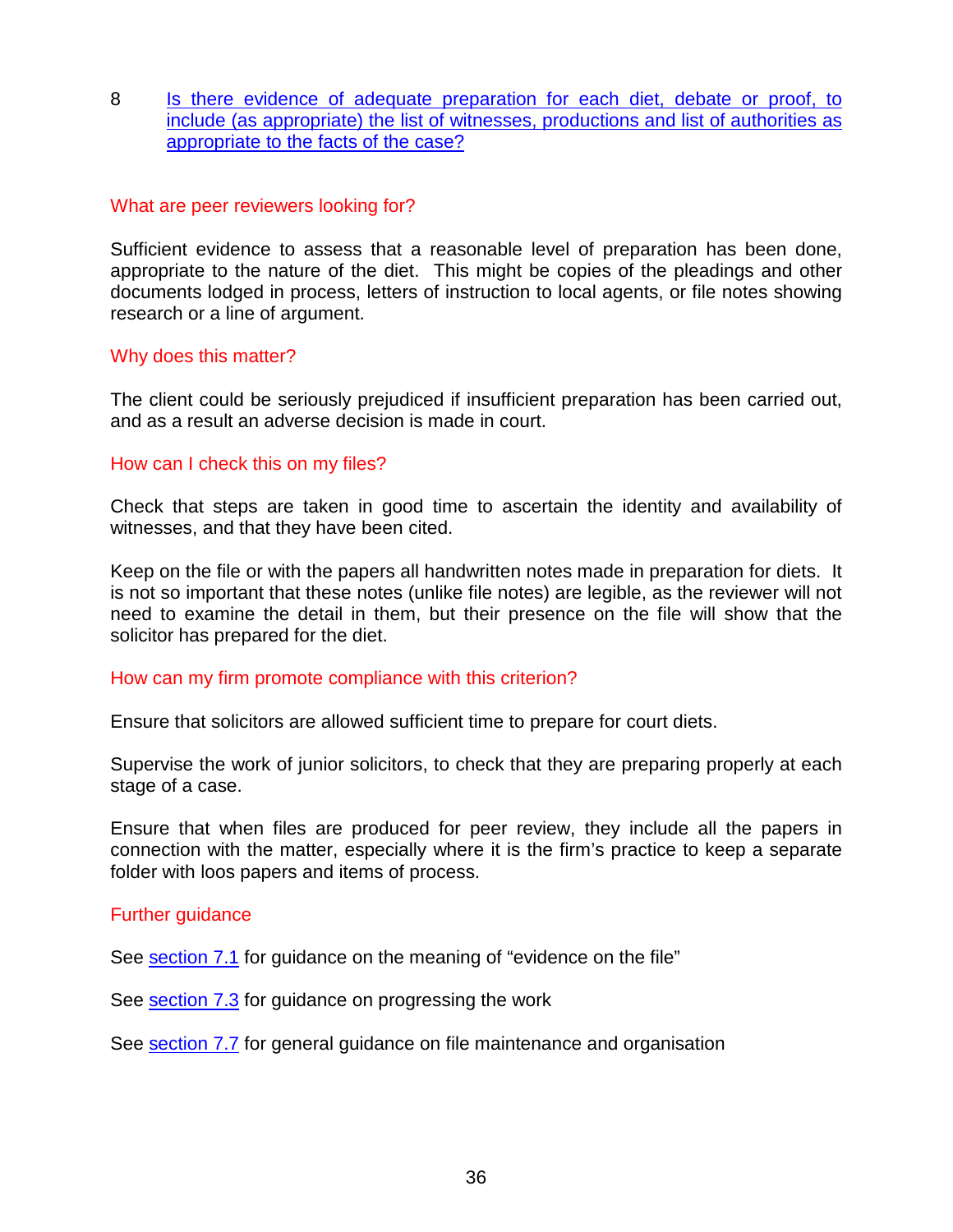- 9 After the initial meeting(s), did the solicitor
	- (a) make use of, and provide accurate and appropriate advice to the client on, legal aid and advice and assistance, in accordance with the relevant guidelines?
	- (b) give accurate and appropriate legal advice to the client?

# What are peer reviewers looking for?

(a) As a matter progresses, the client may need further advice on the use of advice and assistance, eg increases in authorised expenditure to cover further work. The reviewer will look for appropriate advice being given, and also for appropriate use of advice and assistance. Where appropriate the client should be advised as to the use of legal aid, and an application made.

The reviewer will expect to see either copies of paper applications for increases in authorised expenditure and/or legal aid, or all the printable summaries for that matter which have been made online. Where online applications have been made, a signed and dated online mandate must be retained on file. Supporting documentation must also be copied onto the file.

Where an application for legal aid is made, there should be evidence on the file of advice to the client about the legal aid scheme (if this has not been given at an earlier stage) including advice on Regulation 18, clawback, and the impact on expenses. The provision to clients of the leaflets provided by the Scottish Legal Aid Board is insufficient on its own to satisfy the requirement to advise on clawback. These provisions, where relevant, must be drawn specifically to the attention of the client in the particular context of the matter in hand.

If a client is assessed as liable to make a contribution to legal aid, the reviewer will expect to see some consideration being given to having the contribution reduced to the likely level of cost of the work, where this is appropriate.

Where legal aid is part-granted, the reviewer will look for the client being advised of this and consideration given to whether an application for review should be submitted.

When legal aid is granted, there should be evidence on the file that the client has been informed of this, and instructions taken to proceed.

If, after the issue of a legal aid certificate, the solicitor becomes aware of a change of financial circumstances of the client, this must be reported to the Board promptly.

(b) The reviewer looks for evidence showing that the client has been given accurate and appropriate advice about the matter. The reviewer uses her own experience to assess whether legal advice given is correct, relevant and appropriate.

In considering whether advice is accurate, the reviewer considers whether it is factually and legally acceptable, bearing in mind the test in *Hunter v Hanley*. In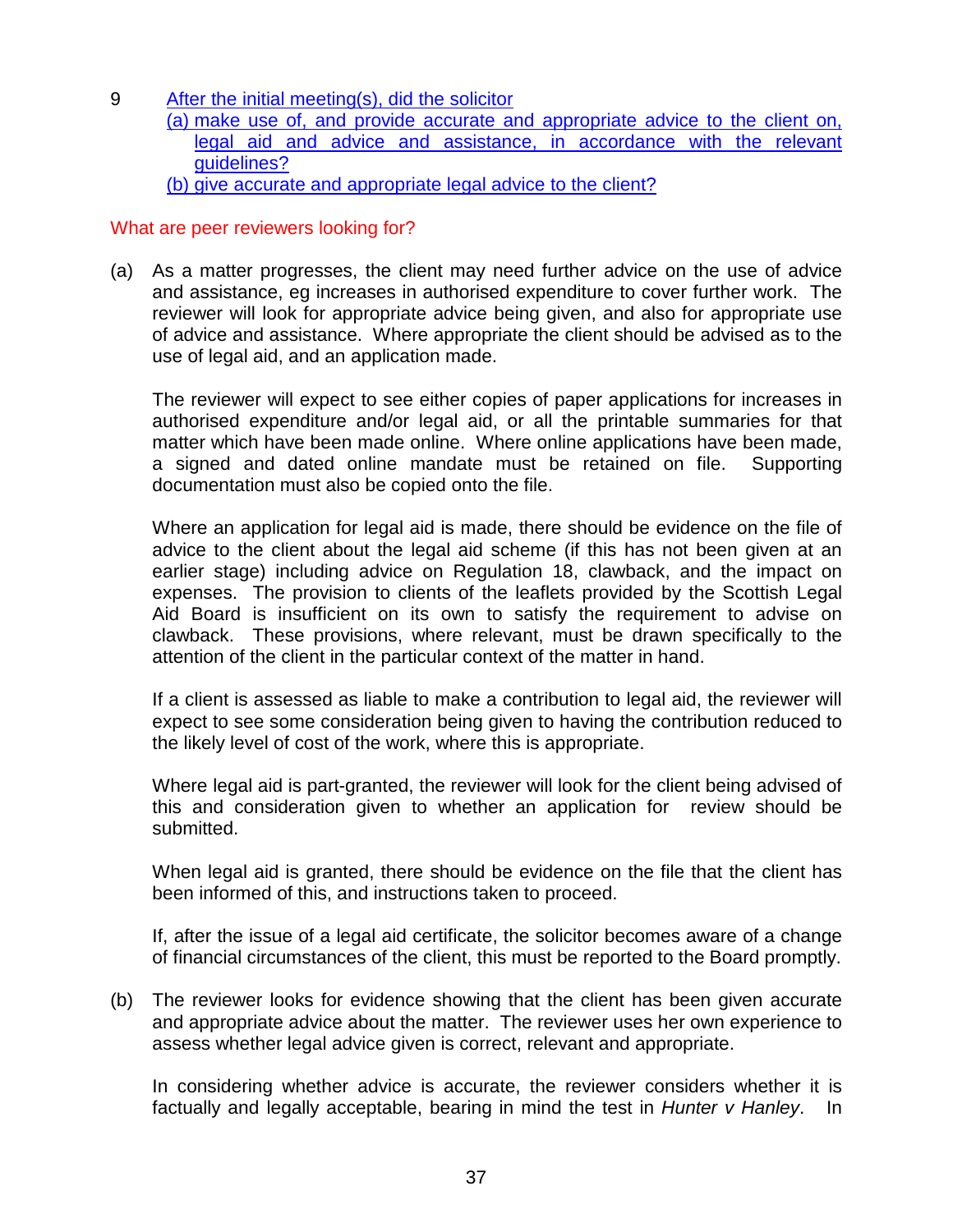considering whether advice or action is appropriate, the reviewer has regard to the circumstances of the case and the level of information available to the solicitor and takes into account ethical, practical, tactical and legal considerations. In other words the reviewer puts herself in the position of the solicitor at the time, with the information available to the solicitor, and takes account of the possibility that there may well be difference of professional opinion as to what is appropriate.

# Why does this matter?

Appropriate use of civil legal assistance must be made where the client is eligible. Action should not be taken under a legal aid certificate except with the client's instructions, as this puts the client to expense if a contribution is or becomes payable.

Clients must be correctly advised as to the relevant law, the best means of progressing matters, and their potential liability in the event of their not succeeding in their case.

#### How can I check this on my files?

Check that copy letters and/or legible file notes are kept of important advice given to clients.

Check that copies are kept of all legal aid applications and applications for increases in authorised expenditure.

Check that the client has been informed when legal aid is granted, the level of any contribution which they require to pay, the need to declare a change in their financial circumstances in accordance with the legal aid rules (12 months from the date of the application for changes in income but changes in capital must be notified at any stage during the currency of the proceedings), and instructions taken about proceeding with a court action at that stage.

#### How can my firm promote compliance with this criterion?

Firms might have a standard letter to send to clients when legal aid is granted, advising what legal aid has been granted for, and seeking authorisation to proceed with the proposed court action.

#### Further guidance

See section 9.3 for guidance on the meaning of "accurate and appropriate" advice.

See section 7.2 for guidance on advice, instructions and action.

See section 7.4 for general guidance on advice on clawback.

See section 7.7 for general guidance on file maintenance and organisation.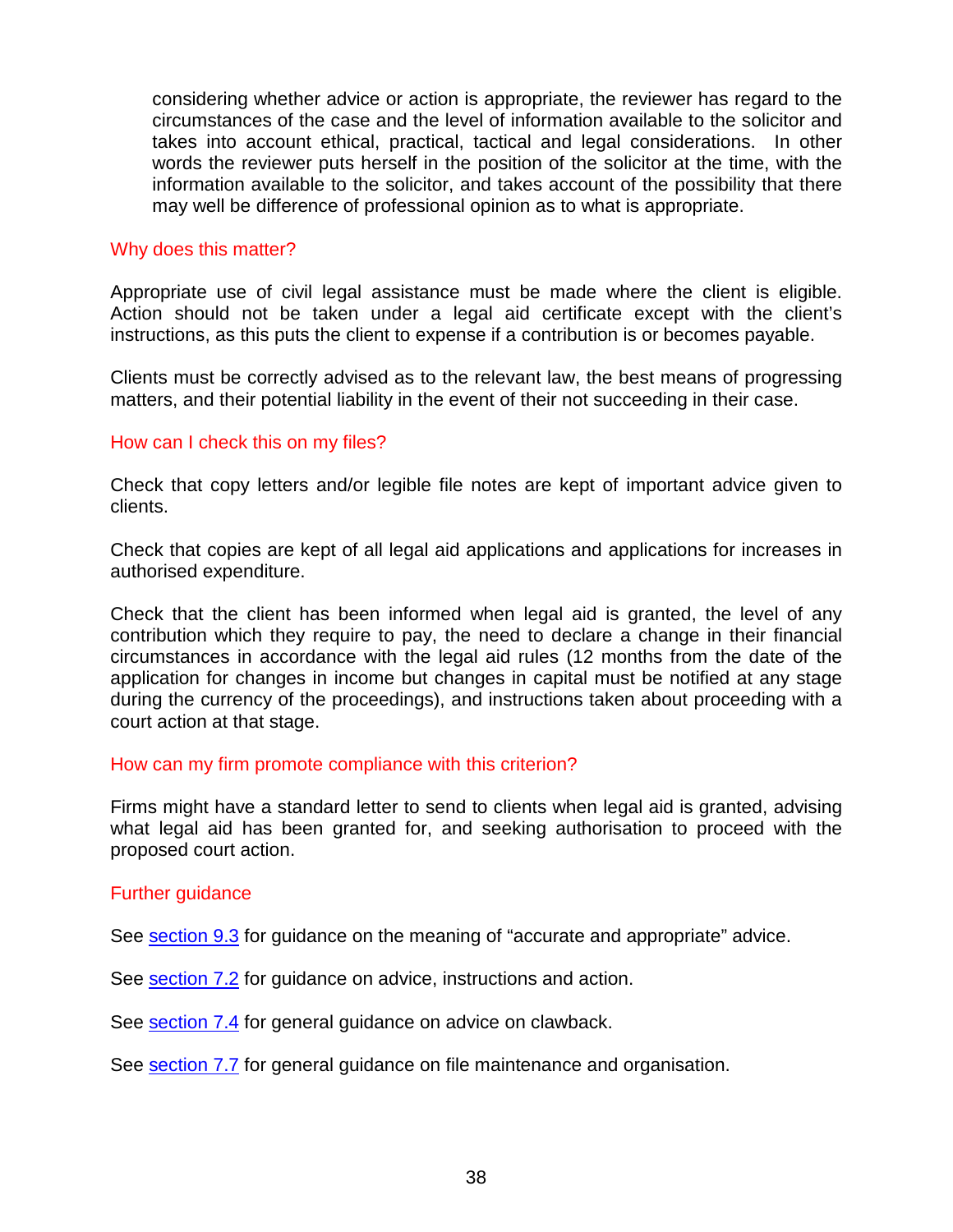# 10 Did the solicitor take steps identified/agreed with the client, within a reasonable timescale given the circumstances of the case?

# What are peer reviewers looking for?

Evidence on the file that the solicitor does what he agrees to do for the client within a suitable timescale, depending on the nature of the work, and the circumstances of the case. This criterion is judged over the whole case. The reviewer uses her own professional judgement as to whether the timescale is reasonable. This will often depend on whether the client is giving proper and timeous instructions, and whether the opponent is responding to correspondence. The practitioner will not be blamed for delays caused by the client or by others.

If there is delay caused by others, the reviewer will look for a system of file checking to ensure that the file is not overlooked for substantial periods. The reviewer will also expect to see reminders being issued as appropriate.

Reviewers will particularly look for an awareness of any approaching timebar e.g. the personal injury triennium, or the 90-day time limit for Employment Tribunal applications. In circumstances where there is such urgency, this should be demonstrated by prompt and effective action being taken in good time.

Solicitors should ensure that the file contains a note of any change in instructions or agreed work, so that there is an indication why a particular action has not been taken when it might otherwise have been expected.

Solicitors should ensure that the file contains evidence of the reason for any delay, for example a note of an instruction from a client to put matters on hold for a time.

If progress is not being made then the reviewer will look for evidence of the client being advised of the reason for the delay and alternative action which may be taken.

#### Why does this matter?

It goes without saying that clients wish their work to be dealt with expeditiously and progressed satisfactorily, in accordance with their instructions.

It is particularly important that a client is not prejudiced by a time limit being missed.

Delay in progressing matters is one of the more common sources of complaint by clients. Good recording on the file will show the reason for any delays. A good filechecking and reviewing procedure will eliminate accidental overlooking of files. These will assist the solicitor to avoid and/or deal with any complaints.

Completing the work and rendering a fee to the Board means that the solicitor is paid sooner and cash flow improved.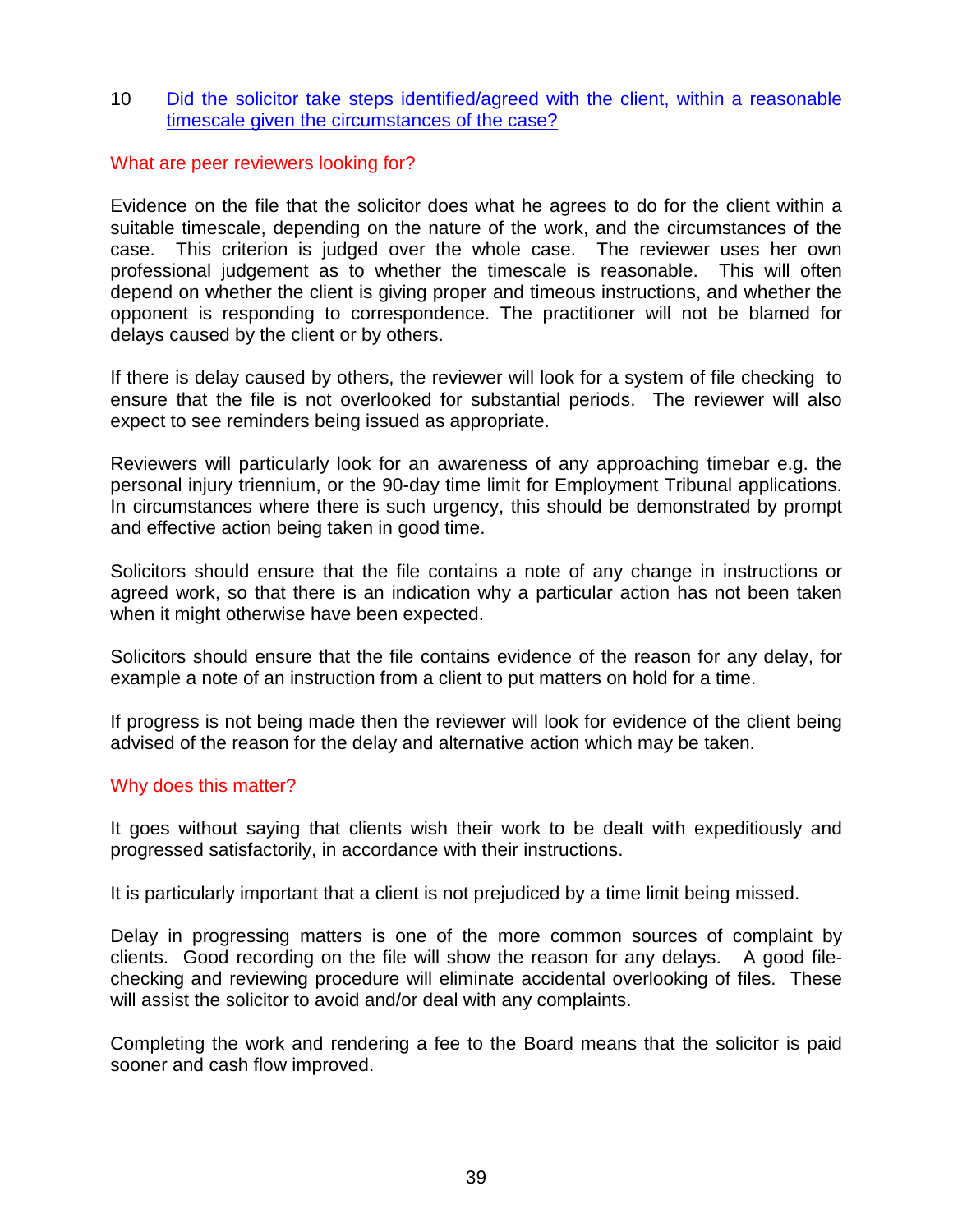#### How can I check this on my files?

Ensure that the work agreed with the client is noted on the file in accordance with criterion 3, and that any changes in instructions, especially instructions to postpone any work, are also noted.

Check that matters are not dragging on awaiting a response which is simply not going to arrive. If negotiation is not progressing the matter, or agreement cannot be reached, then it is necessary to advise the client about how to move things forward. See criterion 6.

# How can my firm promote compliance with this criterion?

Have a system for recording important time limits, on the file but also centrally. Ensure that this is checked regularly and appropriate action taken.

Have a system for bringing files to the attention of the solicitor on a regular basis.

Don't rely on replies to correspondence coming in to act as a reminder. If no reply is received the file may be overlooked. Have a good diary system to bring files forward so that reminders can be issued if appropriate, or further instructions taken from the client.

Set reasonable timescales for progress to be made with negotiation, failing which take instructions from the client as to alternative steps.

#### Further guidance

See section 7.1 for guidance on the meaning of "evidence on the file"

See section 7.2 for guidance on advice, instructions and action.

See section 7.3 for guidance on progressing the work

See section 7.7 for general guidance on file maintenance and organisation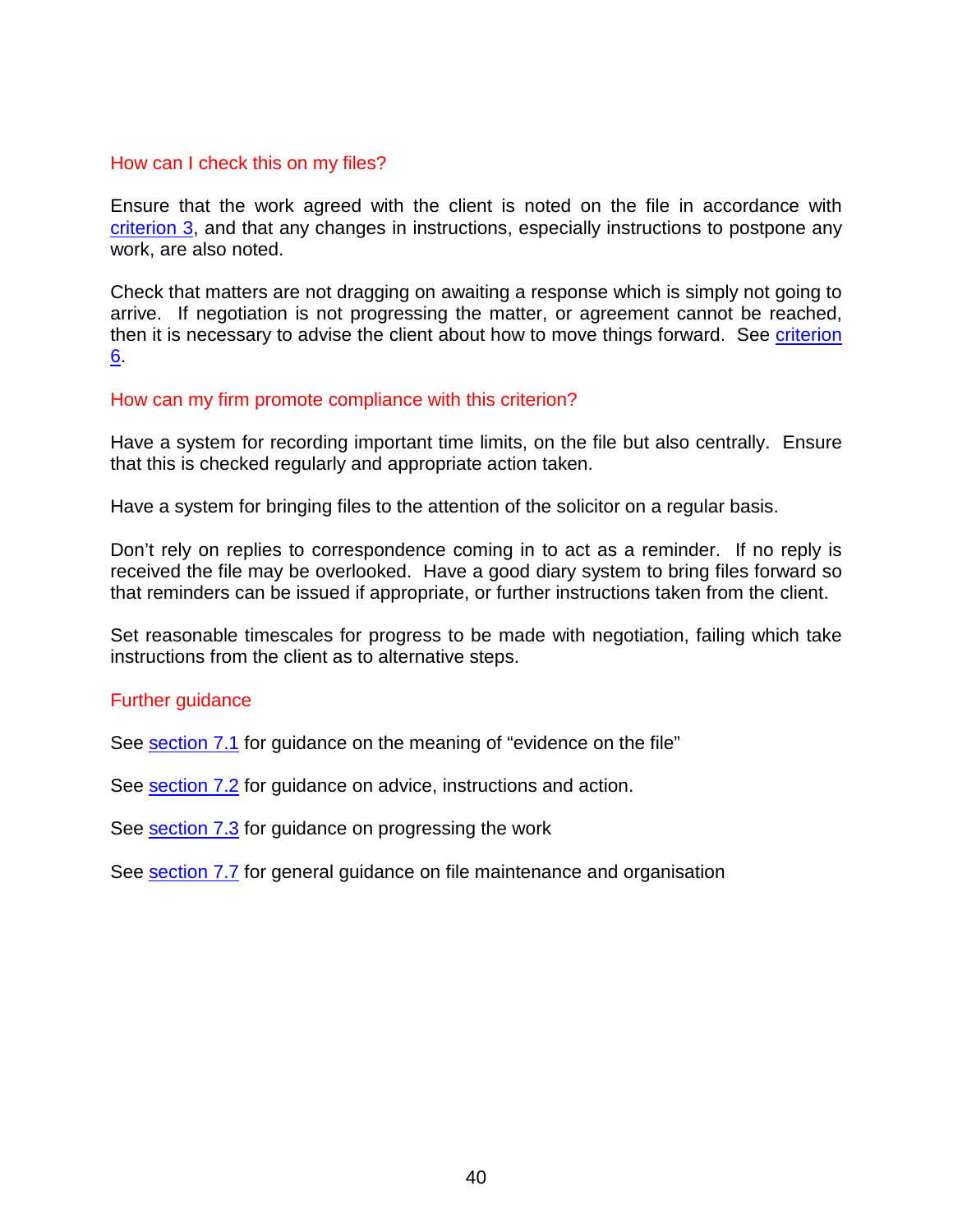11 Did the solicitor keep the client informed of progress / advised as to next steps / further procedure and provide accurate and appropriate advice, including following the receipt of substantive correspondence (including offers / proposals) from the opponent?

# What are peer reviewers looking for?

The reviewer will look for evidence on the file in the form of correspondence and file notes to show how the matter has been progressed in response to substantive correspondence. She will look for evidence that the client has been kept informed and consulted as appropriate. The reviewer uses her experience and professional judgement in assessing this criterion.

The reviewers will expect to see the client being advised on what steps can and should be taken at important stages. This criterion relates to ongoing negotiations in a case. In relation to advice on specific offers of settlement, see criterion 12.

In considering whether advice is accurate, the reviewer considers whether it is factually and legally acceptable, bearing in mind the test in *Hunter v Hanley*. In considering whether advice or action is appropriate, the reviewer has regard to the circumstances of the case and the level of information available to the solicitor and takes into account ethical, practical, tactical and legal considerations. In other words the reviewer puts herself in the position of the solicitor at the time, with the information available to the solicitor, and takes account of the possibility that there may well be difference of professional opinion as to what is appropriate.

If negotiations are not progressing, the reviewer will look for advice given to the client on alternatives courses of action – see criterion 6.

#### Why does this matter?

It is important for the client, that he or she is kept well informed of the progress of their work, and advised and consulted at each stage. The client is entitled to consider any proposals made, and is entitled to expect advice on whether or not any proposal is acceptable to any extent.

The objective is to get the best outcome for client in negotiations or litigation.

Involvement of the client in the course of negotiations helps to manage client expectations.

#### How can I check this on my files?

Check that all correspondence is kept or copied on the file and that legible or typewritten file notes are on the file for each phone call / meeting at which advice is given or instructions taken.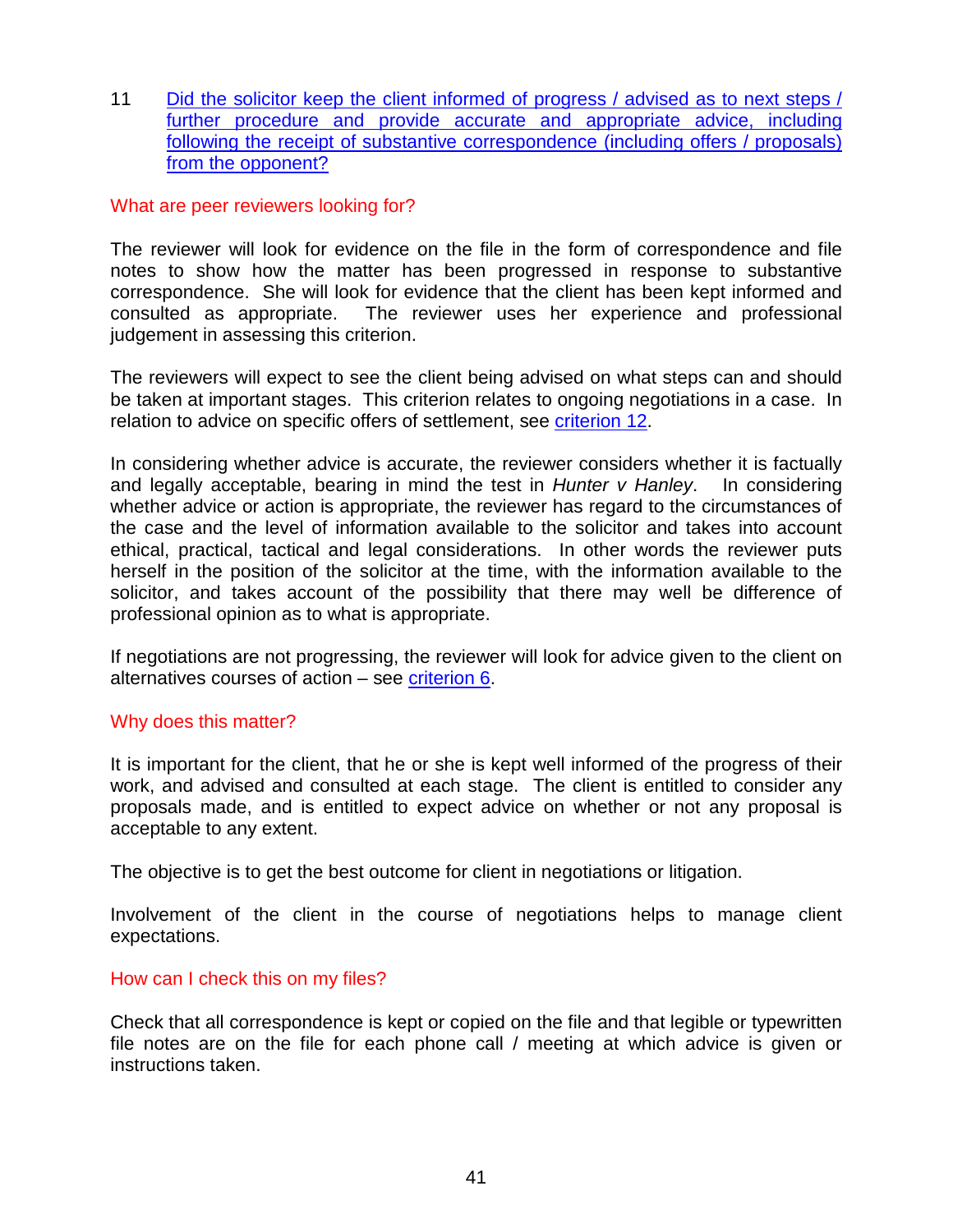Check that instructions have been taken from the client at each important stage, and recorded on the file.

# How can my firm promote compliance with this criterion?

Firms should have a regular file checking procedure, which forms part of good risk management. The procedure should include a check that adequate notes are kept of the advice, instructions and agreed actions in each matter. This is good risk management, and applies more widely than in relation to peer review.

Check that clients are kept regularly updated as to the progress of their work, and are consulted about any proposals for settlement.

# Further guidance

See section 9.3 for guidance on the meaning of "accurate and appropriate" advice.

See section 7.2 for guidance on advice, instructions and action.

See section 7.3 for guidance on progressing the work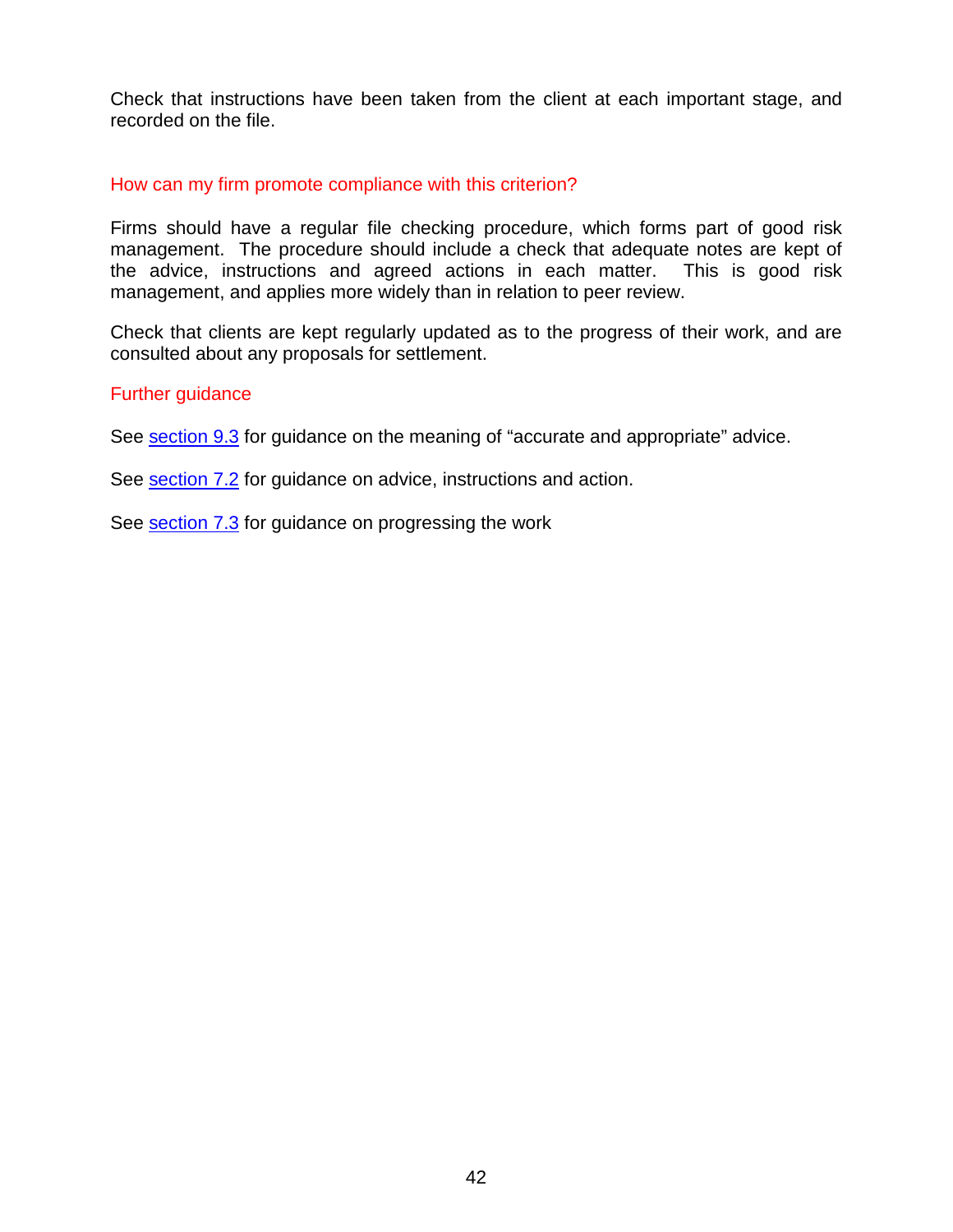12 Where an offer/proposal is made, is there evidence of accurate and appropriate advice having been given to the client on the terms of the offer/proposal, its reasonableness and the consequences for the client of acceptance/rejection, including the potential impact of expenses/clawback?

# What are peer reviewers looking for?

At this important stage, it is vital that advice, instructions, and agreed actions are recorded. Some solicitors prefer to deal with these issues in a meeting with the client. If so, a file note should be kept. It is not a requirement that file notes are typewritten. But they do need to be legible and to contain sufficient information to allow the reviewer to make the assessment.

In relation to acceptability of offers (whether made or received), the reviewer needs to see sufficient on file in letters, file notes etc to allow her see whether the terms of the offer (whether made or received) are reasonable and acceptable. As the reviewers uses her own experience and judgement, there is no need for detailed research to be shown on file, unless the matter is unusual or there are large sums involved. In such cases, the reviewer might expect to see some (possibly handwritten) notes of research or counsel's opinion. The solicitor can expect the reviewer to be competent in the type of work being reviewed.

The reviewer will need to see the client being advised as to whether the offer is acceptable, and on what basis. This would include specific advice at this stage on clawback (where relevant) and expenses. This should be in a letter or in a detailed file note of a meeting. Solicitors must remember that, even where advice has been given at the outset, clients need to be reminded and advised in more detail about this at the time of potential settlement and before a decision is made by the client to settle. The clawback provisions, where relevant, must be drawn specifically to the attention of the client in the particular context of the matter in hand. The client should be in no doubt whether legal expenses are to be deducted from any payment, or whether he will be liable for payment of expenses in addition to any settlement offered by him.

In considering whether advice is accurate, the reviewer considers whether it is factually and legally acceptable, bearing in mind the test in *Hunter v Hanley*. In considering whether advice or action is appropriate, the reviewer has regard to the circumstances of the case and the level of information available to the solicitor and takes into account ethical, practical, tactical and legal considerations. In other words the reviewer puts herself in the position of the solicitor at the time, with the information available to the solicitor, and takes account of the possibility that there may well be difference of professional opinion as to what is appropriate.

# Why does this matter?

It helps to ensure the best possible outcome for the client.

At this stage, the client needs to know exactly what the outcome will mean – the client usually wants to know what he will receive by way of payment, or have to pay out.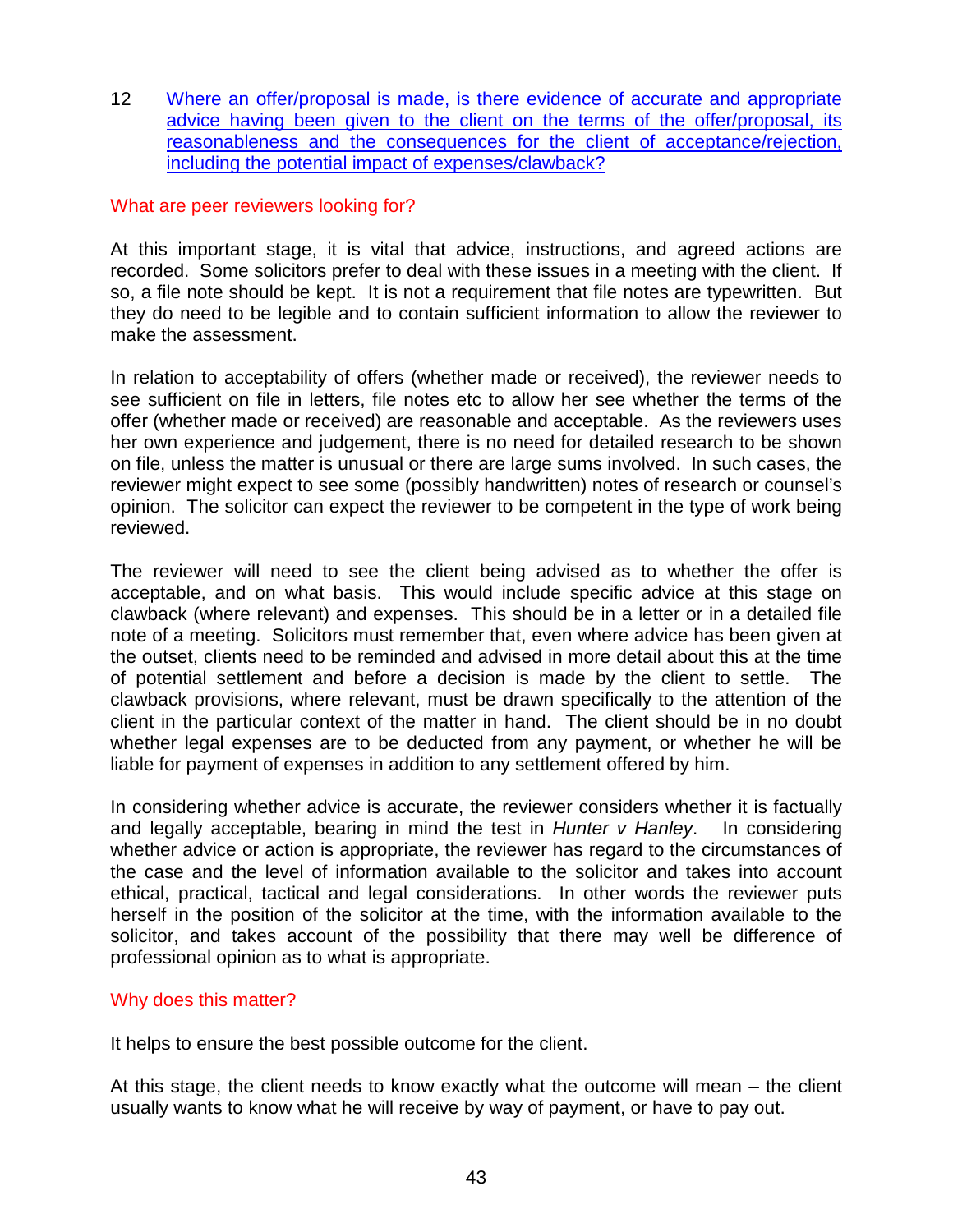#### How can I check this on my files?

Look for correspondence or meetings with the client at the time an offer is made or received. Meetings should be recorded by adequate file notes and letters should contain sufficient advice and information for the client to make a reasoned decision about any offer.

#### How can my firm promote compliance with this criterion?

Firms should have a regular file checking procedure, which forms part of good risk management. The procedure should include a check that adequate notes are kept of the advice, instructions and agreed actions in each matter.

#### Further guidance

See section 9.3 for guidance on the meaning of "accurate and appropriate" advice.

See section 7.1 for guidance on the meaning of "evidence on the file"

See section 7.2 for guidance on advice, instructions and action.

See section 7.4 for general guidance on advice on clawback.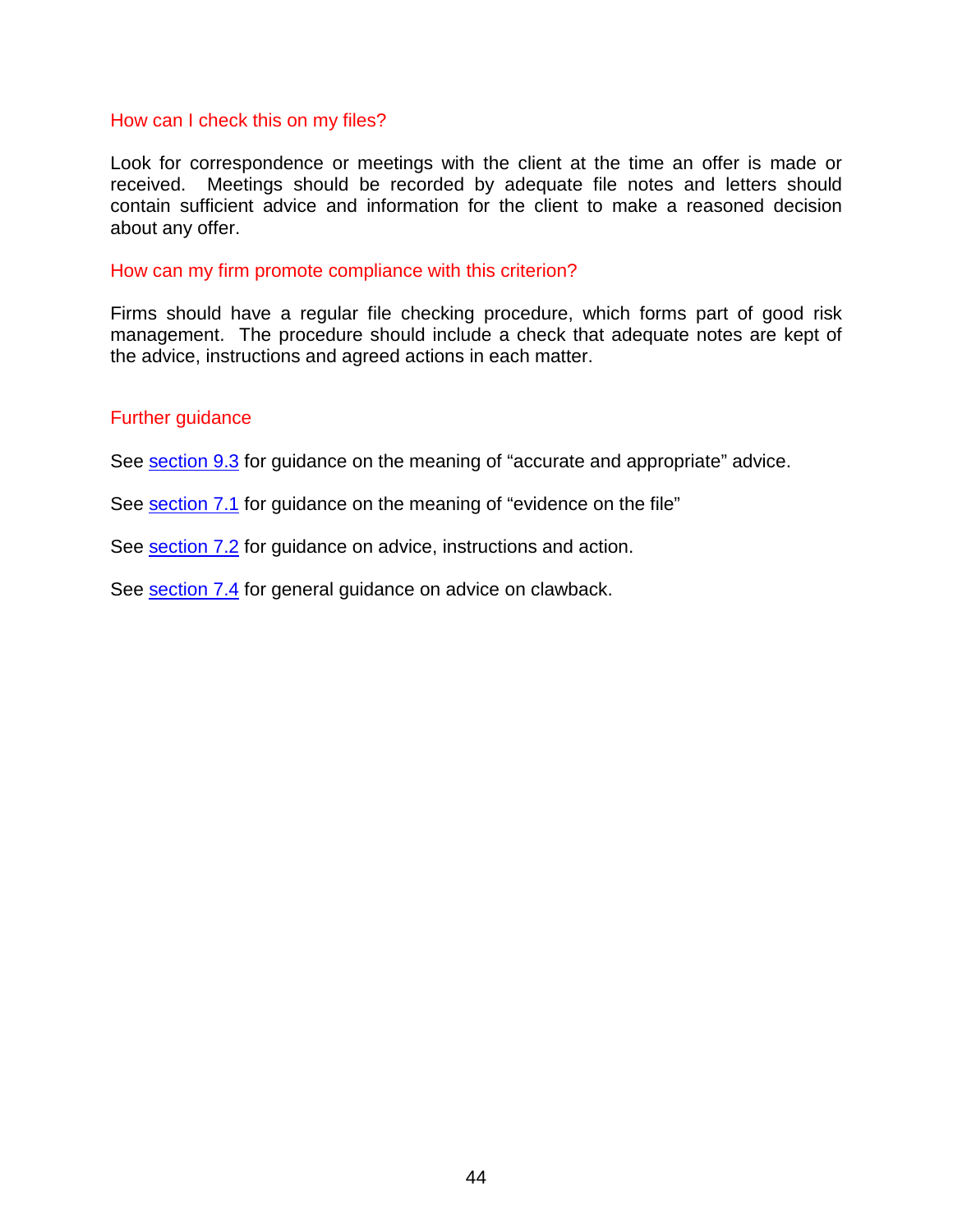- 13 (a) Has the solicitor taken appropriate steps to close the file and communicate that to the client?
	- (b) Where judgement is issued, has the solicitor advised the client as to the judgement, including advice on expenses, property recovered and preserved, diligence on decree, prospects of appeal?

# What are peer reviewers looking for?

Evidence that the client knows the work is completed, or not progressing any further, and that no further action will be taken. Often this will be in the form of a letter to the client at conclusion of work.

If it is not clear-cut that the work is concluded then it is best practice to write to the client, warning that the file will be closed. This is particularly important if the file is being closed because the client has failed to give instructions.

Where judgement has been issued, a letter to the client is an important opportunity to give appropriate advice to the client about the effect of decree, about expenses, about enforcement of decree and about clawback.

# Why does this matter?

It avoids the possibility of a misunderstanding with the client as to whether any further action is intended. For example, if a Minute of Agreement on separation is completed, the client should be aware whether or not the solicitor is proceeding with a divorce.

It ensures that the client know what is to happen at the conclusion of the case – for example what he will receive or have to pay. If judgement has been issued, a letter of advice informs the client about expense and enforcement of decree.

It is an opportunity to return to the client any documents (for example birth or marriage certificates, or insurance policies) which should not be retained.

It informs the client that civil legal assistance is concluded for that matter.

The solicitor can be paid!

# How can I check this on my files?

Check there is a letter to the client, or file note recording the final communication with the client, on the file before closing.

#### How can my firm promote compliance with this criterion?

Have a file closing procedure to be followed in all cases. This should include a check that the client has been informed that the file is being closed, a check that all work which should have been done is completed, advice given about expenses and enforcement (where appropriate) and any documents returned to the client.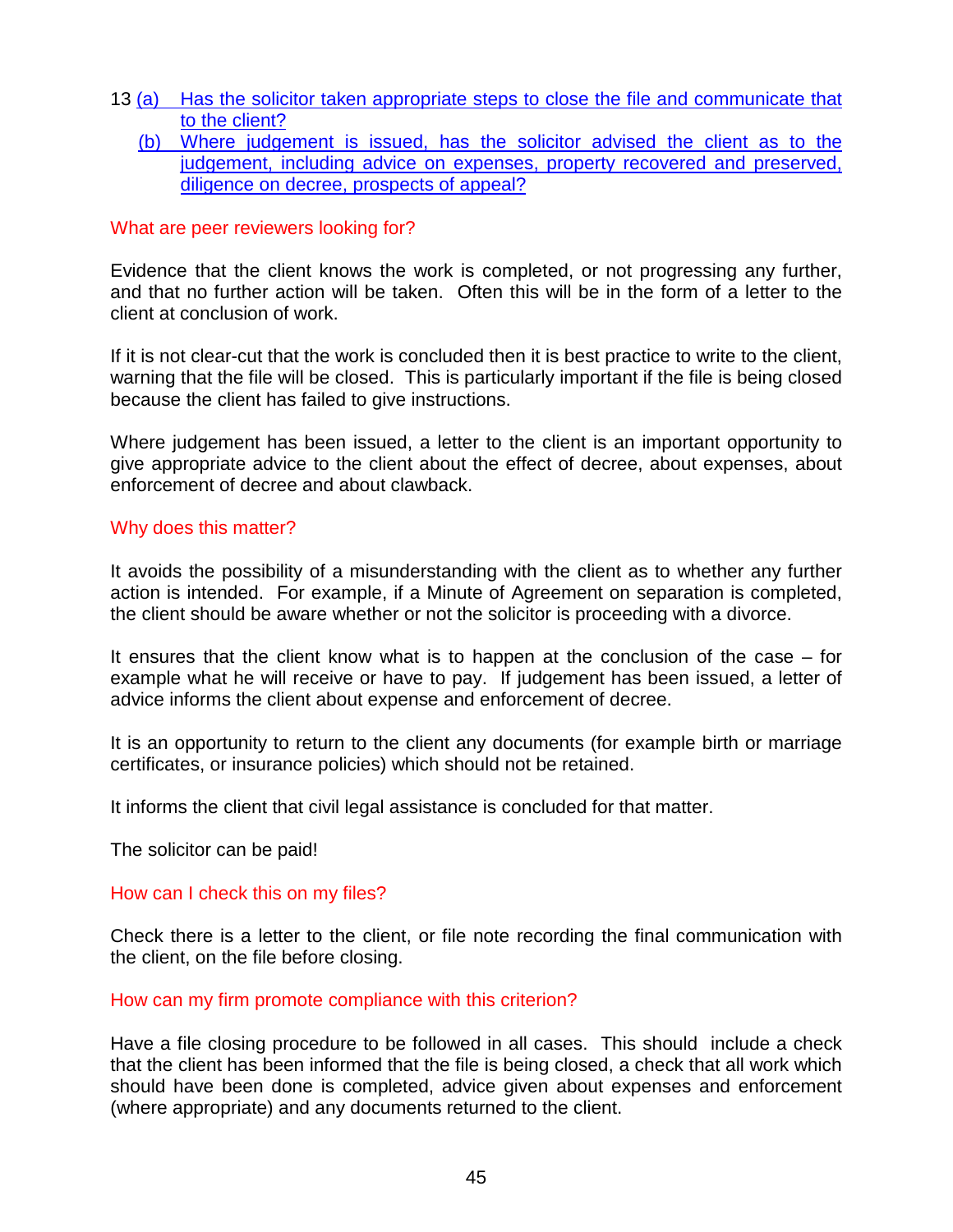If it is not absolutely clear that the agreed work has been completed, or that instructions have been received to close the file, then a letter should be sent to the client advising that the file is being closed.

# Further guidance

See section 7.1 for guidance on the meaning of "evidence on the file"

See section 7.3 for guidance on progressing the work

See section 7.7 for general guidance on file maintenance and organisation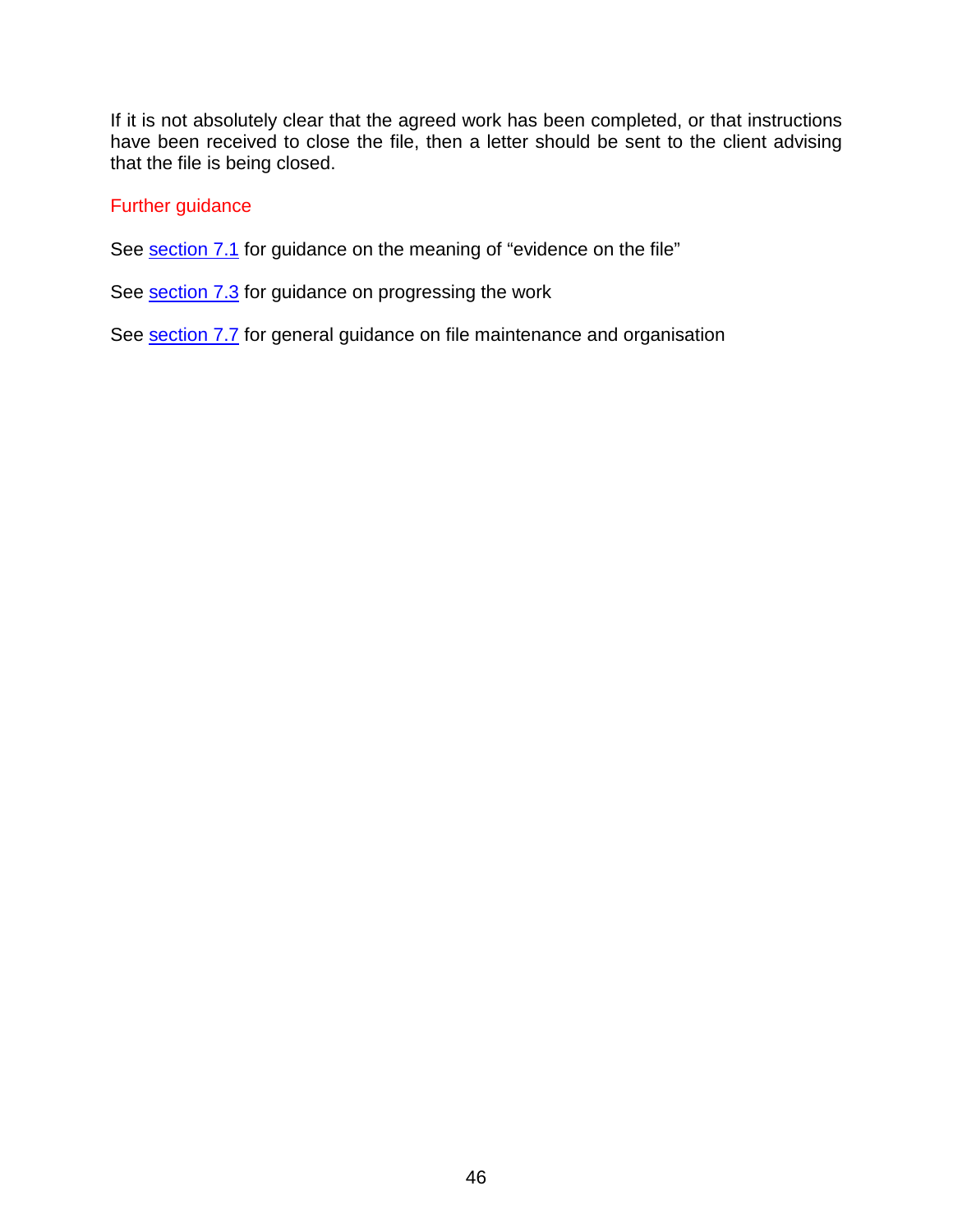14 Has the account been submitted to SLAB in accordance with guidelines and necessary and appropriate steps been taken in relation to recovery of expenses / handling of property recovered and preserved?

# What are peer reviewers looking for?

The reviewer checks that an account has been prepared and submitted to the Board in accordance with the regulations. The reviewer is not checking the accuracy of the account.

There is no obligation on firms to keep a copy of their civil legal assistance accounts on their files. However, the presence of a copy of the account on the file can be of assistance to the peer reviewer. It is another resource within which to seek evidence that various criteria have been fulfilled. The presence of a copy account on or with the file can only assist the reviewer, and the content of the account may allow a pass to be awarded where there would otherwise be doubt as to whether a criterion has been fulfilled.

Reviewers will comment on aspects of work on a file which appear inconsistent with proper use of civil legal assistance eg excessive duration of meetings compared with the information acquired at them, or an excessive number of meetings.

A copy of the account synopsis will allow the reviewer to check that property recovered or preserved has been properly dealt with. Lack of a copy will result in a C mark.

Accounts should be rendered within the time limit allowed. Reviewers frequently review files where no account has been rendered and the timebar means that none can be rendered. Whilst this will not result in the file failing at peer review, it can indicate a failure to review files regularly, which may impact on the mark for other criteria.

It is important that the solicitor demonstrates knowledge of the rules concerning charging of fees when a recovery of money or property is made. It must be evident from the file how the work has been charged for, and who has paid those charges whether that be (i) the Scottish Legal Aid Board, (ii) the client out of the property or money recovered or preserved, or (iii) a third party such as an insurance company or opponent.

Examples of solicitors not properly applying the civil legal assistance rules when dealing with recovered money or property are set out in section 7.6.

Where property has been recovered or preserved, the reviewer will look for some evidence that a hardship application has been considered where this would have reasonable prospects of success.

Serious failures to deal with charging issues correctly may result in a practitioner failing a review and / or may prompt a special review. The Quality Assurance Committee may require a firm to reimburse improperly charged fees before a compliance certificate can be renewed.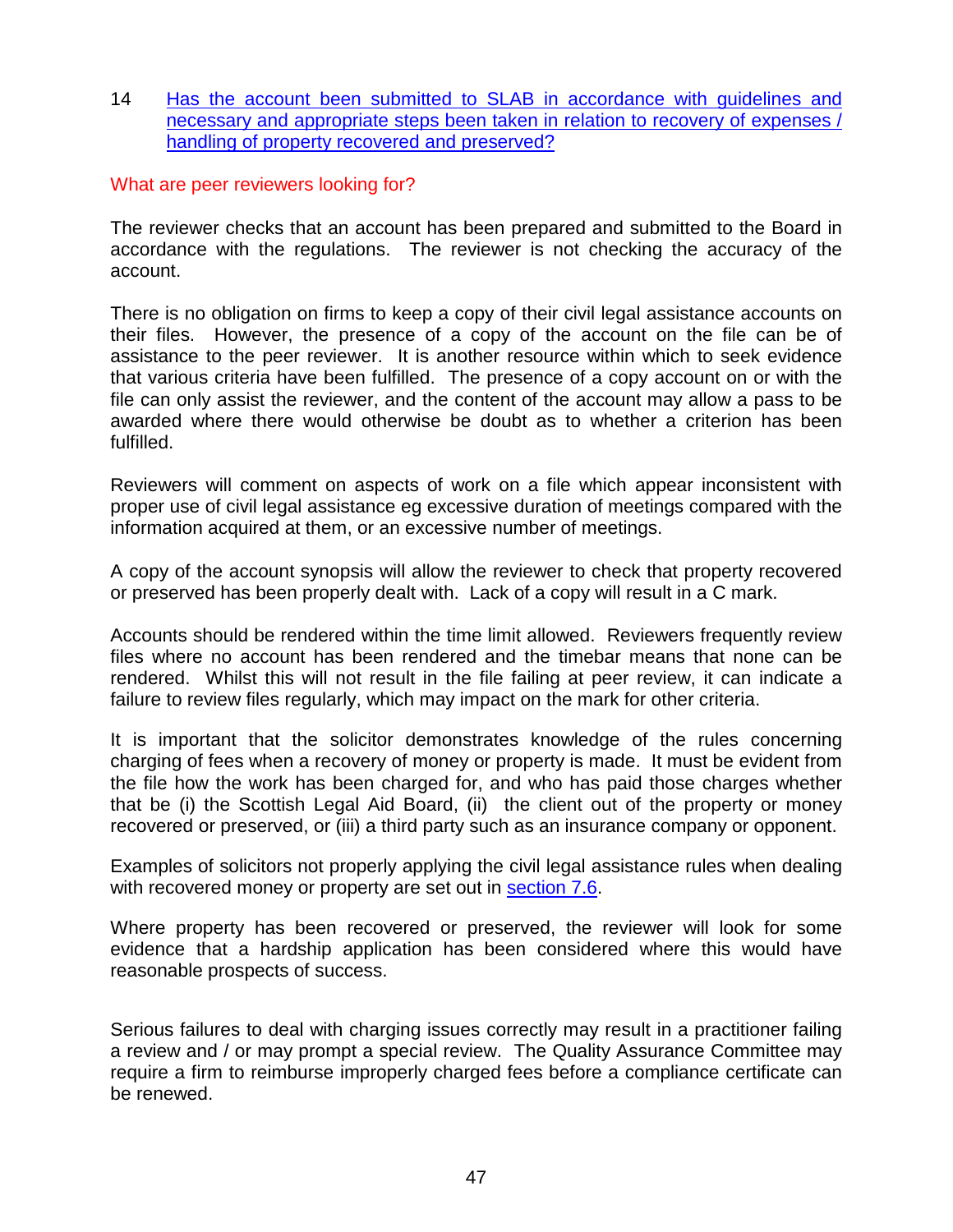#### Why does this matter?

The prompt rendering of correctly formulated accounts means that solicitors are paid sooner and receive full payment for their work. Solicitors are required to account to the Board for their use of civil legal assistance

The absence of a copy account and/or account synopsis on the file may mean that the reviewer is unable to mark this or another criterion. If there has been another unsatisfactory mark on the assessment, then such a fail may tip the overall mark for the file into a fail rather than a pass.

Property recovered or preserved, and the recovery of expenses, must be dealt with in accordance with the rules. Clients should have the benefit of a hardship application where this has a reasonable prospect of success.

#### How can I check this on my files?

Check that files contain a copy of the civil legal assistance account and the account synopsis.

Check that hardship applications are routinely considered, and a record kept on the file, where appropriate.

Check that clients are not charged privately for work which is covered by civil legal assistance, where there is a recovery of property.

#### How can my firm promote compliance with this criterion?

Have a file closing procedure which incorporates checking that the account has been rendered within the required timescale, and that a copy of the account and the account synopsis is kept on the file. If you do not wish to keep a copy of the account on the file, consider sending a copy with any file which is selected for peer review.

The file closing procedure should also check whether a hardship application would be appropriate where there has been a recovery of property.

Provide training to staff on the Board's rules in relation to property recovered and preserved, recovery of expenses, and the prohibition on private charging where civil legal assistance is used.

#### Further guidance

See section 9.3 for guidance on the meaning of "accurate and appropriate" advice.

See section 7.4 for general guidance on advice on clawback.

See section 7.6 for general guidance on fees and accounts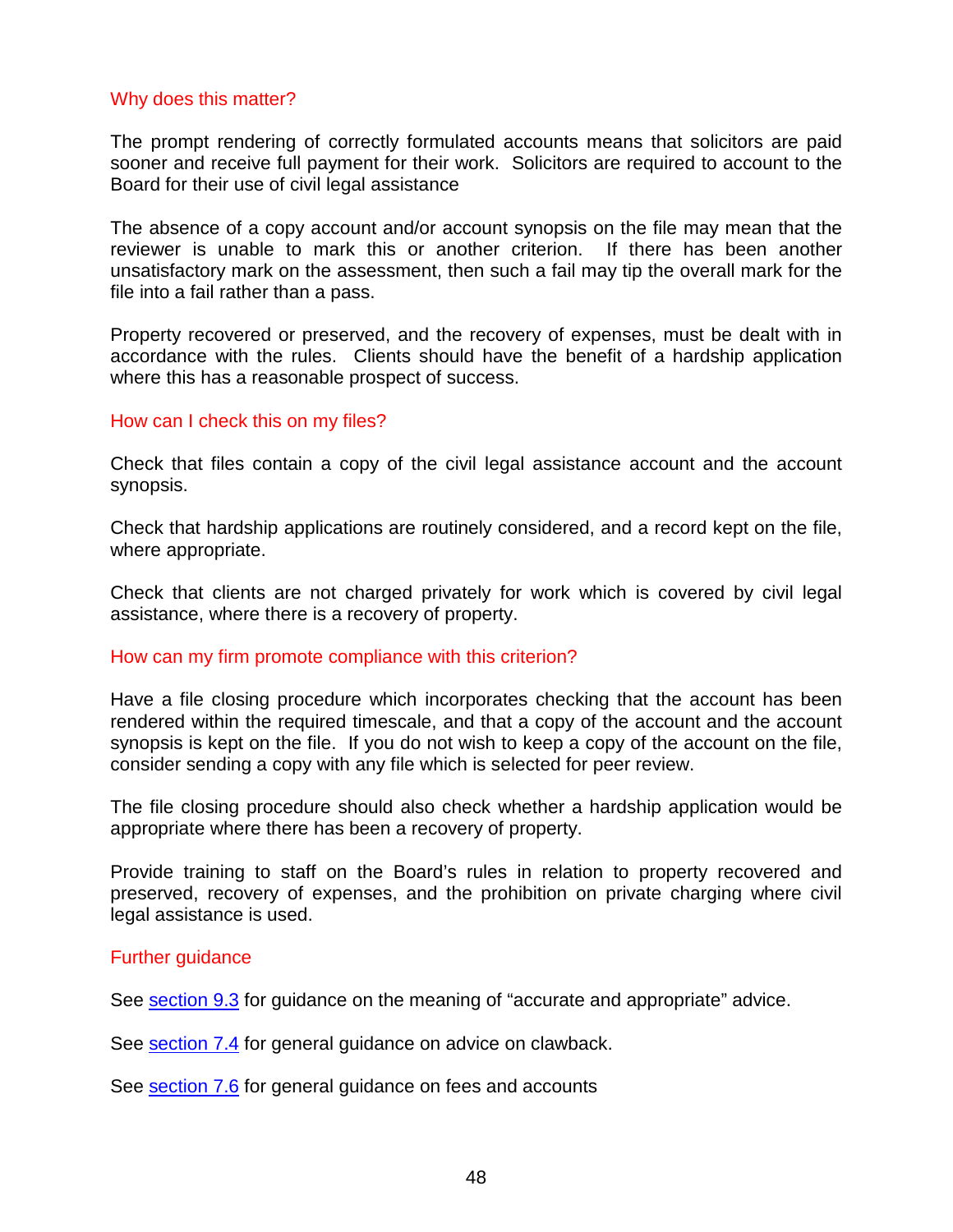# <span id="page-48-0"></span>**How to apply for a Compliance Certificate**

Any new or existing firm wishing to begin providing civil legal assistance must apply

- to be placed on the Civil Legal Assistance Register by the Scottish Legal Aid Board; and
- to be issued with a Compliance Certificate by the Quality Assurance Committee of the Law Society of Scotland

**Until this process is complete, a firm is not entitled to provide any form of civil legal assistance. Applications for civil legal assistance will not be accepted by the Board and no payments will be made for any work carried out prior to registration.**

Firms should ensure that applications are made timeously, as registration can only be granted from the date requested. The QAC will consider the backdating of registration in exceptional circumstances only.

# **For information or assistance with registration, please contact Lynne Mitchell, Receipts & Payments Department, Scottish Legal Aid Board and/or Hannah Sayers, Quality Assurance Administrator, Law Society of Scotland.**

The application process is described in more detail below.

# **Registration with the Scottish Legal Aid Board**

# **Receipts and Payments Department**

In order to register for the provision of civil legal assistance, the firm must already be active on the Board's payment system. The practitioners who intend undertaking this work must have an active link to the firm on the Board's payment system. If necessary the firm should contact the Board's Receipts and Payments department who will issue the necessary paperwork for completion. If the firm and practitioners are not showing as linked and active on the payments system, the Board will be unable to proceed with registration of the firm.

# **Audit and Compliance Department**

In order to register, the firm must satisfy the Board's Audit & Compliance department that it will adhere to the ten administrative requirements, which are detailed in full at the end of this page. The firm is required to write to the Board with a request to appear on the Civil Legal Assistance Register, together with an outline of how the firm intends to adhere to the ten administrative requirements (usually in the form of written procedures for each). Upon receipt, these will be assessed by one of the Board's Compliance Auditors.

Once the Board is satisfied that the firm complies, it will notify the Quality Assurance Administrator at the Law Society of Scotland, and request that the firm be issued with a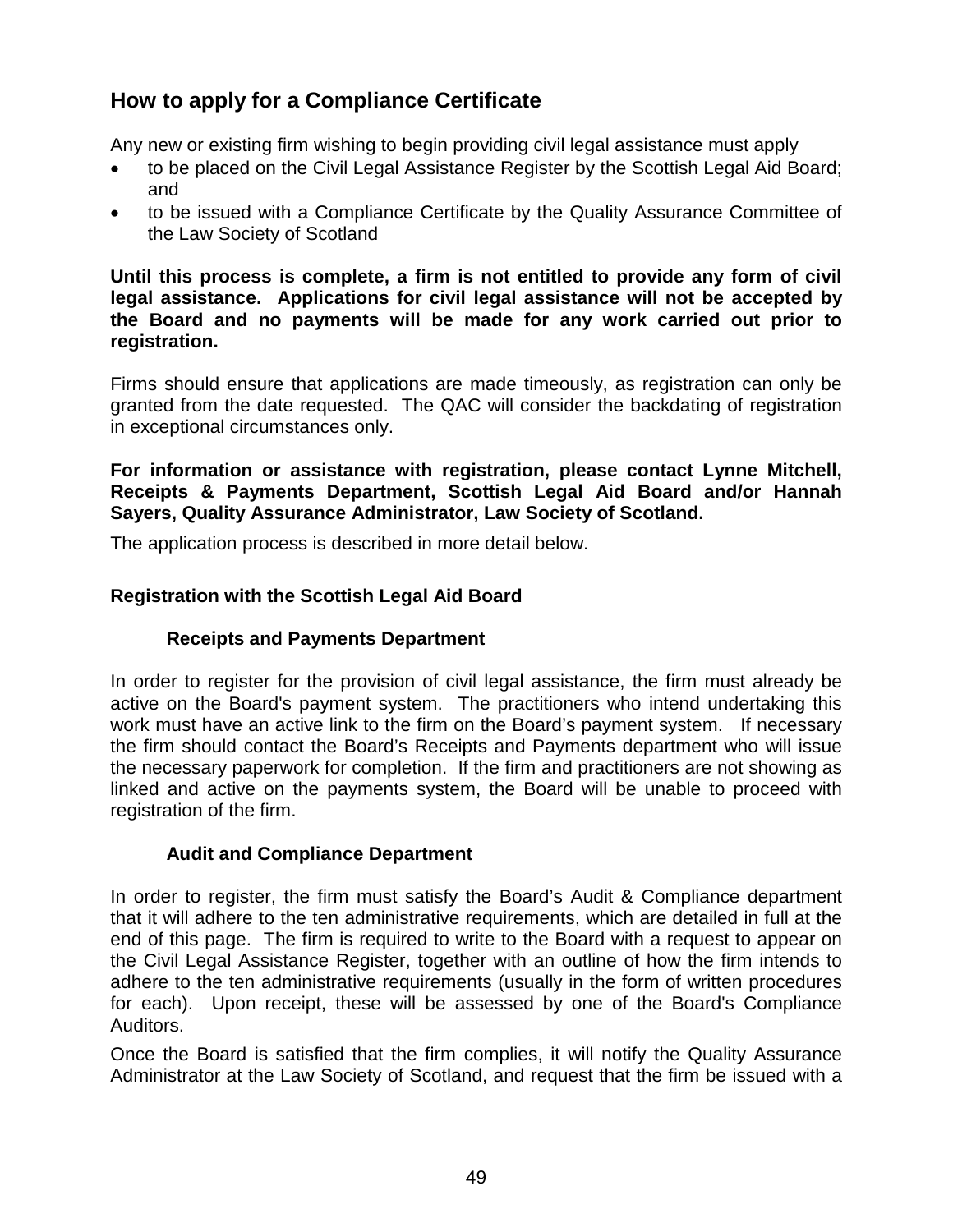compliance certificate. Until such a request is received from the Board, the QAC will not consider or grant a request for a compliance certificate.

# **Issue of Compliance Certificate by the Law Society of Scotland**

On receipt of a request from the Board that a compliance certificate be issued to a firm, the Quality Assurance Administrator will check the information available for the firm and the practitioners who will be providing civil legal assistance, including for example, the outcomes of previous peer reviews, outstanding complaints etc. In most instances a compliance certificate will be issued immediately, but if there are any apparent difficulties, the application will be considered at the next meeting of the QAC. The QAC may request an interview with the practitioner(s) involved in order to satisfy itself that a certificate should be issued (in terms of rule 6(1)).

On issuing a ccompliance certificate the Administrator will write to the firm and also confirm to the Board that the firm can be placed on the Civil Register.

# The ten administrative requirements are:

The firm is required to have procedures for:

- Opening and closing of a file for civil legal assistance, and monitoring its status.
- Recording work carried out for the client, and all material advice tendered to the client as the case proceeds.
- Ensuring that all solicitors providing civil legal assistance remain acquainted with the regulations.
- Ensuring that all documents and other paperwork submitted to the Board are in order.
- The control of incoming and outgoing mail.
- The periodic review of a sample of cases being conducted under the auspices of the civil legal assistance scheme.
- The review of the conduct of a sample of cases conducted under the civil legal assistance scheme at the conclusion of the case.
- Dealing with complaints from the client, the Law society or the Board arising from any civil legal assistance case.
- Submitting accounts to the Board and dealing with subsequent correspondence and queries, and recording receipt of payment.
- <span id="page-49-0"></span>• Ensuring that all members of the firm's administrative and support staff are aware of the firm's procedures and observing them.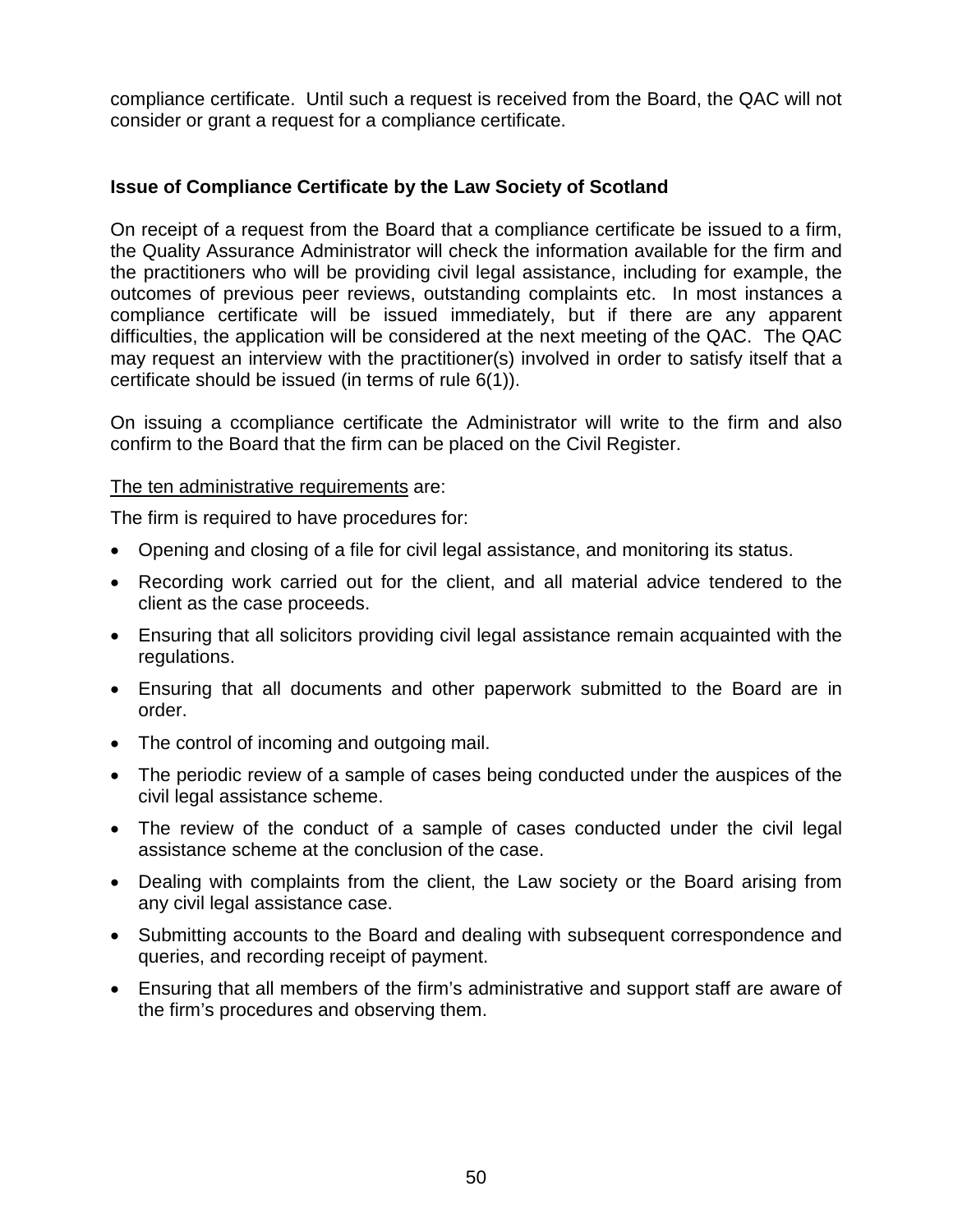# <span id="page-50-0"></span>**Guidance on content of terms of engagement letter in relation to civil legal assistance**

The required content of terms of engagement letters is set out in the Law Society of Scotland Practice Rules 2011 as amended.

In particular, every terms of engagement letter must include the following information:

- an outline of the work to be carried out on behalf of the client
- where civil legal assistance is being provided, details of the level of contribution required from the client and an indication of the factors which may affect any contribution which may be required from the client or any payment which may be required from property recovered or preserved
- the identity of the person or persons who will principally carry out the work on behalf of the client
- the identity of the person whom the client should contact if the client becomes concerned in any way with the manner in which the work is being carried out

There is certain further information which should be provided to a client who is in receipt of civil legal advice & assistance or civil legal aid. In general a terms of engagement letter, or other correspondence at the outset of the matter, should make clear to the client in understandable terms:

- The distinction between legal advice and assistance and legal aid.
- That, where applicable, clawback may apply
- That a hardship application may be made, but that this applies only to legal advice & assistance and not to legal aid.
- That legal aid covers only the applicant's legal expenses and not those of the opponent, but that having a legal aid certificate enables an application to be made for modification of liability.
- That in legal advice and assistance there is a requirement to obtain prior approval and authorised expenditure from the Scottish Legal Aid Board before work can be carried out.
- That in legal advice & assistance any contribution is payable to the solicitor
- That in legal aid the financial assessment is carried out by the Scottish Legal Aid Board and any contribution is payable to the Board.
- That in legal aid there is an obligation on the applicant to advise the Board immediately of any change in personal or financial circumstances after the application is submitted; and that that obligation continues for a period of a year after assessment has been made.
- That clawback may apply. It is not necessary to cover clawback in detail in cases where it cannot apply but, if applicable, it should be mentioned, if only briefly, at the outset. The letter should also indicate that there will be further discussion as the case progresses and particularly at the time any kind of settlement or court hearing to determine the case is approaching.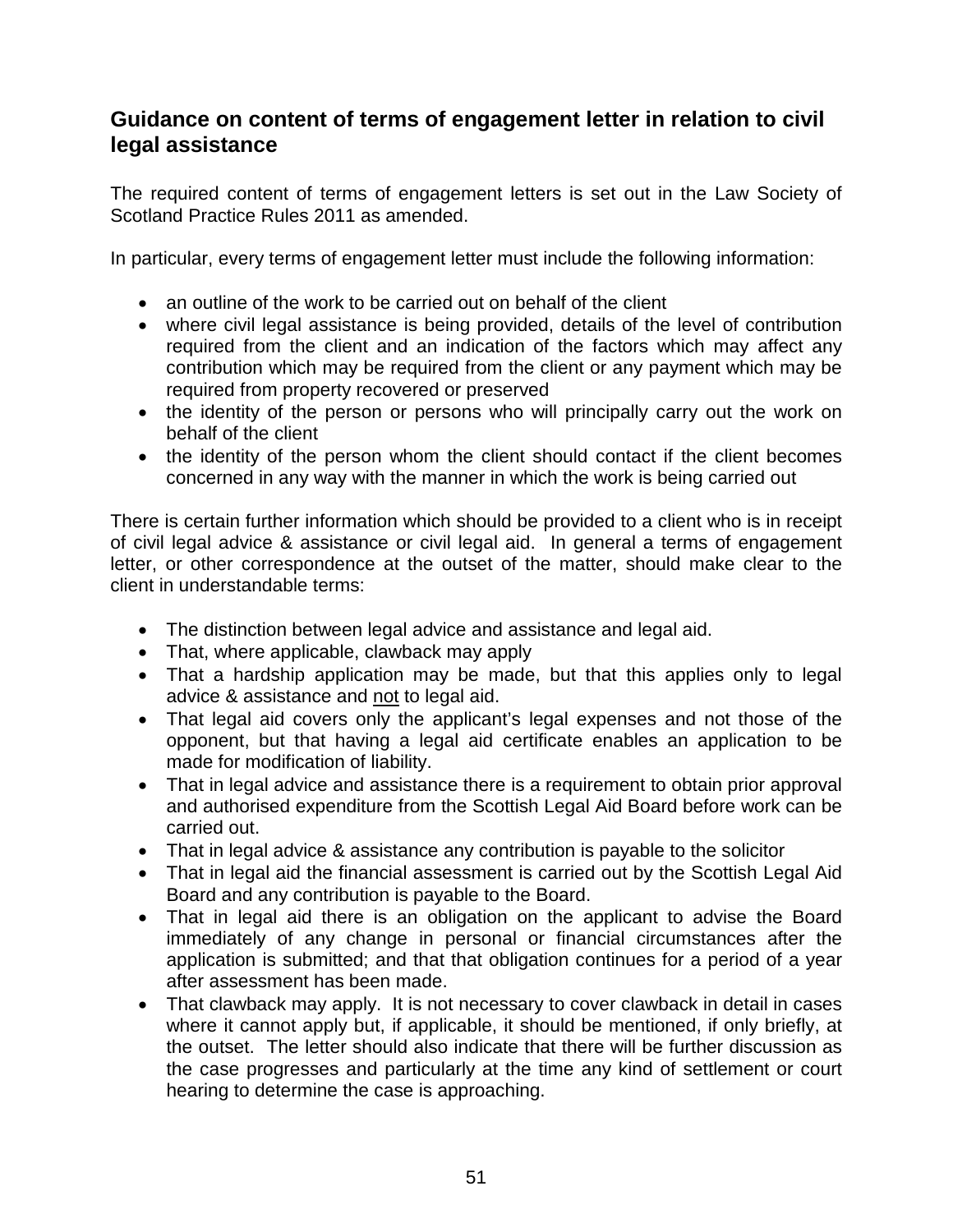Clients should be provided with an explanation designed to fit the case being dealt with. There is no point in trying to explain the whole legal aid system in a standard letter. This will only result in confusion and misunderstanding. Ideally letters explaining civil legal assistance to a client should be tailored to deal only with what needs to be said for the individual case.

# Sample clauses for terms of engagement letters

Below are presented selected clauses of three different terms of engagement letters which deal with civil legal assistance. However, you should note that these are simply examples, and these samples do not replace a careful consideration by each solicitor of what should be included in a terms of engagement letter for each individual case. These sample clauses do not represent formal guidance on the content of terms of engagement letters, and it is the responsibility of each firm to decide on the content of their terms of engagement letters and to ensure that they comply with the requirements of the Practice Rules.

# 1. Advice with an emphasis on legal advice and assistance

You have signed an application for Legal Advice & Assistance. This is a scheme administered by the Scottish Legal Aid Board which provides you with some initial legal help for advice, correspondence and negotiation, but not for court proceedings. You have been assessed as liable to pay a contribution of £{insert amount of contribution}. Please let us have payment of your contribution as soon as possible, in weekly instalments if you wish, but no later than four weeks from the date of this letter. You should note that we are not able to provide legal services to you without the continuing approval of the Scottish Legal Aid Board. This means that from time to time, we have to ask the Board to approve further work. This can sometimes cause delays in progressing your case but regrettably this is unavoidable.

Although your legal expenses will be met in the first instance by the Scottish Legal Aid Board, the regulations state that if you receive any money or property as a result of the work we do for you, this must be used to pay your legal expenses. Any surplus will be returned to you. In effect this means that you may have to pay your legal expenses yourself at the end of the day. We enclose a leaflet produced by the Scottish Legal Aid Board which provides information about these rules. It is important to bear these rules in mind when deciding how to proceed, and whether it is reasonable to incur further legal expense.

There are few concessions made to the clawback rules. Generally speaking the expenses of recovering payment of most state benefits, Child Support Agency payments, or maintenance for yourself or a child, are exempt from clawback when you receive Legal Advice & Assistance.

If you are in receipt of Legal Advice & Assistance, and the operation of clawback would cause you serious financial hardship or distress then we can ask the Legal Aid Board to meet your bill and if they consider that clawback would cause serious financial hardship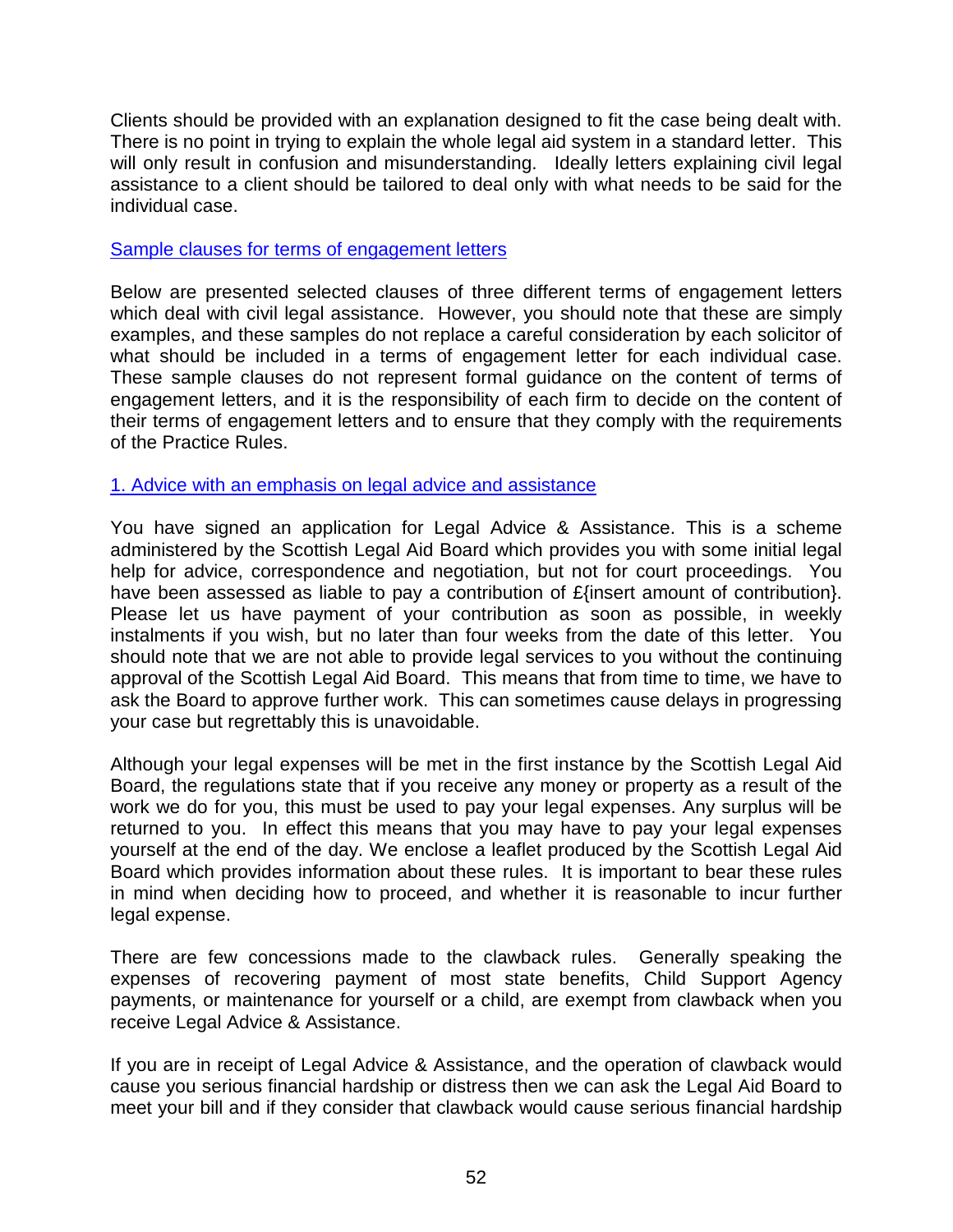or distress, they may agree to meet the bill. Please note that in these circumstances, we must retain sufficient from the money received to cover our costs in the event that our bill is not met by the Legal Aid Board, and to refund it if the bill is met. There is no guarantee that this request will be granted by the Board.

If your case proceeds to a stage where court proceedings are contemplated, then we must apply on your behalf for Civil Legal Aid. This is a separate and quite different form of legal help and the rules of eligibility are different.

If you are in receipt of Legal Aid, and you receive any money in connection with your case (whether or not your case actually goes into court), then the money must be retained (this does not include any money received for maintenance). Even if you would prefer to settle your bill yourself, this cannot be done. The Board will then check our account and once it has been paid, the money will be released to you after deducting what they have paid to us. This can sometimes cause substantial delays in your receiving money due to you, but regrettably this is unavoidable because of the Legal Aid rules. Please note that the concessions mentioned above apply only to Legal Advice & Assistance, and NOT to Legal Aid. If what you receive is not money but property, and you do not have free cash to pay what is due by way of fees and outlays, the Board will take a security (mortgage) over the property, and when it is sold you will have to pay them what is due with interest. The rate of interest can be very high, and you may wish to consider borrowing to pay the bill instead.

We appreciate that all this is fairly complicated but it is important that before we start work for you, you fully understand what the position is in relation to the work and your Legal Aid cover. If there is anything in our letter which you have difficulty following, the solicitor dealing with your work will be happy to discuss it with you on request.

#### 2. Additional information where an application for legal aid is anticipated

An application for civil legal aid requires to be supported by evidence to show that you have a case to argue as well as financial information from you, your spouse or partner and, if appropriate, your employer. You may be required to pay a contribution directly to the Scottish Legal Aid Board. You will be asked in advance if you are willing to pay the assessed contribution, usually by twenty monthly instalments. If work requires to be carried out on an emergency basis you will be asked to sign a mandate agreeing to pay the contribution which may ultimately be assessed by the Board, before work is carried out on your behalf.

In the event of a change in your financial circumstances or those of your spouse or partner you are required immediately to notify the Legal Aid Board. A reassessment of your financial eligibility will be carried out. The duty to inform the Board of a change of circumstances continues until one year after the assessment of your contribution. Failure to notify the Board of any change in circumstances may have serious consequences including suspension or termination of your Legal Aid Certificate or even a criminal investigation and prosecution against you.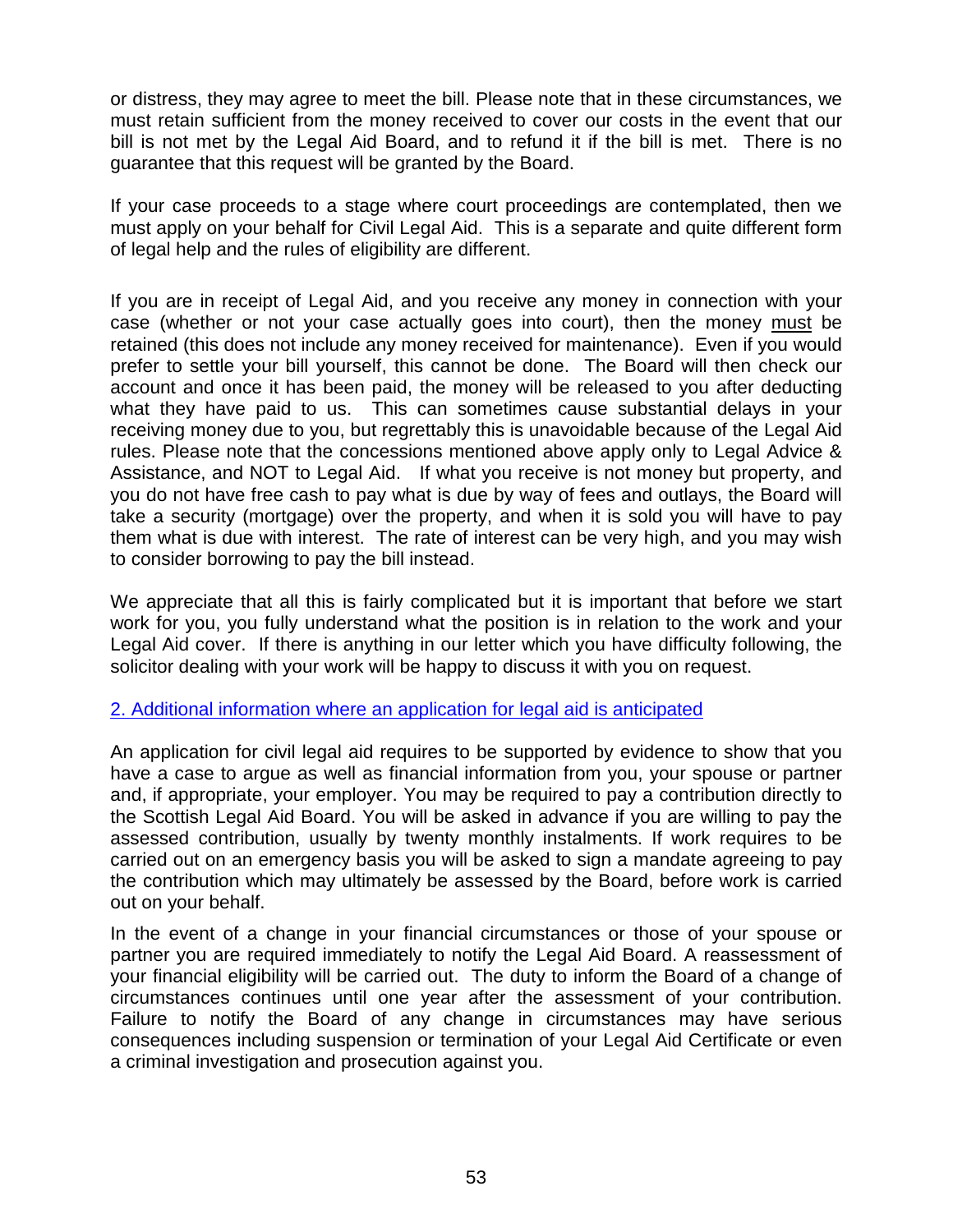If you are in receipt of Legal Aid, and you receive any money in connection with your case (whether or not your case actually goes into court), then the money must be retained to pay your legal expenses. Even if you would prefer to settle your bill yourself, this cannot be done. The Board will then check our account and once it has been paid, the money will be released to you after deducting what they have paid to us. This can sometimes cause substantial delays in your receiving money due to you, but regrettably this is unavoidable because of the Legal Aid rules. There are no exceptions to this rule. If what you receive is not money but property, and you do not have free cash to pay what is due by way of fees and outlays, the Board will take a security (mortgage) over the property, and when it is sold you will have to pay them what is due with interest. The rate of interest can be very high, and you may wish to consider borrowing to pay the bill instead.

If you are successful in your case, the court may order your opponent to pay your expenses. You may still be required to pay your bill but the Board will repay you what they recover from your opponent, when they recover it (which may be after a substantial period or never). You should also be aware that there may be a shortfall in the expenses which can be recovered from your opponent and you must pay that shortfall. If you are required to pay a shortfall, it will be met, in the first instance, from any contribution you have paid and thereafter from any money or property that you recover.

If you are unsuccessful in your case, the Legal Aid Board will meet your costs but the court may order that you pay your opponent's expenses. In such circumstances it is possible to ask the court to reduce your liability for such expenses. The decision to reduce those expenses and by how much is entirely at the court's discretion. The court will have regard to your financial circumstances and the conduct of your case.

# 3. Another version where there is an emphasis on court action and legal aid

You may be eligible for Legal Aid to allow us to deal with your case in court. It is important that you are aware of certain procedures of the Legal Aid system.

#### 1. Advice & Assistance

Legal Aid is available in two forms, the first of which is Legal Advice & Assistance. This is assessed on your income and that of your spouse or partner for the 7 days prior to you consulting us and the amount of savings or capital which you and your spouse or partner own. A contribution may be assessed at your first meeting. Please ensure that if you have not already done so you settle this contribution within the next two weeks.

# 2. Legal Aid Applications

The second level of Legal Aid is for court actions. An application requires to be supported by evidence to show that you have a case to argue as well as financial information from you, your spouse or partner and, if appropriate, your employer. The Scottish Legal Aid Board ("the Board") may assess you as requiring to pay a further contribution. The amount of any contribution will be assessed by the Board and you will be asked in advance if you are willing and able to pay this contribution, usually by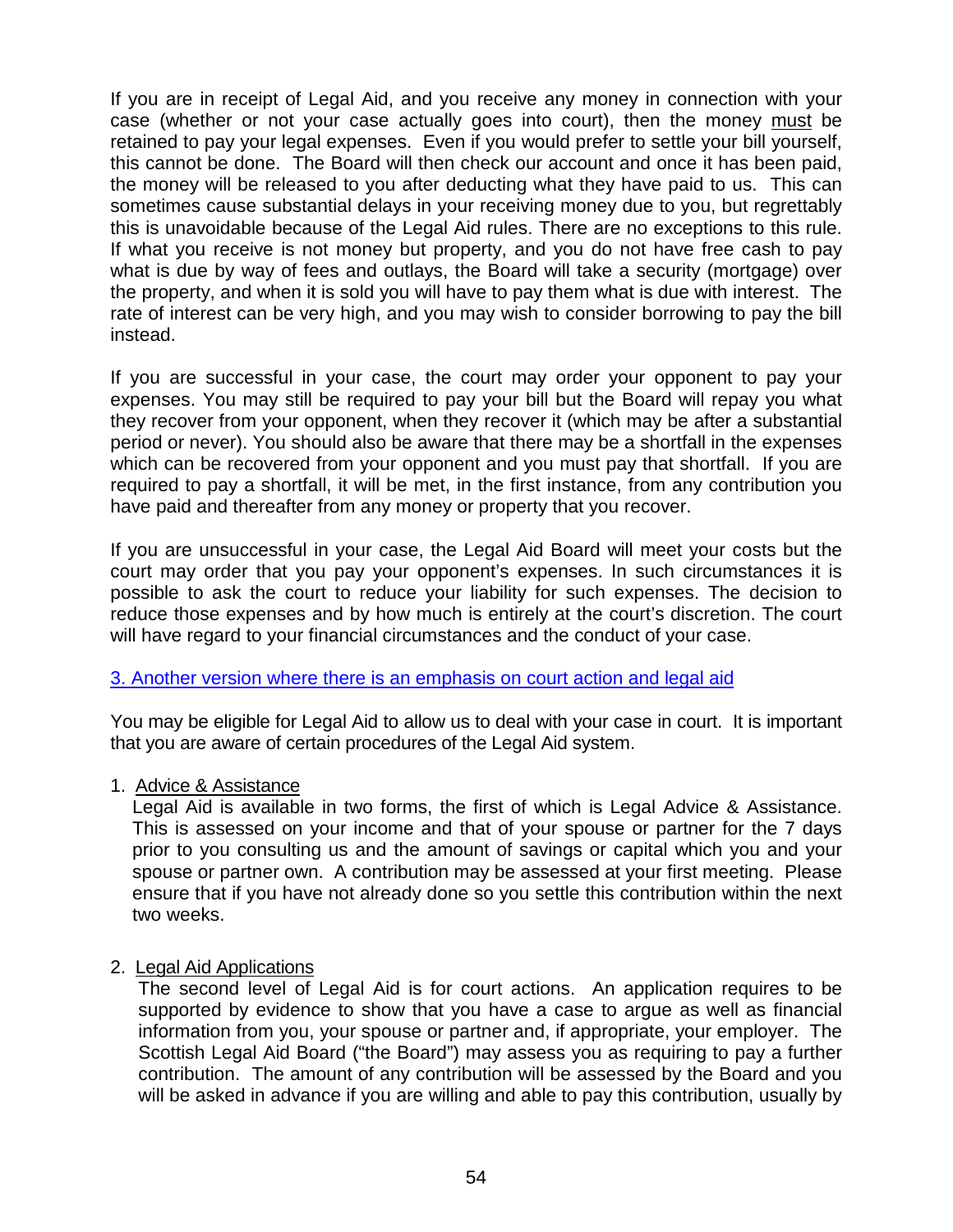twenty monthly instalments. This contribution will be payable directly to the Board. If work requires to be carried out on an emergency basis you will be asked to sign a mandate agreeing to pay the contribution which may ultimately be assessed by the Board before any work is carried out on your behalf. Please note that if you are granted Legal Aid you are required to notify the Scottish Legal Aid Board of any changes in your financial circumstances or those of any partner with whom you reside. The Scottish Legal Aid Board will thereafter carry out a re-assessment of your financial eligibility for Legal Aid. Failure to do so may result in the suspension or termination of your Legal Aid Certificate or indeed your prosecution. The onus is on you to report changes in your financial circumstances to the Scottish Legal Aid Board and you should not assume that we are aware of any such changes or have reported any such changes to the Scottish Legal Aid Board on your behalf.

# 3. Your Opponent's Expenses

Legal Aid pays your own solicitors' expenses. The Scottish Legal Aid Board are not responsible for your opponent's expenses if you lose your action or if the court orders you to pay part of your opponent's expenses. In these circumstances legally aided persons can apply to court to have their liability for such expenses reduced. The court takes into account your financial position and in many cases will reduce the amount payable by you to nil. However, this is entirely at the court's discretion and cannot be guaranteed. The conduct of the case will be taken into account when the court makes this decision.

# 4. Your Contribution

If you lose your case then the Scottish Legal Aid Board will pay your own solicitor's fees from the Legal Aid Fund using firstly the contribution you paid and any balance coming from the Fund. If your case settles with each side bearing their own expenses then the same rule applies. If you succeed in your case then the other side will normally be ordered to pay your judicial expenses. (See below). The Board would pay your solicitors' fees from the Fund and then try to recover the expenses from the unsuccessful party. Only when these expenses are recovered will the Board pay back your contribution or any element of it.

# 5. Court Expenses

Please note that the court can only award "judicial" expenses, which are expenses reasonably and necessarily incurred in taking the action to court. Your opponent will not be expected to meet "Agent and Client" expenses which are expenses incurred by your solicitors in their dealings with you and are not all considered essential to the conduct of the case. Even if you succeed in your action and are awarded expenses there may be a shortfall in the expenses recovered and you must pay that shortfall. If you are required to pay a contribution towards Legal Aid the Board will firstly seek to recover the shortfall from that contribution. If you recover money as a result of your action then the Board will recover any remaining shortfall from your award. The balance remaining will be released to you. Please remember that Legal Aid is not intended to place you in a better position than a person who can afford to pay privately.